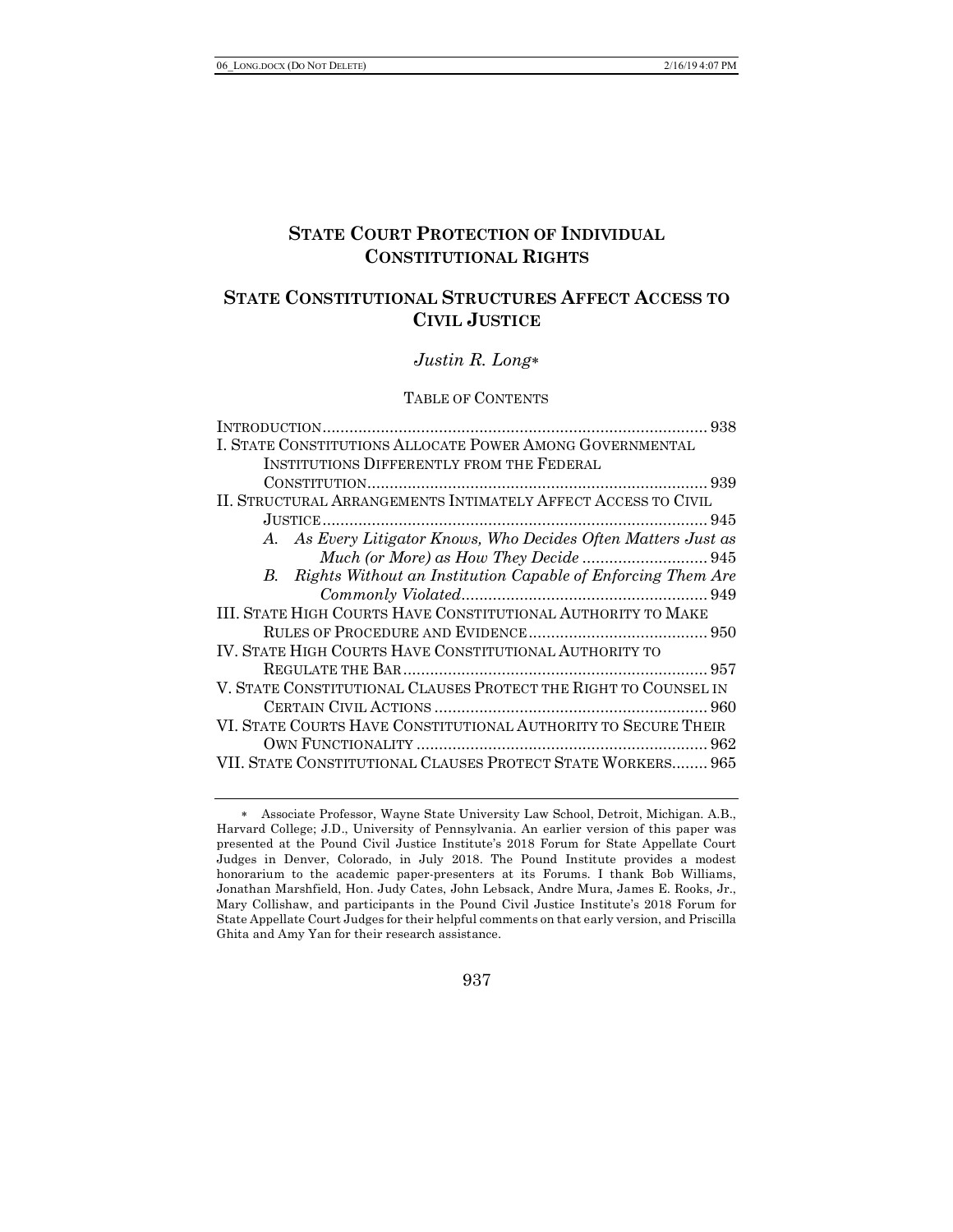| VII. STATE CONSTITUTIONS EMPOWER STATE ATTORNEYS GENERAL  967 |  |
|---------------------------------------------------------------|--|
|                                                               |  |
|                                                               |  |

#### INTRODUCTION

When we think about state constitutions (as rarely as that might be for most lawyers) and how they differ from the Federal Constitution, most likely we consider how individual rights under state constitutions can be protected above the federal floor. Typically, these questions arise in the areas of criminal law and criminal procedure. For example, what can be regulated as obscenity under the Federal First Amendment is protected under the Constitution of New York,<sup>1</sup> and what is a permissible police search under the Federal Fourth Amendment violates the Washington Constitution.2

Jeffrey Shaman, for example, has authored a thorough catalog of these individual rights.3 Robert F. Williams has published similar work (emphasizing state constitutions' individual rights above the federal floor), including in this volume.<sup>4</sup> And classic works in the field like Jennifer Friesen's two-volume practitioner's guide follow along the same lines.<sup>5</sup>

Relatedly, when we think about access to civil justice, we tend to focus on private law: the torts, contracts, and property disputes that adjust the relative power of people acting in the free market. Government power can be oppressive, but so, too, can economic power. Workers and consumers turn to the courts for protection from this private oppression. The law, and its observers, largely treat these disputes as relevant to the parties involved and little else. By contrast, *public* law, the constitutional law that determines the relative power of institutions of government and

5. *See generally* 1 JENNIFER FRIESEN, STATE CONSTITUTIONAL LAW: LITIGATING INDIVIDUAL RIGHTS, CLAIMS, AND DEFENSES (4th ed. 2006) (emphasizing individual rights under state constitutions, particularly in the areas of criminal law and criminal procedure).

<sup>1.</sup> *See* People v. P.J. Video, Inc., 501 N.E.2d 556, 564–65 (N.Y. 1986); People *ex rel.* Arcara v. Cloud Books, Inc., 503 N.E.2d 492, 495 (N.Y. 1986).

<sup>2.</sup> *See* State v. Boland, 800 P.2d 1112, 1116–17 (Wash. 1990) (en banc).

<sup>3.</sup> *See generally* JEFFREY M. SHAMAN, EQUALITY AND LIBERTY IN THE GOLDEN AGE OF STATE CONSTITUTIONAL LAW (2008) (matching state constitutional rights with their federal analogues and analyzing the differences under state interpretations).

<sup>4.</sup> *See, e.g.*, ROBERT F. WILLIAMS, THE LAW OF AMERICAN STATE CONSTITUTIONS (2009) [hereinafter WILLIAMS, AMERICAN STATE CONSTITUTIONS]; Robert F. Williams, *State Constitutional Protection of Civil Litigation*, 70 RUTGERS U. L. REV. 921 (2018) [hereinafter Williams, *State Constitutional Protection*] (describing civil litigation rights, such as the right to a jury, that exceed Federal Constitutional protections).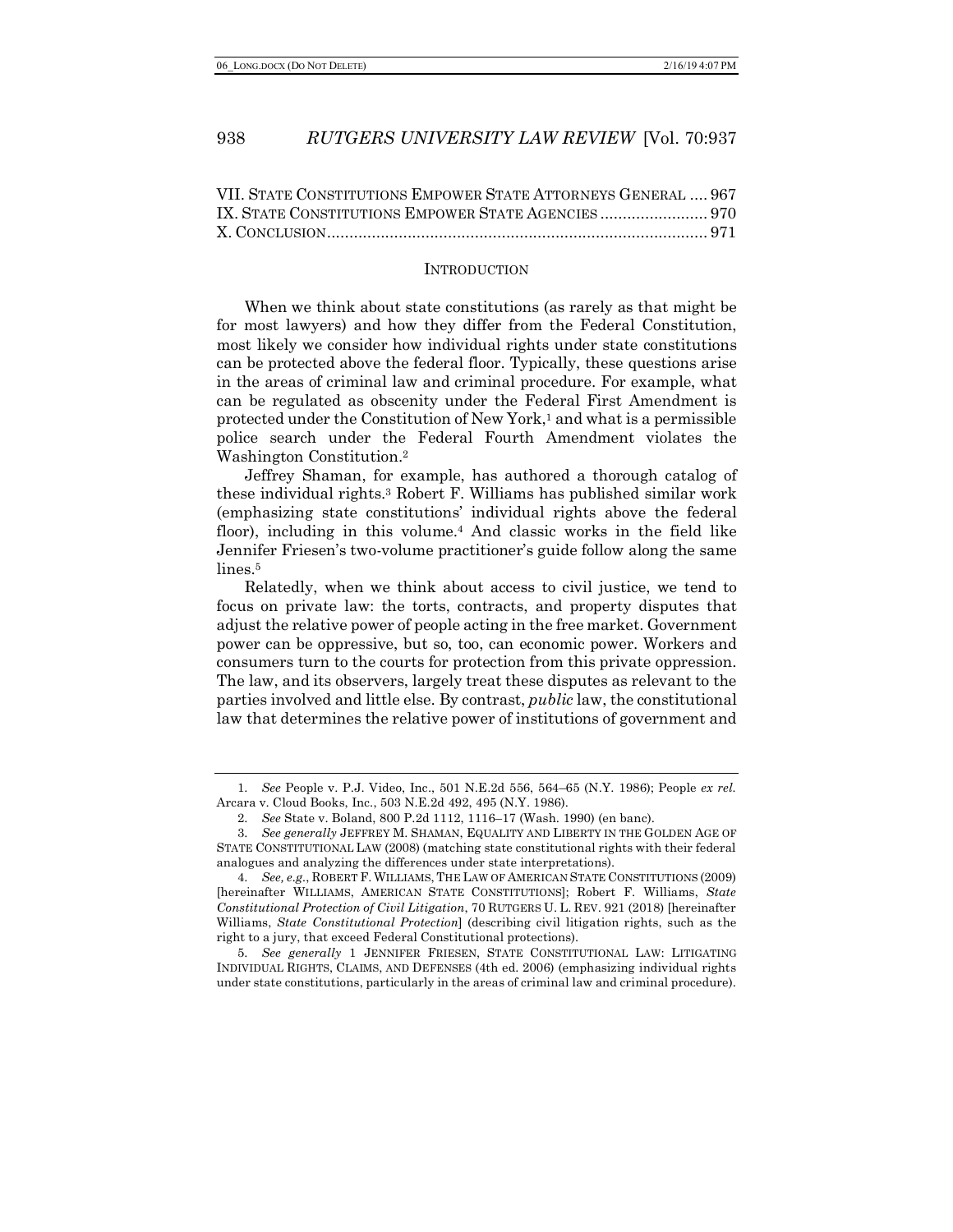citizens' rights against that government, can sometimes be forgotten in both legal and scholarly writing about civil justice.

But the focus of this paper is different. Instead of first-order individual rights, here I will discuss second-order constitutional structures that protect and enhance those rights. I refer to institutions, not rights, and public law, not private law. In math, if individual rights are the function, you would think of this paper as taking the integral; in music, if rights are the melody, here is an account of the bass line. And as with individual rights, state constitutions can and do vary in quite meaningful ways from the Federal Constitution.

Some of these variations are themselves startling: for example, if the three branches of government must include a legislature accountable to the people and supreme in lawmaking, an executive accountable to the people and supreme in executing the laws, and a judiciary independent from the people but ultimately accountable to the other two branches, then *no state* has three branches of government. The concept simply does not fit (as we will see in detail below). So, the most important first step in thinking about state constitutional structure is to open your mind to the possibility (and even likelihood) of truly creative diversity in function and form. What we teach in the law schools about federal constitutional structure (typically the only kind of constitutional structure we teach), is at best a loose analogy to the way things work in the states. And the Federal Constitution itself leaves open this constitutional space for the states to go their own weird ways.6

# I. STATE CONSTITUTIONS ALLOCATE POWER AMONG GOVERNMENTAL INSTITUTIONS DIFFERENTLY FROM THE FEDERAL CONSTITUTION

One of the foremost theoreticians in current state constitutional studies, James A. Gardner, has described our American federal system as a contest for affection.7 If the people trust the federal government more, they can trust it with more powers by way of the constitutional arrangement. And if the people trust their state governments more, they

<sup>6.</sup> *See generally* G. Alan Tarr, *Explaining Sub-National Constitutional Space*, 115 PENN. ST. L. REV. 1133 (2011) (examining the gap between federal and state powers as established through each government's respective constitution).

<sup>7.</sup> *See* JAMES A. GARDNER, INTERPRETING STATE CONSTITUTIONS: A JURISPRUDENCE OF FUNCTION IN A FEDERAL SYSTEM 18–20 (2005).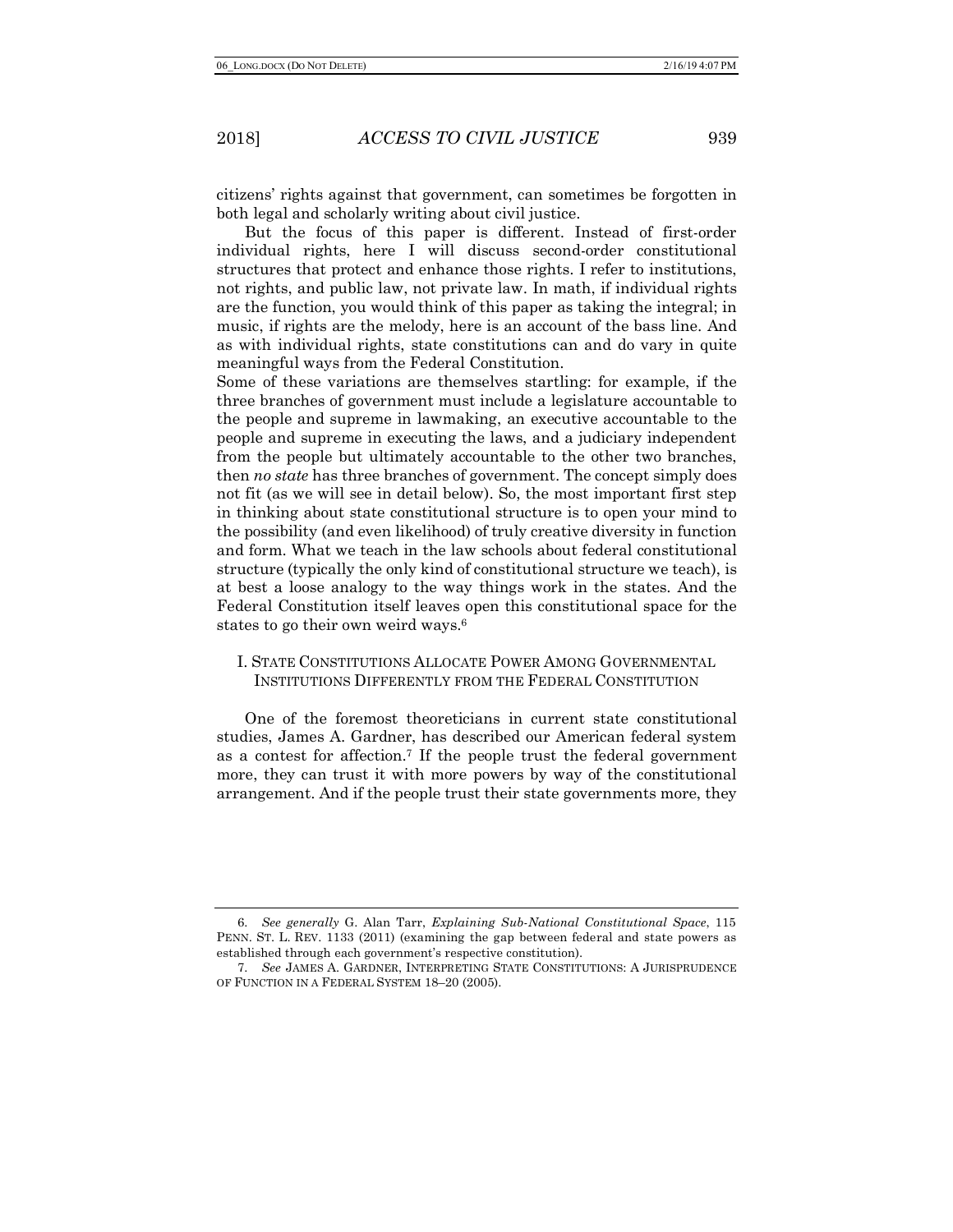can likewise bolster it with constitutional arrangements.8 Given the cultural/political difficulty in amending the Federal Constitution, the more ordinary place to adjust these arrangements is in the state constitutions.

A state with complex and deep limits on legislative procedure, or a state with too many checks and balances among branches, will be unable to pass much legislation, unable to implement policy, and therefore unable to do much good (or harm) for the people. When the people of that state seek help, they will turn to the government they like better, the federal government. For a practical example, consider a state like Florida with strong limits on its power to borrow money.<sup>9</sup> When a natural disaster strikes, and the people of Florida need their homes rebuilt, their infrastructure restored, and their environment rehabilitated, state assistance would necessarily be inadequate because the state's budget cannot accommodate the sudden massive expense while remaining balanced. Instead, the people turn immediately to the federal government for assistance from the Federal Emergency Management Agency ("FEMA").<sup>10</sup> After all, the federal government has proven itself quite willing to borrow whatever amount it wants to satisfy its policy preferences.11 Conversely, if the state government is structured without impediments to policy-making, with a vigorous executive and an unhampered legislature, it will fill the gaps left by a federal government that lacks constitutional power to make or enforce the full range of desirable policies. For example, a state like Massachusetts could adopt far-reaching public health insurance ("Romneycare") without the

<sup>8.</sup> The third leg in the table of power is the private sphere. If the people handcuff both their federal and state governments, they are necessarily empowering private power—corporations. If the people fear oppression in their role as workers, consumers, and small entrepreneurs, they must give some layer of government sufficient power to act against the forces that threaten them in the private economy. If both the state and federal governments are deprived of authority to regulate wage and hours, for example, then private corporations are limited only by the market itself in terms of extracting the value of labor from workers. *See, e.g.*, Alan B. Krueger and Eric Posner, Opinion, *Corporate America Is Suppressing Wages for Many Americans*, N.Y. TIMES (Feb. 28, 2018), https://www.nytimes.com/2018/02/28/opinion/corporate-america-suppressing-wages.html.

<sup>9.</sup> *See* FLA. CONST. art. VII, § 1 (requiring a balanced budget); *id.* art. VII, § 11 (imposing restrictions on state bonds).

<sup>10.</sup> *See* Disaster Relief Act of 1974, 42 U.S.C. §§ 5121–5208 (2018). For further information regarding FEMA, see *About the Agency*, FEMA, https://www.fema.gov/aboutagency (last visited Sept. 9, 2018).

<sup>11.</sup> *See* Richard Briffault, *Foreword: The Disfavored Constitution: State Fiscal Limits and State Constitutional Law*, 34 RUTGERS L.J. 907 (2003) (discussing fiscal limitations imposed upon federal and state governments by their respective constitutions).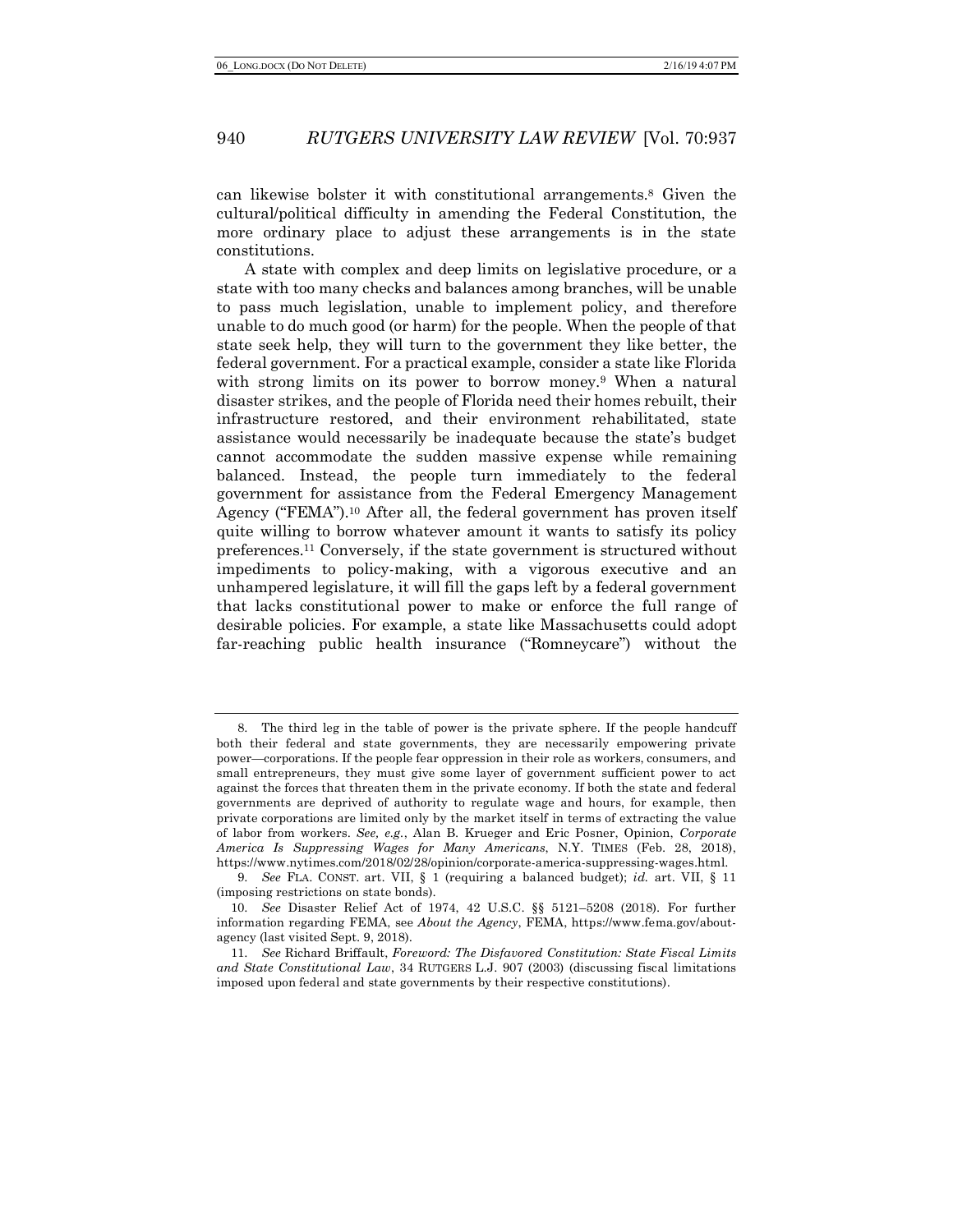constitutional controversy12 that has dogged the Affordable Care Act ("Obamacare"). Maybe the state has the fiscal resources to carry out such policies, or maybe it does not, but as a constitutional matter it has far more room to maneuver than does the federal government.

What does all of this have to do with access to civil justice? As important as the individual rights are, they mean nothing if they cannot be implemented and protected. State constitutions create the institutions that are capable of providing injured people a remedy, or not. And states go about protecting these remedies through governmental structures that might well seem bizarre from a federal perspective. Naturally, the front line for protecting access to civil justice is the judiciary. And state courts have a variety of powers that federal judges would gnash their teeth in envy over.

For one thing, the scope of state courts' substantive authority is greater than that of the federal courts. State courts make common law, routinely and well; federal courts generally do not.<sup>13</sup> Most state high courts, with the assistance of other state judges, create the rules of procedure and evidence for their states.14 The Federal Supreme Court (after preliminary work by subordinate institutions of the judiciary) produces a draft of procedure and evidence rules for the federal courts, but it does so subject to Congress's power to reject the Court's rules and only because Congress has delegated it that responsibility15 just as it delegates the details of rulemaking for highway safety to the Department of Transportation.16 State courts also regulate the bar, a crucial function

<sup>12.</sup> *See, e.g.*, Nat'l Fed'n of Indep. Bus. v. Sebelius, 567 U.S. 519, 536–38, 595 (2012) (Ginsburg, J., concurring in part, concurring in the judgment in part, and dissenting in part).

<sup>13.</sup> *Compare* Erie R.R. Co. v. Tompkins, 304 U.S. 64, 79 (1938) (requiring the application of state common law in federal diversity cases), *with* Exxon Shipping Co. v. Baker, 554 U.S. 471, 483, 506 (2008) (making federal common law of admiralty by following state practices and principles).

<sup>14.</sup> *See* Jack L. Landau, *State Constitutionalism and the Limits of Judicial Power*, 69 RUTGERS U. L. REV. 1309, 1321 n.76 (2017) (asserting that some thirty-eight state high courts have constitutional authority to create rules of procedure). Connecticut, unusually, seems to vest rulemaking power in the state trial courts, not the supreme court. *See* RULES FOR THE SUPERIOR COURT §§ 1-9, 1-9B (COMM'N ON OFFICIAL LEGAL PUBL'NS 2018), *in*  CONNECTICUT PRACTICE BOOK 103–04 (2018); *Rules Committee of the Superior Court*, STATE OF CONNECTICUT JUDICIAL BRANCH, https://www.jud.ct.gov/Committees/rules/ default.htm#Members (last visited Sept. 12, 2018) (describing the rules committee as an organ of the state trial court).

<sup>15.</sup> Rules Enabling Act of 1934, 28 U.S.C. § 2072 (2018).

<sup>16.</sup> *See* 49 U.S.C. § 102 (2018).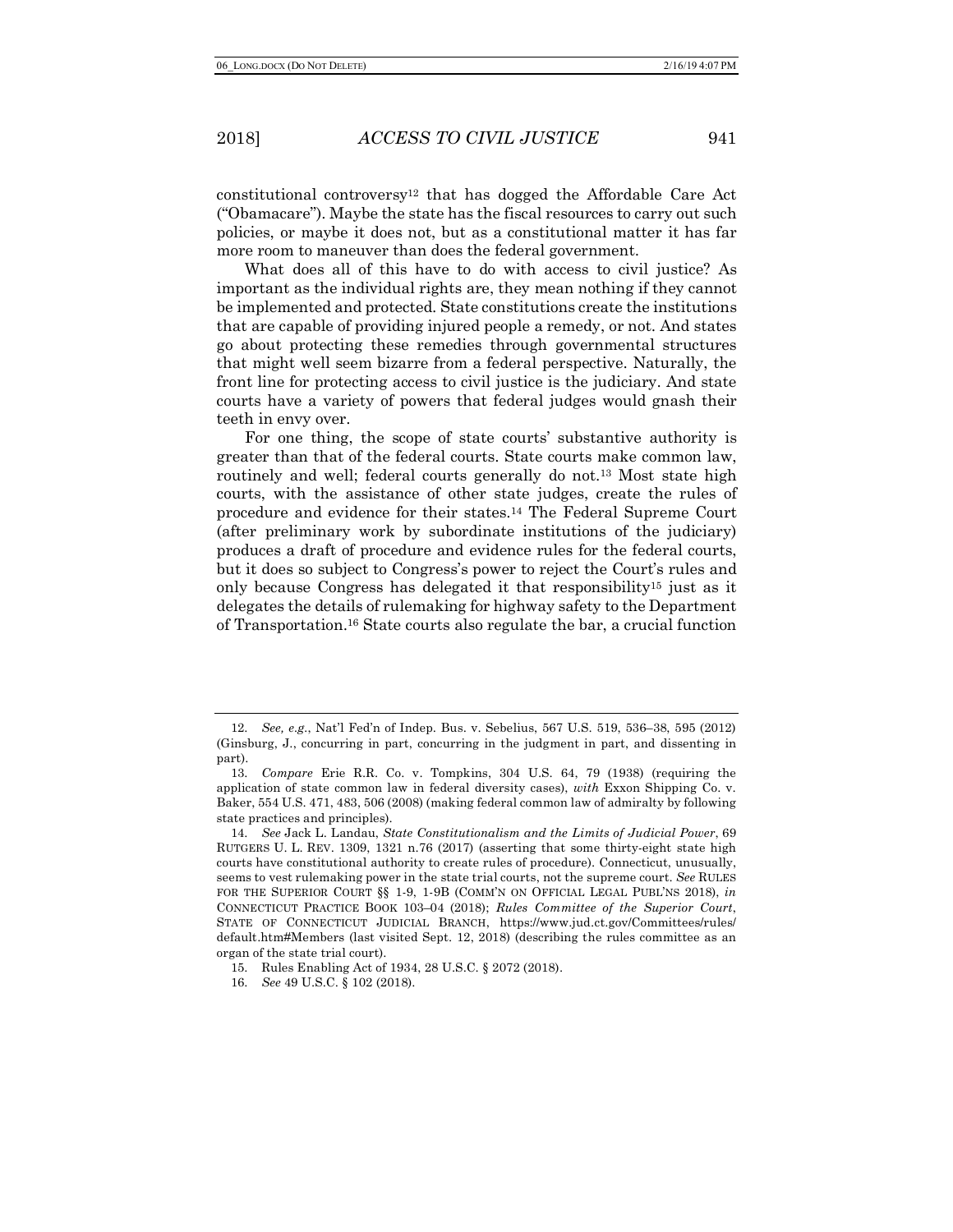for determining whether the indigent, the marginalized, and the unpopular will have access to law or not.17

Furthermore, unlike federal judges, most state judges have direct democratic legitimacy in that they have stood for election and won. As Professor Helen Hershkoff has explained, state judges' closer connection to the people, via the ballot box, should lead them to feel empowered to carry out their duties unapologetically and with gusto.18 Federal judges just do not think about courts as having democratic legitimacy; even Justice O'Connor, a famous proponent of states' rights, has written of the "representative branches" when she meant the *political* branches.19 Thirty-eight states elect their judiciary, in one way or another.20 State judges, by and large, know the same rubber-chicken circuit that state senators know; they know the party bosses, the community organizers, and the out-of-state donors.21 Whether or not judicial elections are wise policy, they at least mean that state judges need not worry that their "activism" is unaccountable or undemocratic.22

Another feature of state constitutions is more uncomfortable to discuss, but cannot be avoided. To understand it requires a bit of background. As we all know, the federal government is one of *enumerated* powers. Whatever shenanigans the Commerce Clause and the Spending Clause have gotten up to lately, it remains irrevocably correct that each and every federal action—whether legislative, executive, or judicial—must have some origin in Constitutional text. If a letter carrier steps onto your porch to deliver mail, it is because her supervisor assigned that route. The supervisor's power to assign the route comes from a guidance manual, which in turn derives its authority from duly promulgated Post Office regulations.23 Those regulations are authorized by statute, and Article I, Clause 8 of the Constitution empowers Congress to pass the statute.24

<sup>17.</sup> Thomas M. Alpert, *The Inherent Power of the Courts to Regulate the Practice of Law: An Historical Analysis*, 32 BUFF. L. REV. 525, 525 (1983).

<sup>18.</sup> *See* Helen Hershkoff, *State Courts and the "Passive Virtues": Rethinking the Judicial Function*, 114 HARV. L. REV. 1833, 1887 (2001) ("[S]tate trial judges . . . enjoy[] a greater aura of democratic accountability.") (internal quotation marks omitted).

<sup>19.</sup> *See* Justin R. Long, Comment, *Enforcing Affirmative State Constitutional Obligations and* Sheff v. O'Neill, 151 U. PA. L. REV. 277, 299 (2002) (citing Missouri v. Jenkins, 515 U.S. 70, 112 (1995) (O'Connor, J., concurring)).

<sup>20.</sup> *See* Jonathan L. Marshfield, *Foreign Precedent in State Constitutional Interpretation*, 53 DUQ. L. REV. 413, 432 (2015).

<sup>21.</sup> *See, e.g.*, MICH. JUDICIAL SELECTION TASK FORCE, REPORT AND RECOMMENDATIONS 5 (2012), http://www.mcfn.org/uploads/documents/MIJudicialSelectionTaskForce.pdf.

<sup>22.</sup> *See* Hershkoff, *supra* note 18.

<sup>23.</sup> *See* 39 C.F.R. §§ 111.1–111.5 (2005).

<sup>24.</sup> *See* US. CONST. art. I, § 8; 39 U.S.C. §§ 501–503 (2018).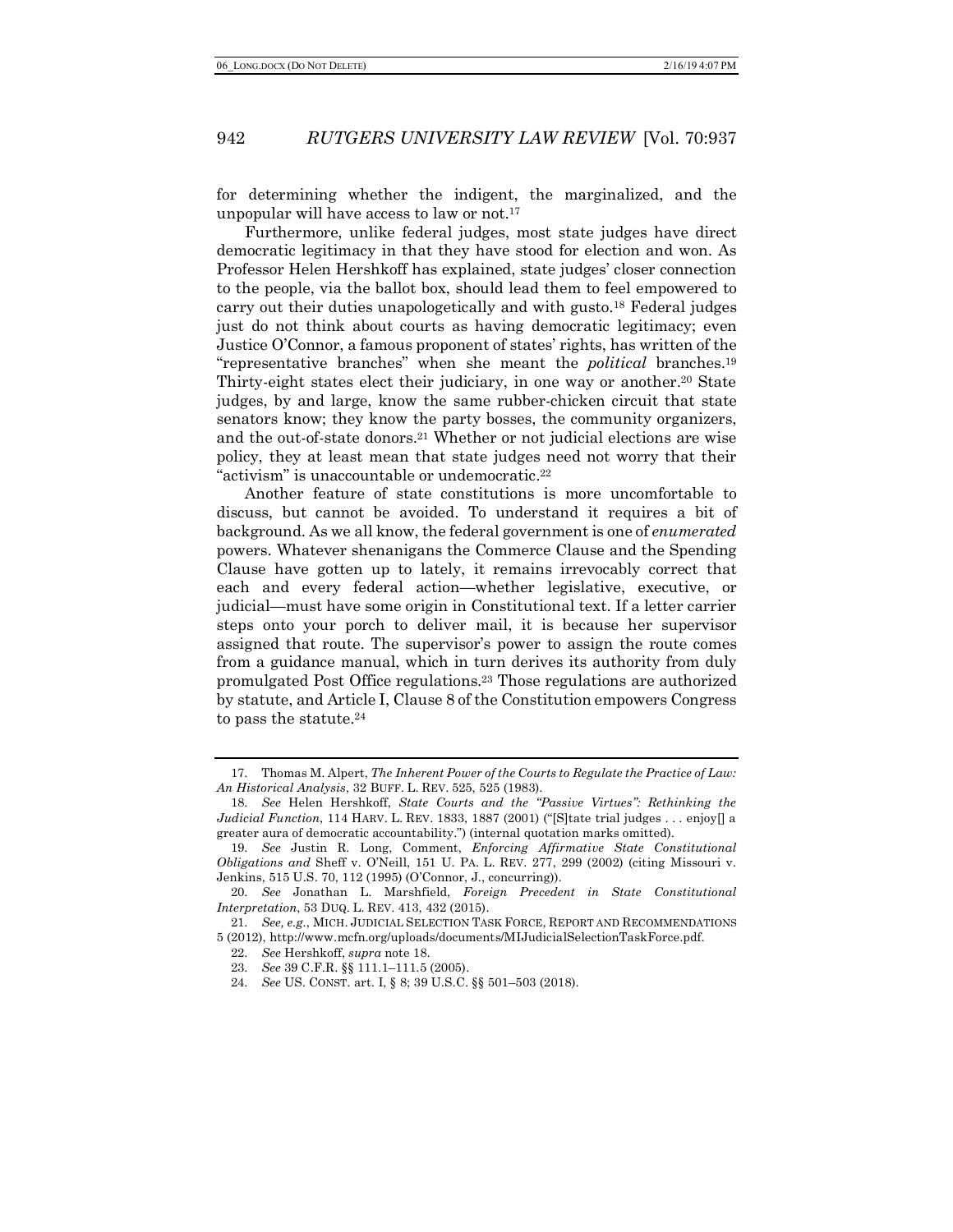But state governments are different. As a matter of constitutional theory, states—not the federal government—are the inheritors of the sovereignty enjoyed by medieval English kings.25 That means that state legislatures have plenary power. They can pass any statute they wish, limited only where federal law or the state constitution prohibits their action. And the state governor, too, has plenary power in her proper sphere, subject only to the limitations imposed by federal law and the state constitution.

State courts? The same. They hold the same sovereign powers as the King's courts, restrained only by superior sources of law and the prerogatives of the other branches. If that seems odd, consider under what authority the common law exists. An injured person comes to court; she asks the court to compel the injurer to make her whole. With no basis in text and no express grant of power, the court decides whether the injury complained of can be redressed in law or not—even if that particular wrong has never been so much as imagined by the courts before.26 In other words, the state courts have power unless some other source of law takes it from them.

When we see state constitutional provisions directed at the legislature, then, we are seeing the expression in law of the people's wish to *constrain* the legislature, not empower it. If the people wish to permit their state legislature to make law in any given area, they need do nothing. The default, unlike in the federal context, is that the power to act exists. By writing a legislature-directed clause into the constitution, then, the people express, at root, a lack of confidence in their elected legislators. Sadly, history offers many examples to justify such lack of faith.27 State democratic processes have often resulted in "capture" of the legislature by special interests, to disastrous effect. The people have responded by writing state constitutions that reflect an intent to implement checks on a non-majoritarian legislature.28

These checks take a variety of forms, but the three most important are: subject matter exclusions, where the legislature is barred from acting on specified topics; procedural limitations, where the legislature is burdened with super-majority rules or other constraints on the lawmaking process (a method entirely absent from the Federal

<sup>25.</sup> *See* Alden v. Maine, 527 U.S. 706, 765–66, 765 n.4, 772, (1999) (Souter, J., dissenting).

<sup>26.</sup> *See generally* Erie R.R. Co. v. Tompkins, 304 U.S. 64 (1938) (validating the legitimacy as "law" of state judge-made law in the absence of superseding statutes).

<sup>27.</sup> *See, e.g.*, Justin R. Long, *State Constitutional Prohibitions on Special Laws*, 60 CLEV. ST. L. REV. 719, 727–28 (2012).

<sup>28.</sup> *Cf.* League of Women Voters of Pennsylvania v. Commonwealth, 181 A.3d 1083, 1084 (2018).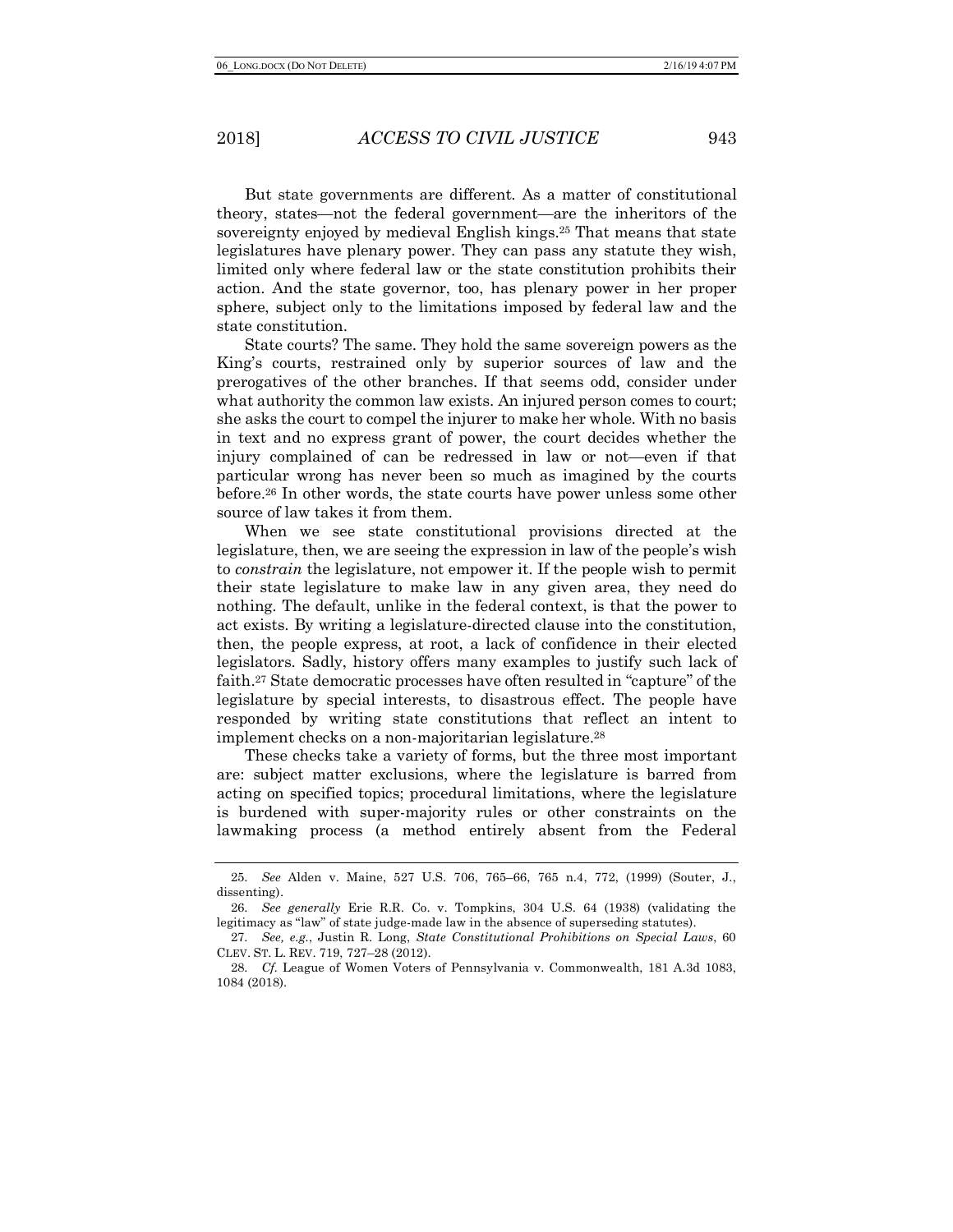Constitution apart from the basic requirement of bicameralism); and the empowerment of other state institutions to act against the legislature when appropriate. This third form of restraint, in turn, manifests in complex ways. For example, strong state constitutional protection for the powers of localities are one way a legislature must contend with, and even concede to, other state institutions.29

State constitutional grants of authority to state agencies are another means of weakening the legislature and forcing it to make deals with other institutions rather than set policy unilaterally. For example, in my state of Michigan, the three leading state universities are governed by independently elected boards—and the boards' authority over university policy exceeds that of the legislature.30 The legislature can use its power of the purse to affect university policy indirectly, but ultimate authority remains with the elected boards.31 Of course, by far the most influential check on the legislature is the judiciary.

Courts in every state exercise ordinary judicial review of statutes, seemingly just as the federal courts do. But the reasons for state court review are fundamentally different. Judicial review in the states occurs against the background described above: judges using their own democratic legitimacy instead of isolating independence; the assumption of power except where prohibited instead of exclusively where that power has been enumerated; and a deep, durable, and justified constitutional suspicion of the legislature.<sup>32</sup> In that context, state judicial review can often be *majoritarian*. When the legislature has passed anti-majoritarian statutes because of special lobbying by powerful but not numerous elites (like the medical associations),33 or has infringed the powers of other state institutions with their own democratic authority, or has violated constitutional procedural restraints with a wink and a nod, the state courts stand empowered to strike down the legislation in the name of the people.34

The vigor, or lack thereof, with which the courts carry out this function directly affects injured parties' ability to win some form of justice, both against state officials and against private forces. After all, it

34. *Id.*

<sup>29.</sup> *See, e.g.*, MICH. CONST. art. IX, § 29 (requiring the state to reimburse local governments for costs derived from state-imposed mandates).

<sup>30.</sup> *Id.* art. VIII, § 3.

<sup>31.</sup> *See id.*

<sup>32.</sup> *See generally* Anthony Schutz, *State Constitutional Restrictions on Special Legislation as Structural Restraints*, 40 J. LEGIS. 39, 56 (2013–2014); Michael L. Buenger, *Friction by Design: The Necessary Contest of State Judicial Power and Legislative Policy making*, 43 U. RICH. L. REV. 571 (2008).

<sup>33.</sup> *See* Schutz, *supra* note 32, at 44–45, 54–55.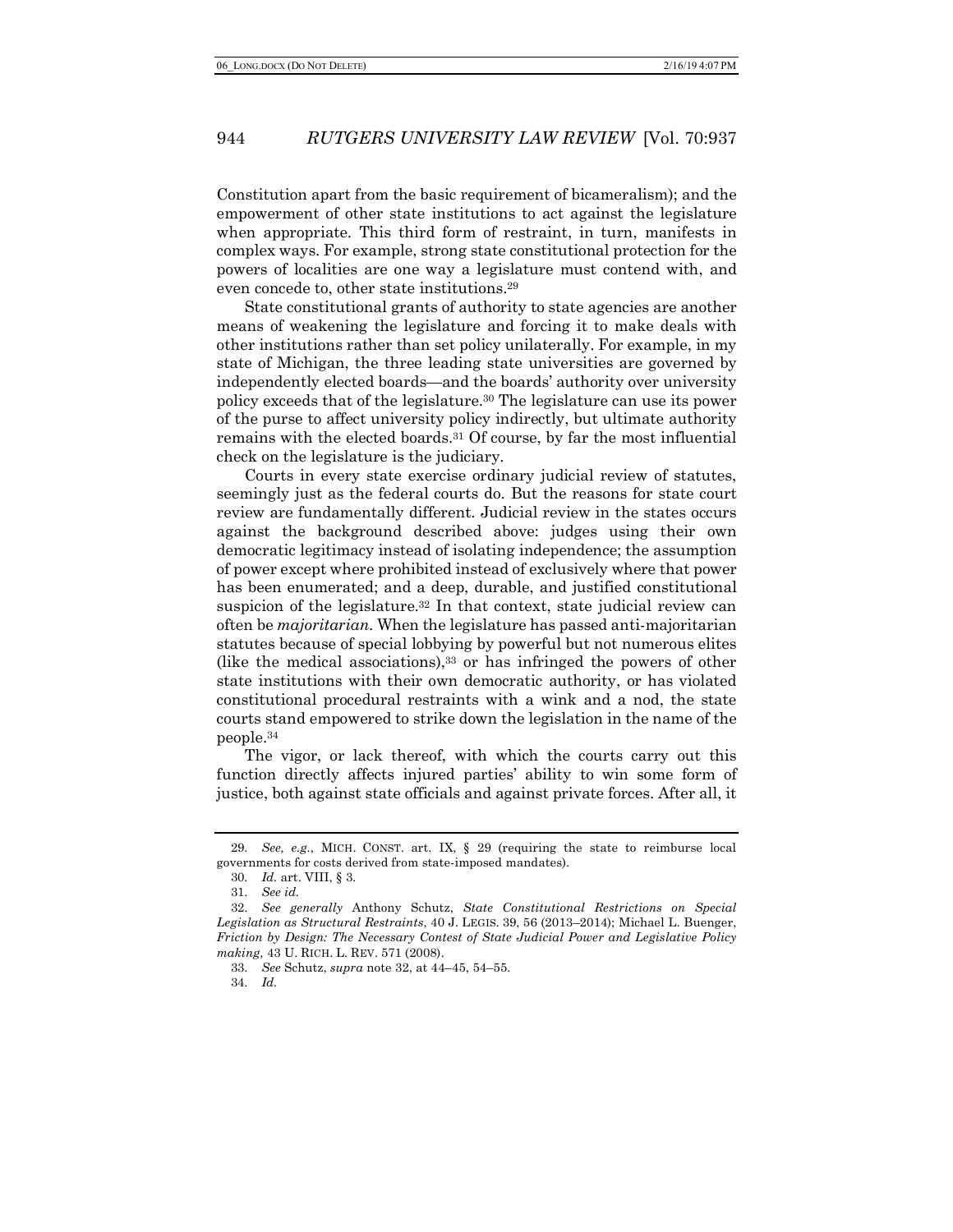is private forces—the economic elites that set terms of employment, compel consumer contracts of adhesion, and "speak" to the legislature with their dollars<sup>35</sup>—that will rush to fill the power void if state courts do not.

# II. STRUCTURAL ARRANGEMENTS INTIMATELY AFFECT ACCESS TO CIVIL **JUSTICE**

# *A. As Every Litigator Knows, Who Decides Often Matters Just as Much (or More) as How They Decide*

The layer of government responsible for a particular issue will have, in many circumstances, a dispositive effect on how the issue gets resolved. For example, if air pollution is left to local governments to solve, there will be a race to the bottom and we will all live in smog. On the other hand, if the federal government has adequate power and responsibility to address air pollution, it can take great strides to protect public health.36 If financing schools is left to local governments, there will be enormous inequality of opportunity as rich towns buy high quality schools while poor towns look on in grief and frustration. On the other hand, if states and the federal government assume primary responsibility for financing schools, adequate and uniform resources for public education become possible, if not likely.37

Which branch of government bears primary responsibility for a particular issue can also determine the outcome. Legal economists point out that tort damages, all else being equal, are no different from an administrative fine or a legislative tax, at least from the perspective of a profit-driven firm.38 But all else is not equal. Administrative agencies have the resources, expertise, and inclination to send out inspectors across the land, actively seeking safety violations. The tort system must wait for the plaintiff who is injured gravely enough for litigation to be cost-effective and who has the personal temperament and capacity to seek a remedy in court. And the legislature can hold hearings, debate, and study research that brings forward perspectives from all sides before fixing a preventative tax on unsafe activities, while the tort system must

<sup>35.</sup> *See* Citizens United v. Fed. Election Comm'n, 558 U.S. 310, 329, 372 (2010).

<sup>36.</sup> *See, e.g.*, Clean Air Act, 42 U.SC. § 7401 (2018).

<sup>37.</sup> *Cf.* Justin R. Long, *Democratic Education and Local School Governance*, 50 WILLAMETTE L. REV. 401, 425–26 (2014).

<sup>38.</sup> *See generally* Guido Calabresi & A. Douglas Melamed, *Property Rules, Liability Rules, and Inalienability: One View of the Cathedral*, 85 HARV. L. REV. 1089 (1972) (explaining how the tort system functions like regulation because it allocates costs to parties for their economic activity).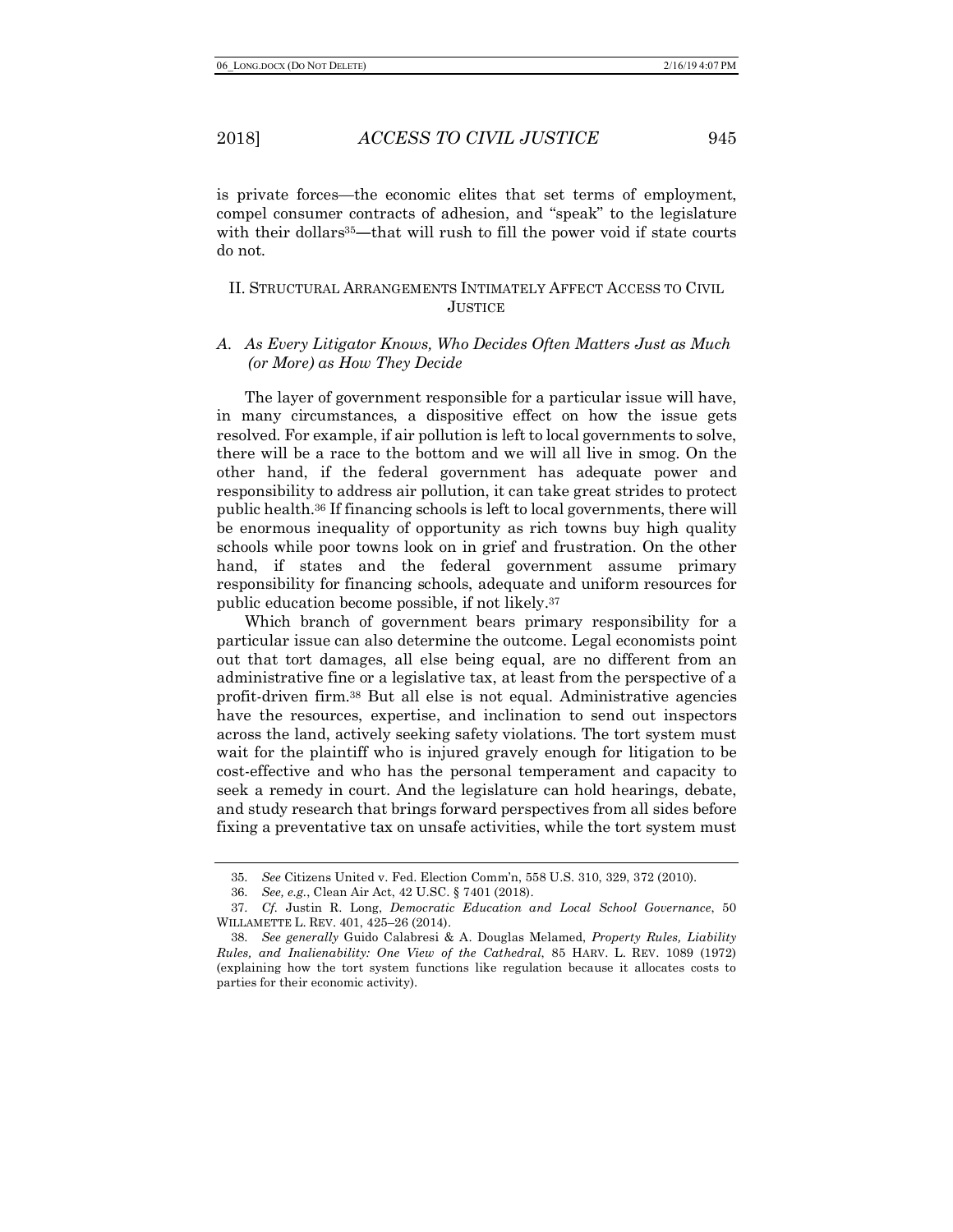rely on the parties before it for information and typically must treat arguments not raised as waived. For a concrete example of *who* decides making a difference, consider family law: historically, state legislatures were responsible for granting divorces, but today courts fill that role—and divorces have become much easier to get as a result.39

Even within the judiciary, the level of court with responsibility for an issue can have outsized effects on the results. The level of deference appellate courts pay to fact-finding by the trial court substantially affects whether losing litigants will be able to take a second bite at the apple (without a jury) or not. In New York, for example, the appellate division of the state supreme court has far greater power to review fact-finding than in many other states.40 The willingness of a state high court to correct inconsistent lines of appellate precedent $41$  determines whether litigants will be able to exploit competing precedents to effectively throw the matter to the personal ideology of the judges, where the advocates' and parties' relative power outside of court (as important firms in the local economy, politically connected firms, or the like) can sometimes influence judges, consciously or unconsciously.42

Unresolved inconsistencies lead to throat-clearing platitudes; as I teach my education law students, every student free-speech case must include the line "Students do not lose their constitutional rights at the schoolhouse door" and this line must be followed by some variety of "But schools may restrict those rights to protect the educational environment."43 The pointless repetition of these lines does nothing to advance doctrine or explain the result to the litigants and lower courts, but does reveal how the Federal Supreme Court has not taken enough of these cases for its precedents to be determinative in a wide array of common circumstances.

The result is that lower courts have more room to decide cases based on reasons other than the United States Supreme Court's conclusive

<sup>39.</sup> *See* Schutz, *supra* note 32, at 62–63.

<sup>40.</sup> Jill Paradise Botler et al., *The Appellate Division of the Supreme Court of New York: An Empirical Study of Its Powers and Functions as an Intermediate State Court*, 47 FORDHAM L. REV. 929, 930 (1979).

<sup>41.</sup> *See, e.g.*, Michael J. Yetter, Note, Gutierrez v. Smith, *A Curious Case of Depraved Indifference Murder*, 77 ALB. L. REV. 1201, 1201–02 (2014) (describing conflicting lines of precedent in New York's depraved-indifference murder doctrine).

<sup>42.</sup> *See. e.g.*, Caperton v. A.T. Massey Coal Co., 556 U.S. 868 (2009) (describing the influence, perceived or real, of a coal baron on the West Virginia Supreme Court in a case where his company was a party).

<sup>43.</sup> *See, e.g.*, Joy v. Penn-Harris-Madison Sch. Corp., 212 F.3d 1052, 1063 (7th Cir. 2000) (citing Tinker v. Des Moines Indep. Cmty. Sch. Dist., 393 U.S. 503, 506 (1969)) ("[S]tudents have a lesser expectation of privacy than the general public. However, students do not shed their constitutional rights at the schoolhouse door.").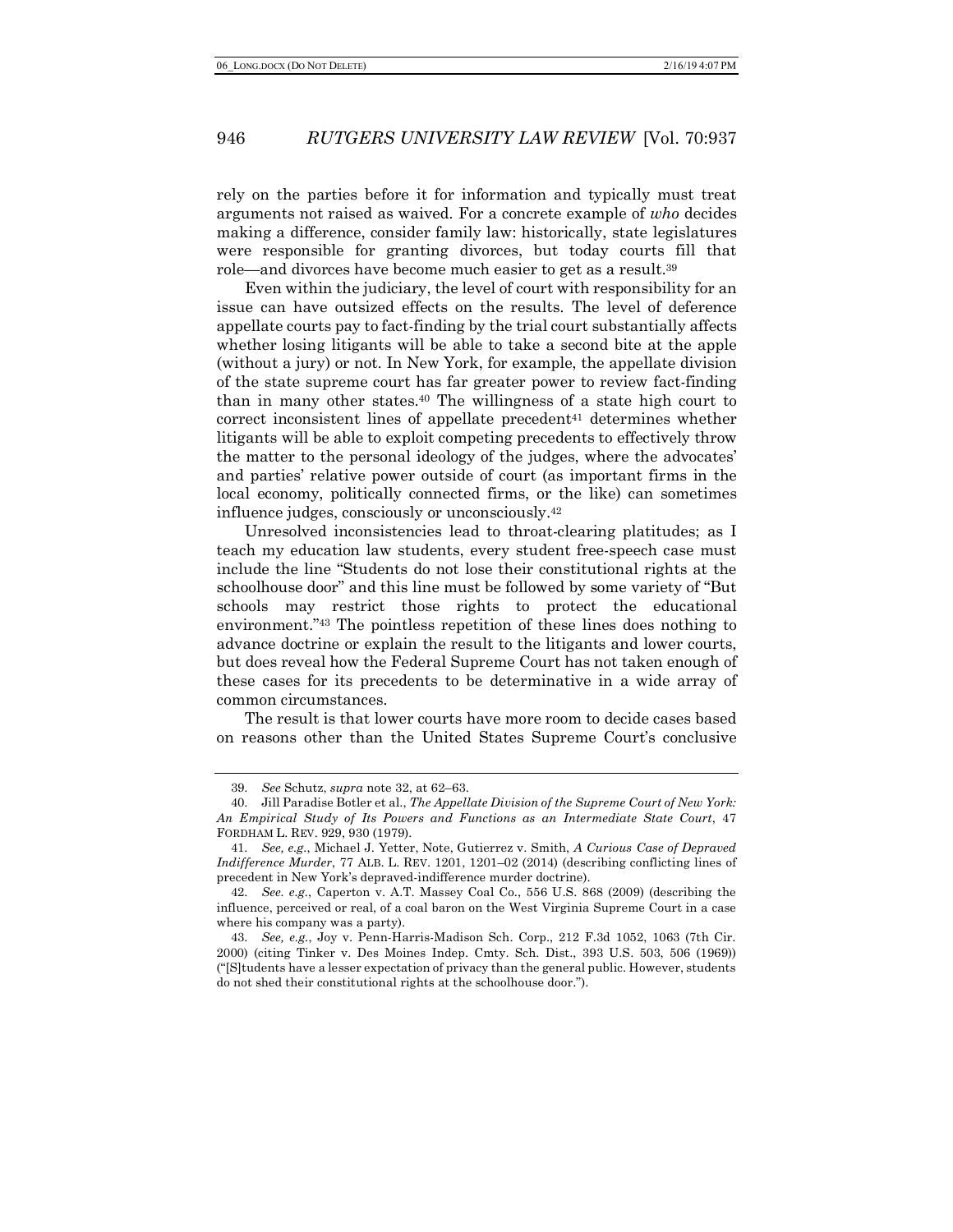interpretation of law. And any supreme court's response to lower courts that comply with precedent less than enthusiastically can have, and has had, major effects on the substance of the law. For example, after many lower federal courts began tightening pleading requirements in apparent contravention of the liberal standard articulated in *Conley v. Gibson*,44 the Federal Supreme Court responded not by slapping down the errant courts, but by adopting their unauthorized "reforms" as its own in *Iqbal*.45 Similarly, the Federal Court in *Pearson*<sup>46</sup> explicitly cited lower courts that were out of compliance with its precedent in *Saucier*,47 which required them to consider qualified immunity claims in an order that would preserve the plaintiff's right to have the challenged conduct declared unlawful or not. Even though the lower courts had no authority to disregard binding, clear, and effective law from the Supreme Court, their path was treated by the Court as evidence that its precedent was not working, and the Court then adopted the approach of the rebellious circuits.48 On the other hand, when some federal circuits were expanding non-mutual claim preclusion beyond previously expressed boundaries, the Federal Supreme Court corrected them sharply in *Taylor*.49 In this way, even when it comes to the law-announcing function, power can flow back and forth between high courts (which, formally, have the exclusive authority to set a conclusive interpretation) and the lower courts (which must implement the jurisprudence and may do so with more or less enthusiasm).

The geographic boundaries of judicial authority and judicial financing also affect how the law shapes access to justice. Geographic jurisdiction, which is limited by more than just venue and long-arm statutes, can funnel the most vulnerable members of society to the most underfunded and overworked courts. If *state* courts are funded by *local* units of government like counties, the misalignment between resources and function can sometimes lead to underfunding the judiciary—such as by denying judges sufficient support staff, sufficient office space, or sometimes even adequate courtrooms—in ways that expand dockets, rush decisions, and impugn the dignity of the courts.50

Perhaps worse, relying on the poorest localities to fund their courts often means that the poorest citizens are served by courts that cannot

<sup>44.</sup> 355 U.S. 41, 47–48 (1957).

<sup>45.</sup> Ashcroft v. Iqbal, 556 U.S. 662, 677–79 (2009).

<sup>46.</sup> Pearson v. Callahan, 555 U.S. 223, 234–36 (2009).

<sup>47.</sup> Saucier v. Katz, 533 U.S. 194, 200–01 (2001).

<sup>48.</sup> *Pearson*, 555 U.S. at 234–36.

<sup>49.</sup> Taylor v. Sturgell, 553 U.S. 880, 895–96 (2008).

<sup>50.</sup> *See, e.g.*, Commonwealth *ex rel.* Carroll v. Tate, 274 A.2d 193 (1971) (describing a municipality's underfunding of a state court).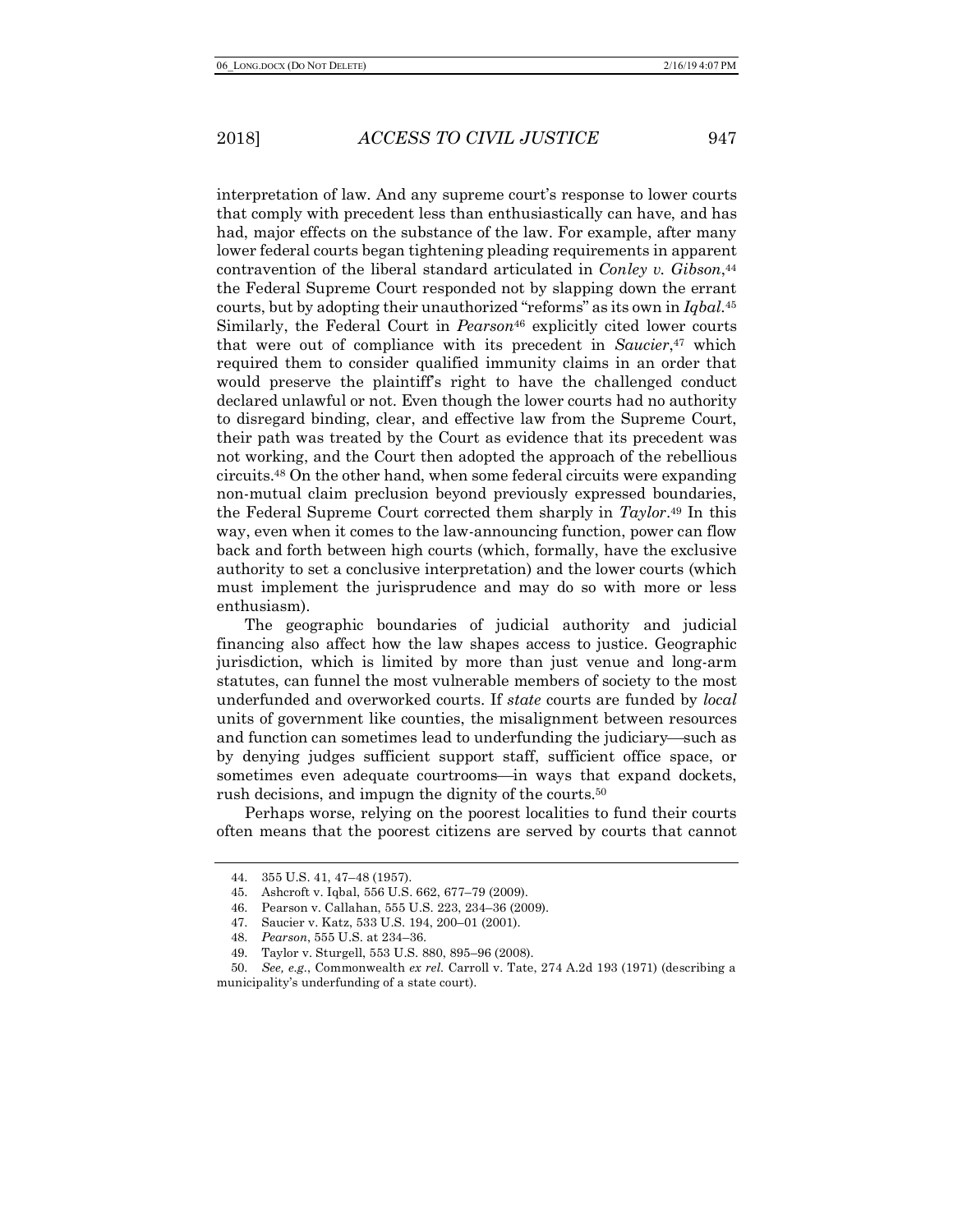provide the justice their richer neighbors enjoy. Furthermore, if judges are elected or selected from local or regional districts instead of statewide, opportunities for forum-shopping increase as the differing characteristics of different areas of the state manifest themselves on the bench—and states exhibit greater internal political variation than they do compared to each other (just think about how Austin is much more like Boston than it is like the exurban areas around Dallas, and rural Maine is much more like rural West Virginia than it is like Portland).<sup>51</sup> And, as is commonly acknowledged, the differing geographic cachements from which judges are assigned and jury pools are drawn can yield extraordinary differences in the ability of plaintiffs, in particular, to file their complaints in a fair forum.52

The layer of government, the branch of government, the level within the judiciary, and the geographic jurisdiction all work to strengthen or weaken a court's power to offer adequate remedies for legal wrongs. Legal procedure also affects how these institutional arrangements allocate power. For example, some state courts have identified parts of their constitution as "hortatory" or "precatory," euphemisms for "toothless."53 Even among judges who would find shocking and unacceptable any suggestion that the Federal Constitution contains inconsistencies and superfluities, there seems to be a widespread willingness to treat duly ratified elements of state constitutions as unenforceable. For example, in Pennsylvania, a quite direct and strong clause protecting environmental, historical, and aesthetic values was held unenforceable, even by the state Attorney General (who, as an elected official, has ample non-legal incentive to avoid over enforcing the clause).<sup>54</sup> The first step against this tendency, then, is to accept that the people have placed clauses in their state constitutions purposefully (even if they seem obstructionist or hampering the legislature!) to solve historically contingent social problems, and expect the courts to stand firm in enforcing every last word.

<sup>51.</sup> *See, e.g.*, Matthew Bloch et al., *An Extremely Detailed Map of the 2016 Election*, N.Y. TIMES (July 25, 2018), https://www.nytimes.com/interactive/2018/upshot/election-2016-voting-precinct-maps.html.

<sup>52.</sup> *See, e.g.*, Republic of Bolivia v. Philip Morris Cos., 39 F. Supp. 2d 1008, 1009–10 (S.D. Tex. 1999) (Kent, J.) (mocking plaintiffs for filing in the Southern District of Texas).

<sup>53.</sup> *See, e.g.*, Mandel v. O'Hara, 576 A.2d 766, 780 (Md. 1990) (referring to article 6 of the Maryland Declaration of Rights as "precatory" and so inapplicable); Claremont Sch. Dist. v. Governor, 635 A.2d 1375, 1377 (N.H. 1993) (referring to the trial court's order indicating the state's education clause is "hortatory" and not enforceable).

<sup>54.</sup> Commonwealth v. Nat'l Gettysburg Battlefield Tower, Inc., 311 A.2d 588, 594–95 (Pa. 1973).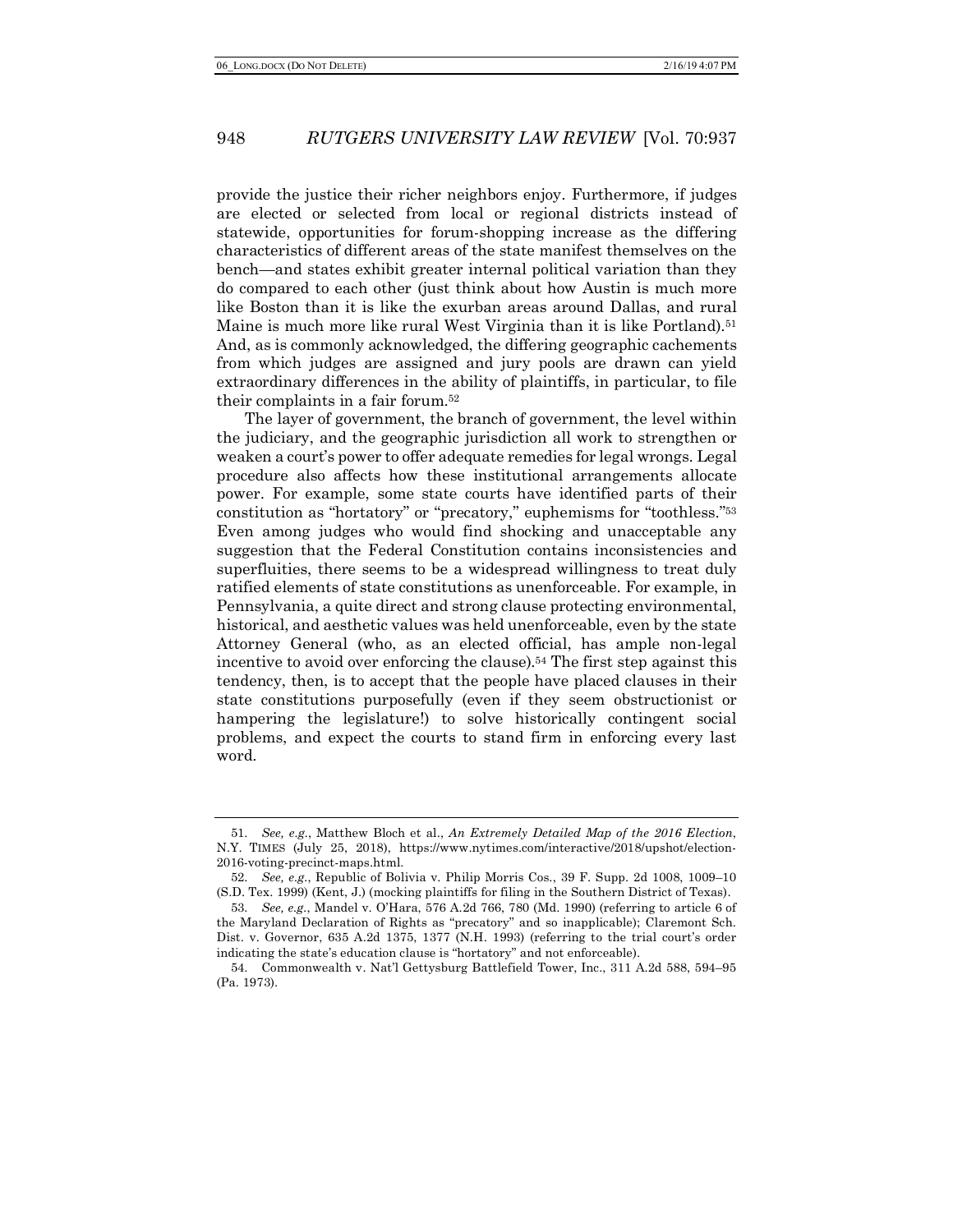# *B. Rights Without an Institution Capable of Enforcing Them Are Commonly Violated*

To accomplish the courts' duty to the people to preserve the rule of law, a private cause of action is necessary. Sometimes state courts have followed (often without much introspection) the federal practice of acknowledging the existence of a right but leaving enforcement to government officials. For example, in federal law, there is no private cause of action for damages to challenge conditions of immigration detention, even though there *is* formally a "right" to be free of unconstitutional conditions of confinement.55 Factors in support of this practice at the federal level typically include federalism, deference to the elected branches, national security concerns, and a general antipathy to judge-made law.56

But not one of these rationales apply at the state level. State courts are common-law courts, and routinely make law where justice and sound policy call for it.57 And state judges are mostly elected—meaning that the courts themselves *are* an elected branch—which gives that common-law making function democratic legitimacy. Federalism favors decentralizing decision-making down to the states; it does not favor states abdicating the problem-solving capacity properly devolved to them. So the federal skepticism about judicially created causes of action is simply misplaced at the state level. Access to justice requires private parties to have their grievances heard and remedied in the courts, even in the absence of legislation to that effect.

Furthermore, for civil wrongdoers to face justice, the courts must grant standing liberally. The federal standing doctrine is complex and restrictive. But as with the recognition of private causes of action, the reasons behind the federal approach to standing largely do not apply in state courts. For a start, every state has a court of general jurisdiction—unlike any federal court. Exercising general jurisdiction over all comers eliminates the need for the parsimony we see in federal standing doctrine. Many similar factors, carefully and comprehensively articulated by Helen Hershkoff, point state doctrine toward opening the courts to plaintiffs who would not satisfy federal requirements.58 Since many social problems, such as climate change, affect a wide array of people but not any one person with provable severity, standing obstacles

<sup>55.</sup> *See* Ziglar v. Abbasi, 137 S. Ct. 1843, 1854, 1860 (2017).

<sup>56.</sup> *See id.* at 1860–61.

<sup>57.</sup> *See, e.g.*, Palsgraf v. Long Island R.R. Co., 162 N.E. 99 (1928) (defining tort liability in a novel way).

<sup>58.</sup> Helen Hershkoff, *Positive Rights and State Constitutions: The Limits of Federal Rationality Review*, 112 HARV. L. REV. 1131, 1156 (1999).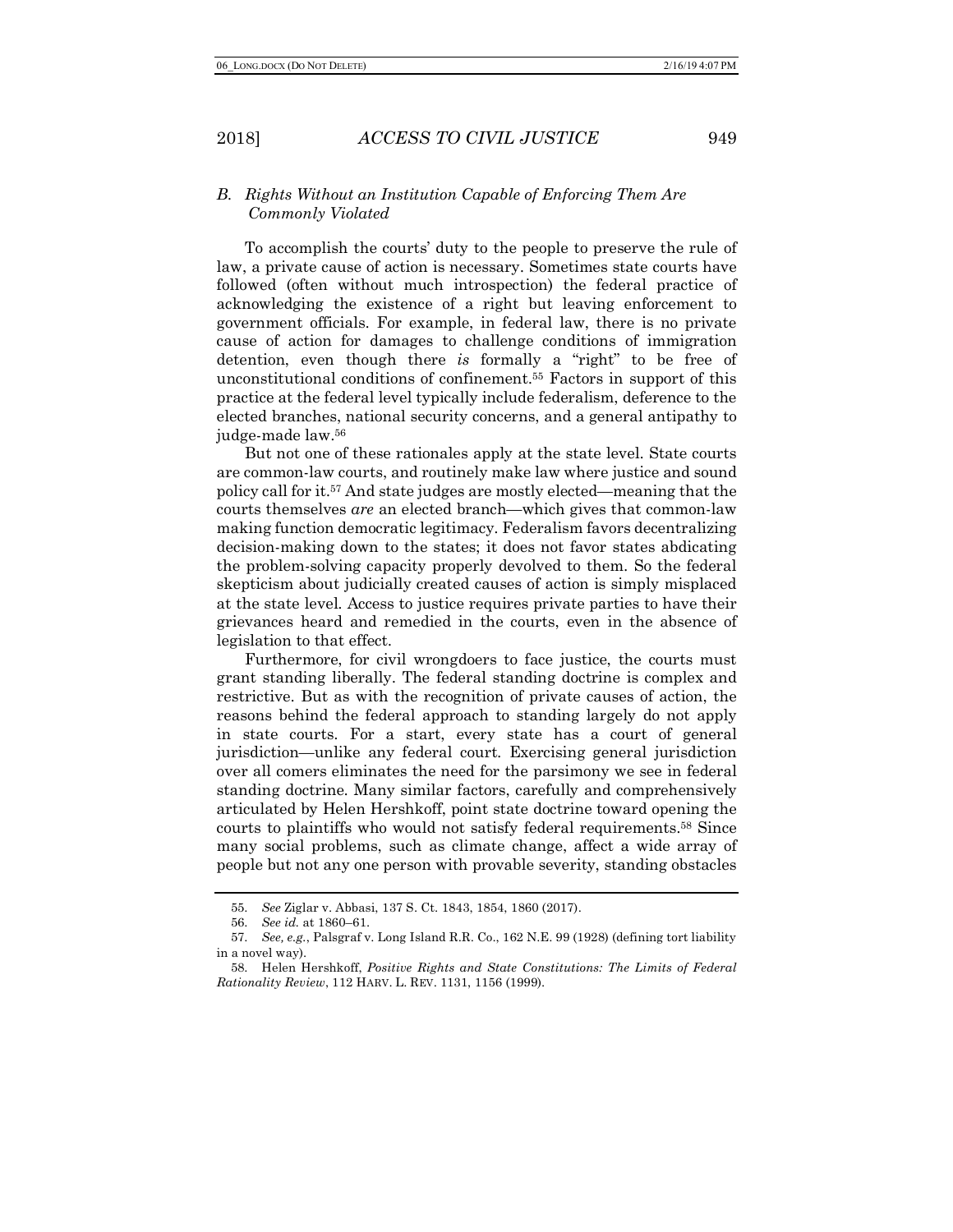can exclude the courts from doing their share to right wrongs. This is a structural defect that states are well-positioned to correct.

Once the state courts recognize a private cause of action and a plaintiff with standing to pursue it, the courts must assert for themselves the power to remedy the legal violation for access to justice to be meaningful. Particularly in cases implicating the other branches of government, state courts have often recoiled from a full-bore remedial effort. For example, in education law, state courts have identified constitutional violations in one of our most important communal obligations only to then offer no more than a tepid admonition to the political branches.59

Courts that have more assertively exercised their authority to remedy wrongs have seen greater success.60 In New Jersey, the supreme court has heard the same education-equity case nearly two dozen times, demonstrating its unwillingness to let repeated legislative non-compliance wear the court down into impotence.61 In Massachusetts, when the legislature refused to follow a court order to appropriate money for a public finance fund for political campaigns, the state high court authorized a single justice to enforce the decree. She did so by selling state surplus at a judicial auction; compliance quickly followed.<sup>62</sup> Whether a reluctance to pursue assertive remedies is understood as a matter of doctrine or culture, procedure or structure, it remains a substantial chokepoint for access to justice even where a substantive right and appropriate procedures exist to protect it.

# III. STATE HIGH COURTS HAVE CONSTITUTIONAL AUTHORITY TO MAKE RULES OF PROCEDURE AND EVIDENCE

One way state constitutions allocate lawmaking authority would seem exceedingly strange to a federal observer: they allocate it to the courts.63 Most state high courts have the authority—whether granted

<sup>59.</sup> *See, e.g.*, Sheff v. O'Neill, 678 A.2d 1267, 1289–90 (Conn. 1996).

<sup>60.</sup> *See generally* Helen Hershkoff, *"Just Words": Common Law and the Enforcement of State Constitutional Social and Economic Rights*, 62 STAN. L. REV. 1521, 1551 (2010) (describing how some courts have crafted effective remedies).

<sup>61.</sup> *See The History of* Abbott v. Burke, EDUC. L. CTR., http://www.edlawcenter.org/ litigation/abbott-v-burke/abbott-history.html (last visited May 31, 2018).

<sup>62.</sup> *See* Long, *supra* note 19, at 300, 302 n.155.

<sup>63.</sup> *See, e.g.*, Helen Hershkoff, *The Michigan Constitution, Judicial Rulemaking, and*  Erie-*Effects on State Governance*, 60 WAYNE L. REV. 117, 118 (2014).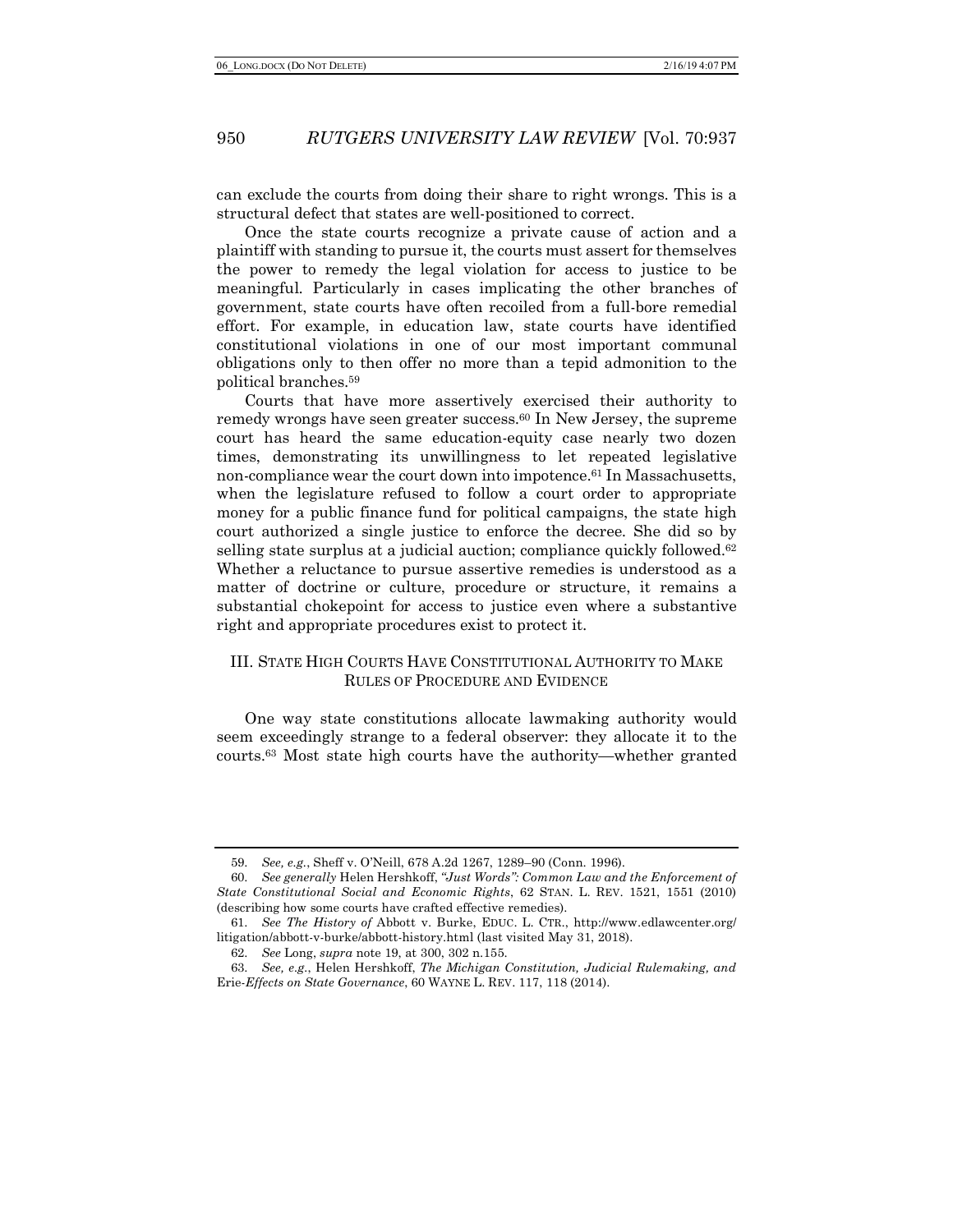expressly by constitutional text $64$  or implied by inherent powers $65$ —to make rules of civil procedure and evidence.66 This is decidedly not the power that the Federal Supreme Court has to promulgate the Federal Rules, which is nothing more than an agency's power to make regulations under authority delegated from Congress and subject to Congress's approval.67 Some state constitutions have taken this power from the courts and granted it to the legislature,<sup>68</sup> while others have acceded to the courts' power but modified it with concurrent or superseding legislative authority.69 But for most courts, the supreme lawmaking authority with respect to rules of procedure is the high court itself,<sup>70</sup> sometimes even in the face of contrary statutes.<sup>71</sup>

This basic constitutional principle—that the judiciary should make its own rules, just as the houses of the legislature make their own rules—might seem a mite abstruse.72 Constitutional separation-of-powers arguments already veer toward the theoretical, and constitutional separation-of-powers arguments about civil procedure are even more unlikely to grip the crowds at a summer barbecue. But as the many examples I discuss below demonstrate, these superficially abstract, structural disputes can have profound effects on the workaday world of the civil litigator, and therefore on the ability of the unjustly injured to obtain redress. Those who make the rules can determine the outcome.

The foundational case in this area comes from New Jersey.73 John Winberry sued a clerk of court asserting that a grand jury report lodged against him was libel.74 The trial court held there was no cause of action

66. *See generally* WILLIAMS, AMERICAN STATE CONSTITUTIONS, *supra* note 4, at 291–92.

67. *See* Sibbach v. Wilson & Co., 312 U.S. 1, 7–10 (1941).

72. *See* John H. Wigmore, Editorial Note, *All Legislative Rules for Judiciary Procedure Are Void Constitutionally*, 23 ILL. L. REV. 276, 277 (1929).

<sup>64.</sup> *See, e.g.*, MICH. CONST. art. VI, § 5; Jason Bologna, Comment, *An Abuse of Power: How the Pennsylvania Supreme Court Uses Article V, Section 10(C) of the Pennsylvania Constitution to Dominate Procedural Lawmaking, and Why Pennsylvania Should Amend this Constitutional Provision*, 71 TEMP. L. REV. 711, 712 n.9 (1998); Kent R. Hart, Note, *Court Rulemaking in Utah Following the 1985 Revision of the Utah Constitution*, 1992 UTAH L. REV. 153, 161 (1992).

<sup>65.</sup> *See, e.g.*, ILL. SUP. CT. R. 3 (describing court's power to promulgate rules of procedure without reference to constitutional support).

<sup>68.</sup> *E.g.*, IOWA CONST. art. V, § 14 (assigning the legislature authority over civil procedure).

<sup>69.</sup> *E.g.*, VA. CONST. art. VI, § 5 (declaring that court-made rules of procedure shall not conflict with statutes).

<sup>70.</sup> With the exception of Connecticut, where a committee of *trial* court judges (albeit chaired by a supreme court justice, presumably so the trial judges do not get out of hand) crafts the rules. *See* RULES FOR THE SUPERIOR COURT, *supra* note 14.

<sup>71.</sup> *See* WILLIAMS, AMERICAN STATE CONSTITUTIONS, *supra* note 4, at 291–92.

<sup>73.</sup> Winberry v. Salisbury, 74 A.2d 406 (N.J. 1950).

<sup>74.</sup> *Id.* at 407.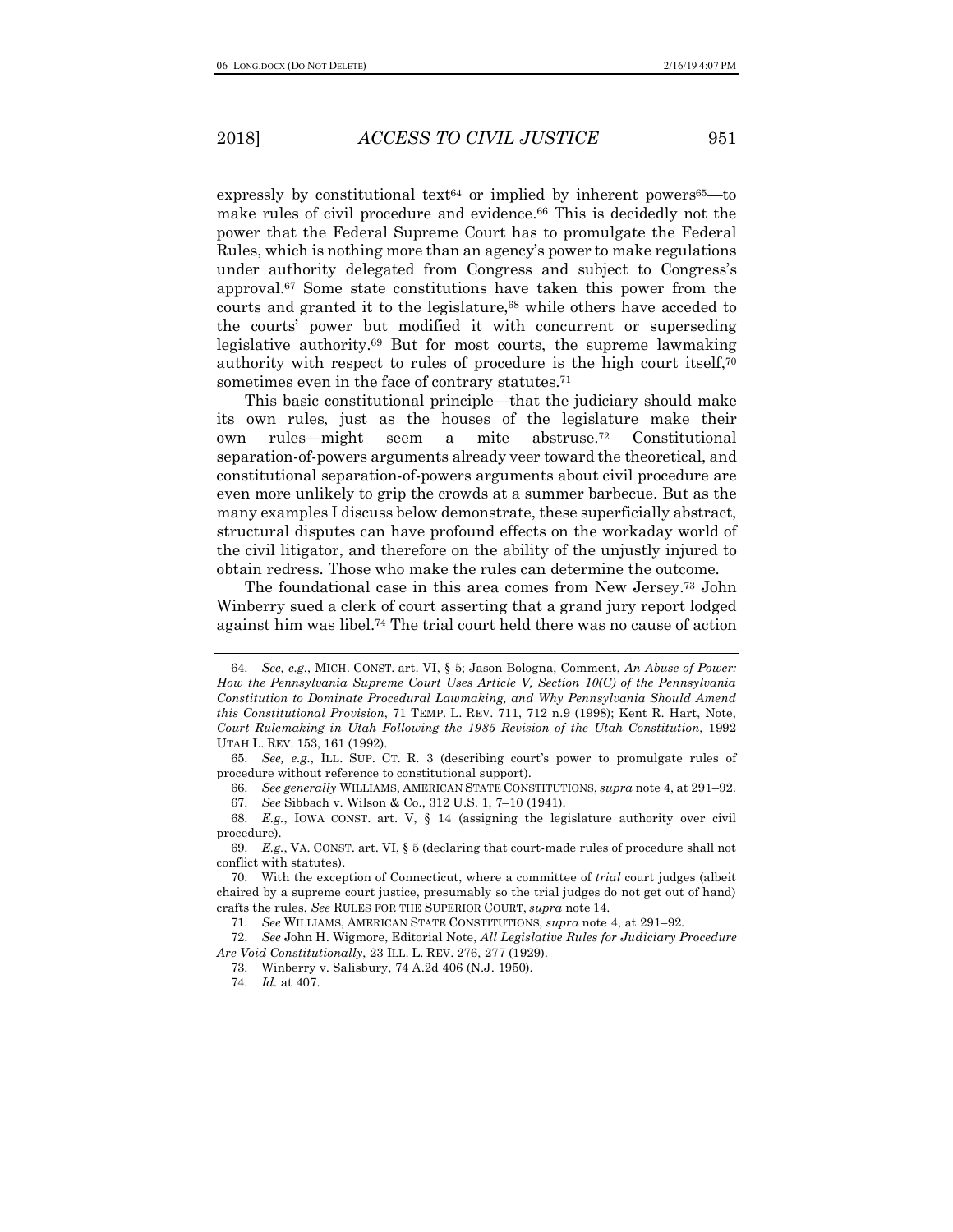and dismissed, so Winberry appealed—but with a catch. According to a state statute, Winberry had a year from the final judgment to file his appeal, and he filed just over two months after the judgment. But the rule promulgated by the state supreme court gave only 45 days to file an appeal.75 So whether Winberry could get an appellate court to review the merits or not turned on whether the court rule or the statute would control. The New Jersey Supreme Court pointed out that the tradition of court-made rules of procedure extended back to ancient English practice, a tradition near-universally picked up in the colonies and carried forward in the new states.76 The court noted that this type of rule-making is unmistakably a kind of legislation—there could be no hiding that—but found:

Too many people think of the Legislature as a body that has as its sole function the making of laws for the future, the Governor as a chief executive who merely enforces the law, and the courts as having power only to decide cases and controversies. While these notions are true so far as they go, they are quite insufficient to explain the complicated operations of the three great branches of government, either historically or analytically. Thus, while the primary function of the courts is to decide cases and controversies properly brought before them, the Legislature also has the power to adjudicate as to the qualifications of its members, their deportment while in office, as well as in impeachment proceedings on the misdemeanors of all state officers, and the Governor has the right to try any officer or employee in the Executive Department on charges after notice and an opportunity to be heard, and a host of controversies are decided in administrative tribunals which are not courts but which are located in the Executive Branch of the government. Thus, adjudication is not exclusively a judicial function. . . . Not only are these seeming exceptions to an over-simplified statement of the doctrine of separation of powers necessary as a matter of logic and analysis of governmental activities, but they have centuries of historical justification.77

The court refused to be bound by formalist (and inaccurate) limitations of strict separation of powers. Instead, the court carried out an extensive analysis of the then three-year-old state constitution's text and

<sup>75.</sup> *Id.* at 408.

<sup>76.</sup> *Id.* at 412–13.

<sup>77.</sup> *Id.* at 412 (citation omitted).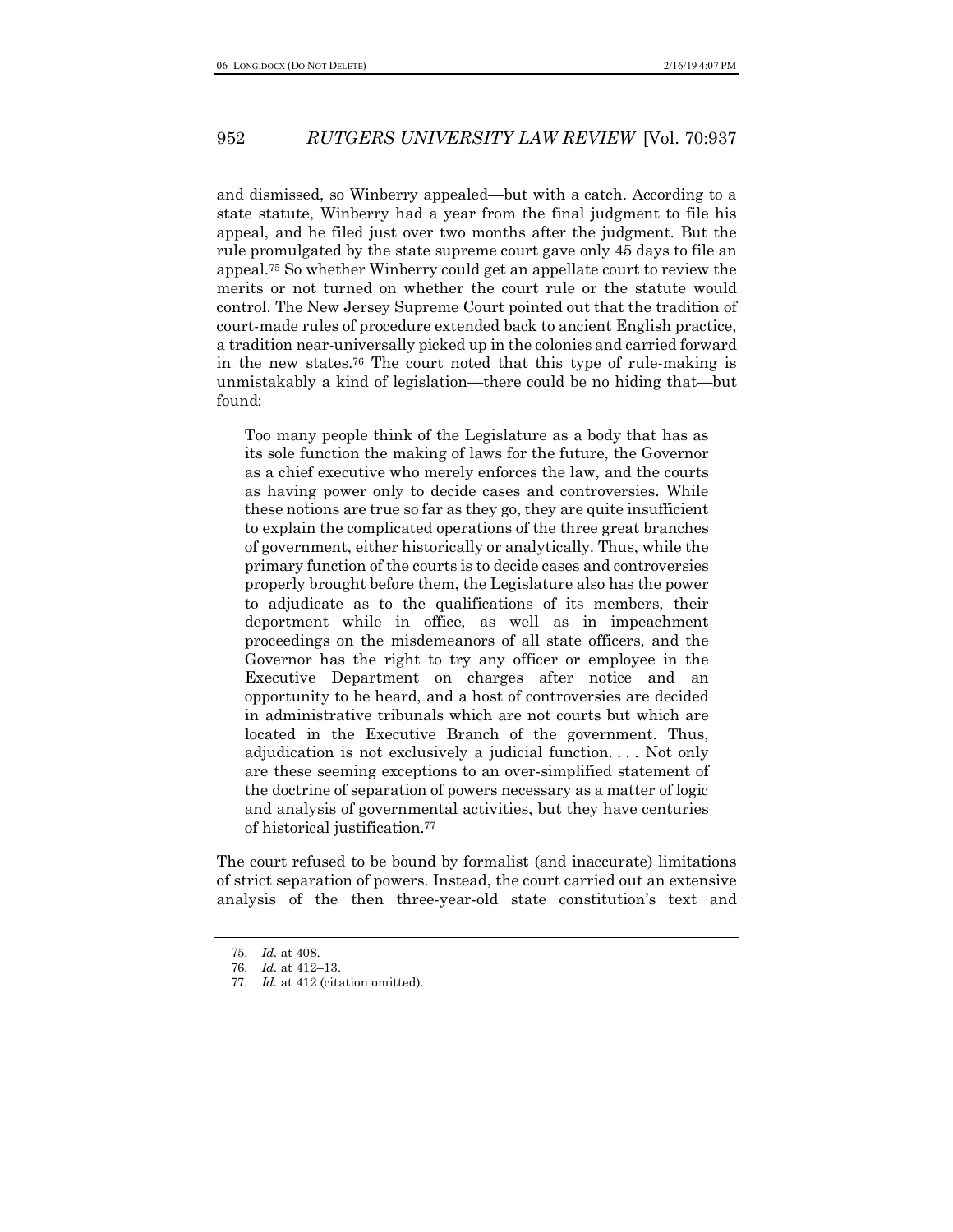legislative history to conclude that the court's own rules would, indeed, trump the legislature's statutes, but only where the rules were procedural rather than substantive.78 There being no dispute about the procedural element of the timing for appeals, the court ruled Winberry's appeal untimely.79

Among the policy reasons the *Winberry* court found in support of its constitutional authority was the interest in uniformity obtained by the dominance of a single institution in the field (as opposed to pluralist procedure made by different branches at different times), and even more importantly, a dedication of the task to the institution most expert in the subject. After all, the court reasoned, who knows better than judges what the rules of procedure ought to be?80

Neither of these policy rationales impressed the justices of the Michigan Supreme Court in 1999 when they decided the case of *McDougall v. Schanz*<sup>81</sup> As the result of an intensive lobbying campaign by the state medical association and insurance carriers, the Michigan legislature adopted a package of statutes aimed at "tort reform"—particularly limiting medical malpractice liability.82 Among those new statutes was a provision imposing heightened requirements for testifying physicians to be qualified as expert (and therefore permitted to testify as to the standard of care).83 This legislation conflicted directly with the aims of a plaintiff suing a group of doctors who failed to diagnose his wife's diabetes, which caused her death.<sup>84</sup> He wanted to put an expert on the stand who did not meet the new requirements.85 But the plaintiff figured that he had a good shot at getting the testimony admitted, because a Michigan Rule of Court plainly and explicitly permitted a doctor with the proffered witness's qualifications to be placed in front of the jury.86 The case made its way to the supreme court for resolution of the question the New Jersey court answered in *Winberry*: Does the statute or the court rule prevail?87

<sup>78.</sup> *Id.* at 412–14.

<sup>79.</sup> *Id.* at 414.

<sup>80.</sup> *Id.* at 413.

<sup>81.</sup> 597 N.W.2d. 148, 157–58, (Mich. 1999); *id.* at 167 (Cavanagh, J., dissenting).

<sup>82.</sup> *See* Steve Carmody, *State Lawmakers Look at Tightening Michigan's Medical Malpractice Laws*, MICH. RADIO (June 11, 2012), http://www.michiganradio.org/post/statelawmakers-look-tightening-michigans-medical-malpractice-laws (describing the "major" tort reform process in Michigan in the 1990s).

<sup>83.</sup> *McDougall*, 597 N.W.2d at 151, 153 n.9 (citing MICH. COMP. LAWS § 600.2169 (1993)).

<sup>84.</sup> *Id.* at 150–51.

<sup>85.</sup> *Id.* at 151–52.

<sup>86.</sup> *See id.* at 152–53 (citing MICH. R. EVID. 702).

<sup>87.</sup> *Id.* at 153–54.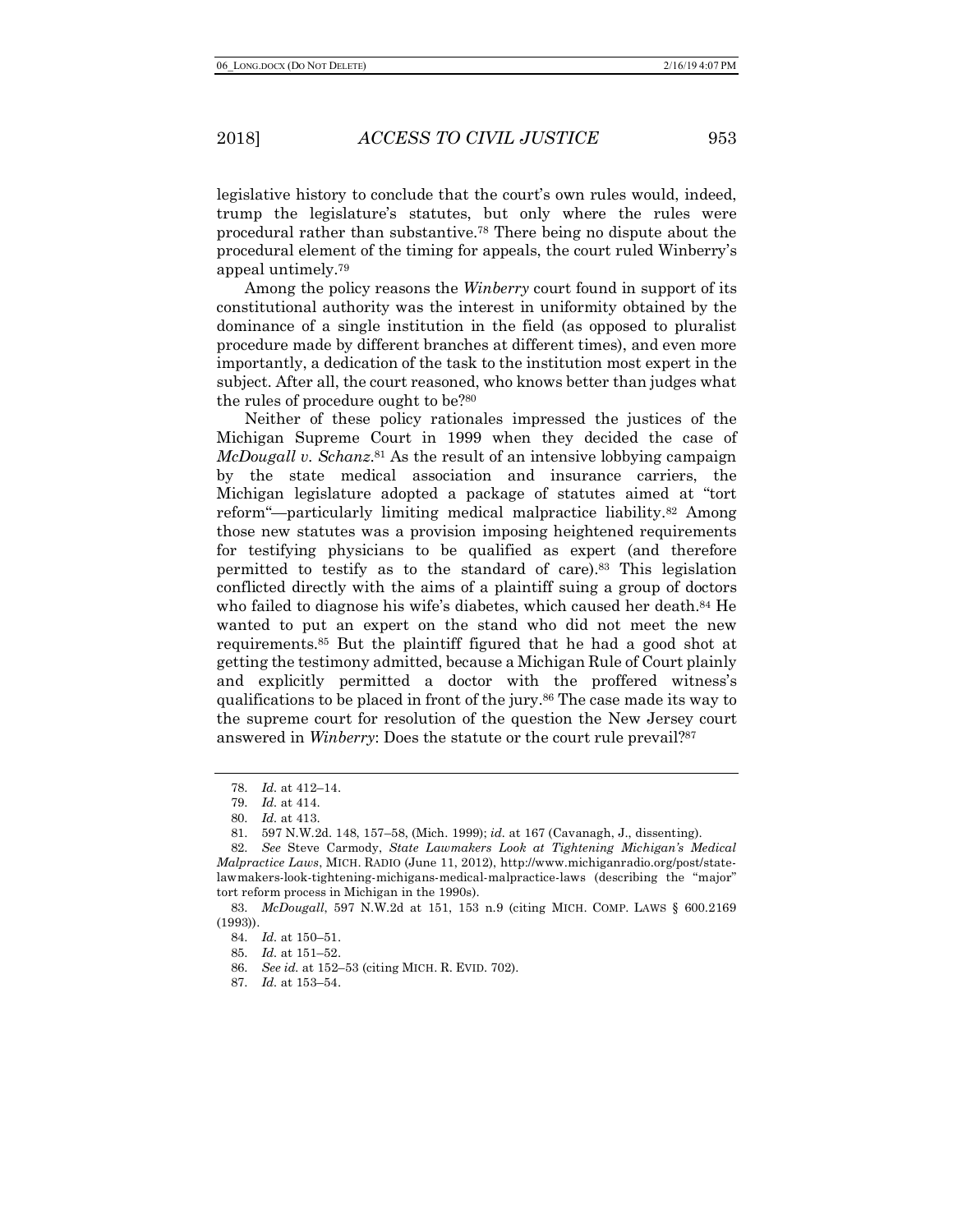In *McDougall*, the majority (a group of justices ideologically sympathetic to, and politically aligned with, the proponents of "tort reform") held, quite vigorously, that rules do indeed trump statutes where they conflict—but only when those court-made rules are truly procedural, or as the court put it, affect the "mere dispatch of judicial business."88 Where there is *any* legislative policy other than court administration underlying a statute, the court rule is no longer procedural and can be superseded by statute.89 The court did not discuss the fact that no legislature anywhere would ever pass a statute that was *only* motivated by concern for the dispatch of judicial business. Voters do not flock to the polls to support their favorite representative's stance on the font size of legal briefs. Any bill sufficient to garner a majority of two houses' worth of legislators would need some rationale that would affect the public, something to satisfy an interest group or win favor from a constituency. And the constituency of people who vote based on policies affecting the "mere" administration of justice without any effect on people outside the courts (court clerks? legal printers? stenographers?) is just too tiny to support the passage of legislation.90 Thus, in the *McDougall* case itself, the court concluded that the statute fixing the qualifications of an expert witness was not simply a matter of evidentiary law, but was motivated by the legislature's broader public policy push to limit tort liability.91 And, presumably, there will never again be a court rule that trumps a statute in Michigan.

The separation-of-powers dispute in *McDougall* had a major effect on the plaintiff's effort to hold his wife's doctors accountable for her death.92 But more broadly, that decision changed the battleground for how to win fair rules of procedure. While the supreme court was responsible for procedure (and evidence), citizens seeking a change in the rules could present their claims to the court—by definition, a group of experienced and savvy former lawyers—at rule-making hearings.93 But they could

<sup>88.</sup> *Id.* at 156, 158–59.

<sup>89.</sup> *Id.* at 158.

<sup>90.</sup> Even trial lawyers would be unlikely to spend lobbying efforts on procedural rules unless they had an effect on public policy, such as the ability for injured parties to recover compensation.

<sup>91.</sup> *See McDougall*, 597 N.W.2d at 158–59.

<sup>92.</sup> *Id.* at 159.

<sup>93.</sup> *See* Administrative Order No. 1997-11, 456 Mich. clxxviii (1997–1998); *see also Admin Matters & Court Rules, Public Administrative Hearings*, MICH. CTS. (last visited Oct. 31, 2018), https://courts.michigan.gov/Courts/MichiganSupremeCourt/rules/Pages/ Public-Administrative-Hearings.aspx.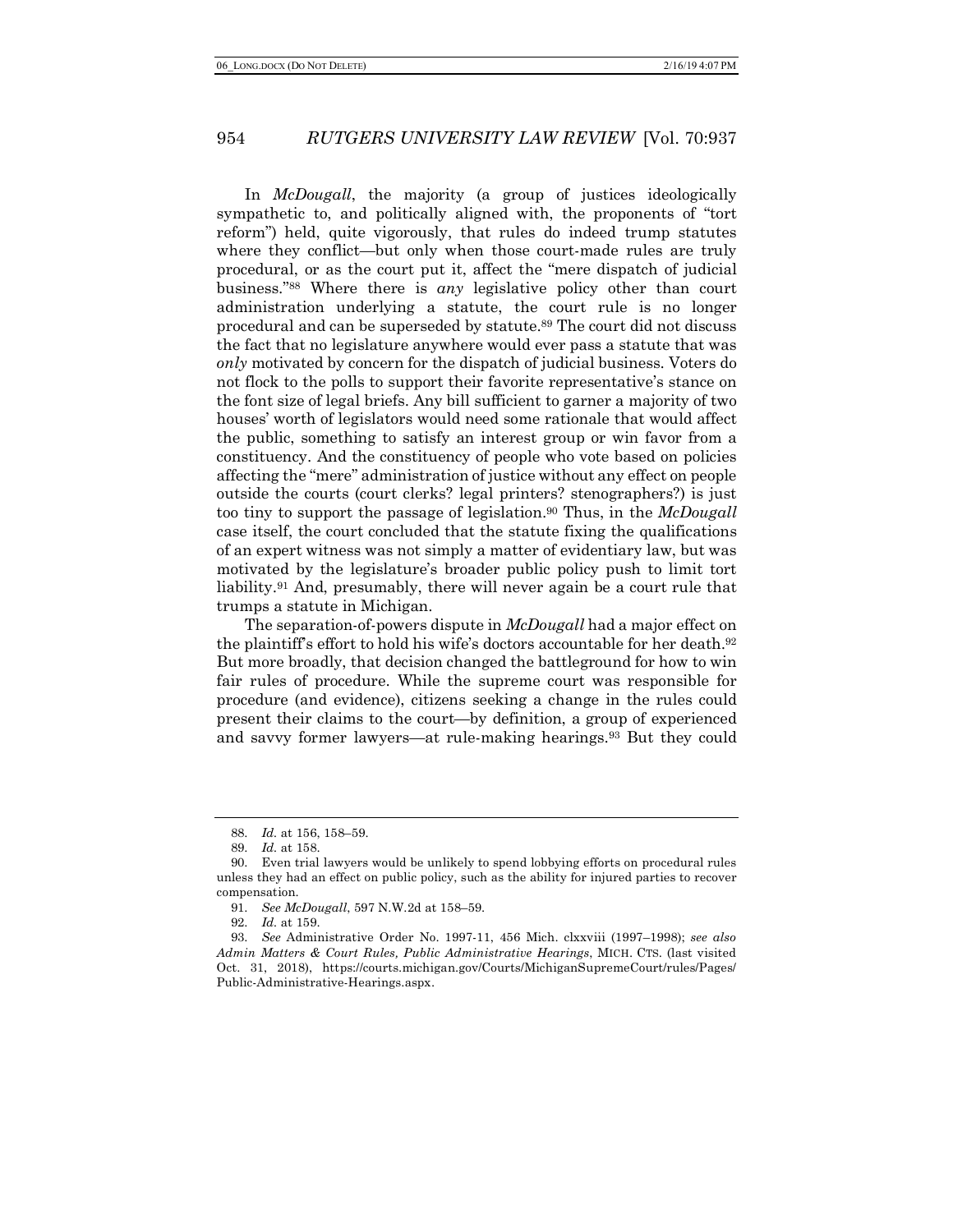also seek procedural change by way of litigation, $94$  or by a democratic campaign. Michigan justices, like most state high court judges, are elected.95

All of these approaches strongly favor lawyers, the people who know and care about the judiciary's internal politics and who work daily in the cauldron of the courts. These methods of accountability and change make surprise lurches in one direction or another unlikely and assure that experts in law have the most influence on policy within their ambit of expertise. By contrast, the crafting of civil procedure in the legislature subjects the courts to rules that swing from one political pole to the other as partisan majorities cycle through the statehouse. And the kinds of voices that get privileged in the legislature are different from those with influence in the judiciary. Lobbying by special-interest groups with no real knowledge of or belief in the fundamental principles of civil justice, or even rule of law, can (and often does) prevail over the measured voice of the experienced bar. Changes can be piecemeal without thought for their effect on the overall litigation experience. And high-visibility or controversial questions get disproportionate attention while important but "technical" issues are left unexamined.

In another personal injury case that turned out to really be about separation of powers, *Lebron v. Gottlieb Memorial Hospital*, the Illinois Supreme Court confronted a state statute setting caps on non-economic (but still compensatory) damages, specifically in medical malpractice cases.96 There was no court rule in open conflict with the statute.97 But after a comprehensive review of *why* plaintiffs are entitled to damages, how that entitlement can vary from case to case, and how the courts had always operated to apply rationality to damages awards through the procedure of remittitur, the supreme court concluded that the statute was a legislative encroachment on the powers constitutionally vested in the judiciary.98 Therefore, the caps were invalidated on state constitutional separation-of-powers grounds.99

In Ohio, "a power struggle between those who seek to limit their liability and financial exposure for civil wrongs and those who seek

<sup>94.</sup> *See, e.g.*, Ashcroft v. Iqbal, 556 U.S. 662, 667–79 (2009) (changing the settled meaning of Rule 8 of the Federal Rules of Civil Procedure by case law rather than through the rule-amendment process).

<sup>95.</sup> MICH. COMP. LAWS ANN. §§ 168.391–168.467 (West 2018).

<sup>96.</sup> 930 N.E.2d 895, 899 (Ill. 2010).

<sup>97.</sup> *See id.* at 902.

<sup>98.</sup> *Id.* at 905–08.

<sup>99.</sup> *Id.* at 914.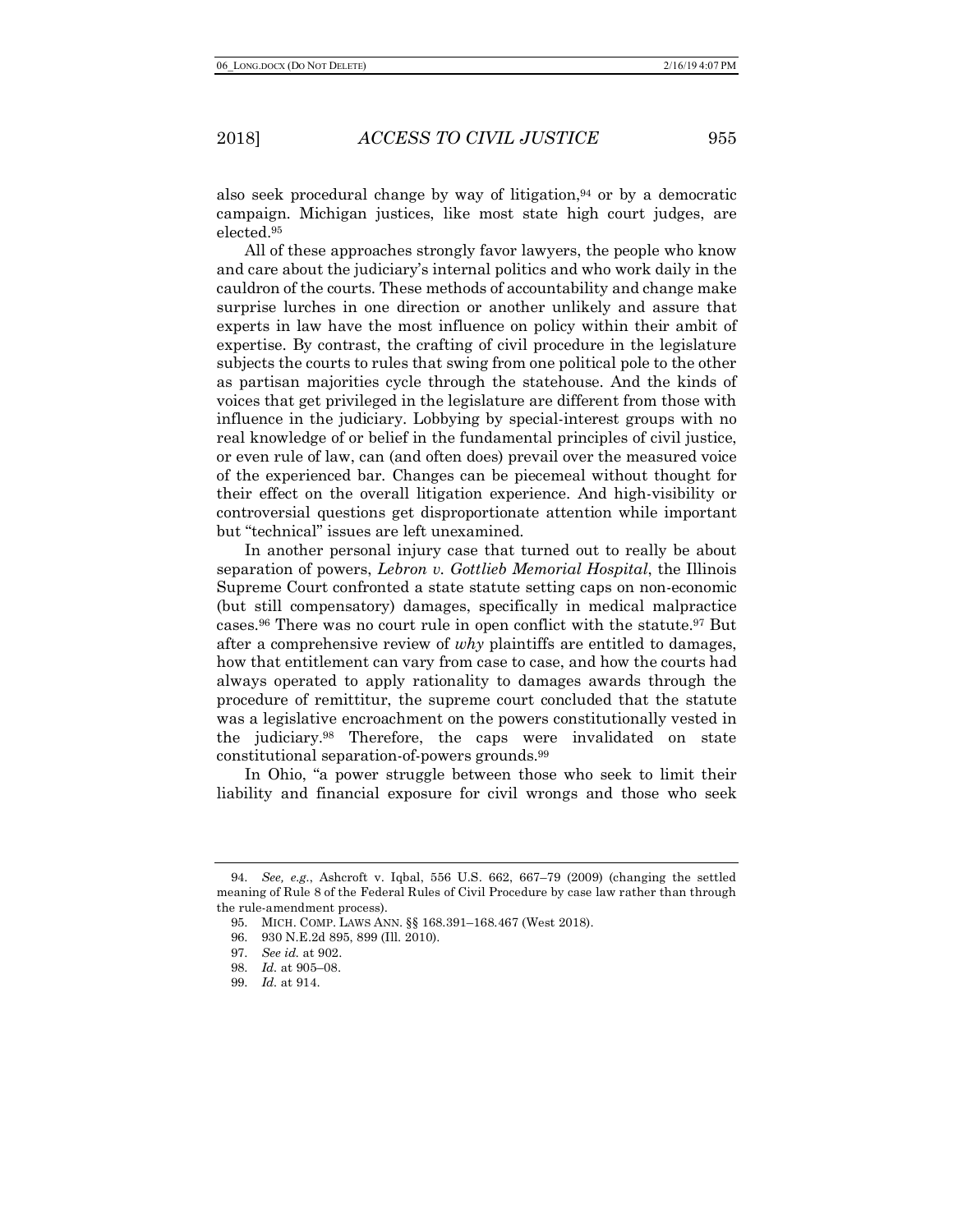compensation for their injuries" roiled the state.100 After the legislature passed a statute that, among other things, required plaintiffs to obtain a "certificate of merit" in medical malpractice cases before their action could go forward, the Ohio Supreme Court ruled that the requirement violated the state civil rules, which contained no such obstacle.101 In an opinion that can only be described as heated, the supreme court reiterated its well-established understanding of the state constitution's explicit grant of rulemaking authority to the judiciary. While the court could not make substantive law in the guise of procedural rules, where its rules were procedural no statute could supersede them.102 Thus, again, a highly political and practical fight about how far the law should go to provide a remedy for people injured by medical professionals was transformed into a structural dispute about separation of powers. And it was on that battlefield—the historical, philosophical grounds on which the constitution allocated power among government institutions—that the healthcare policy dispute and the injured parties' entitlement to relief were finally determined.103

It is worth remembering, in thinking about cases like *Winberry*, *Lebron*, and *Ohio Trial Lawyers*, that these cases could not possibly have come out the way they did under federal constitutional doctrine. The Rules Enabling Act,104 by which Congress delegated its power over the lower federal courts to the Supreme Court for the development of procedural rules (but retained the last word by requiring proposals to come back to Congress before taking effect), is "undoubted[ly]" constitutional.105 The United States Supreme Court, presented with the question of whether an act of Congress must yield to a contrary rule, would find the matter farcical if not sanctionable. As a result, the fight over procedure—the rules of the game that can be fair or fixed, and that determine, in so many cases, who wins and who loses—must ultimately be carried out in the political branches at the federal level. That the states, broadly, have made the opposite choice goes to the heart of our federalist system. There is no one way of doing something in American democracy. Groups that struggle to be heard over the din in the lobbies of legislatures might find a more receptive forum in the judiciary; groups ill-equipped to seek change in the courts might find greater access in the capitols. The big questions our society argues over might be the same in

<sup>100.</sup> State *ex rel.* Ohio Acad. of Trial Lawyers v. Sheward, 715 N.E.2d 1062, 1071 (Ohio 1999).

<sup>101.</sup> *Id.* at 1087.

<sup>102.</sup> *Id.* at 1087–88.

<sup>103.</sup> *Id.* at 1096–97, 1111.

<sup>104.</sup> 28 U.S.C. § 2072 (2018).

<sup>105.</sup> Sibbach v. Wilson & Co., 312 U.S. 1, 9–10 (1941).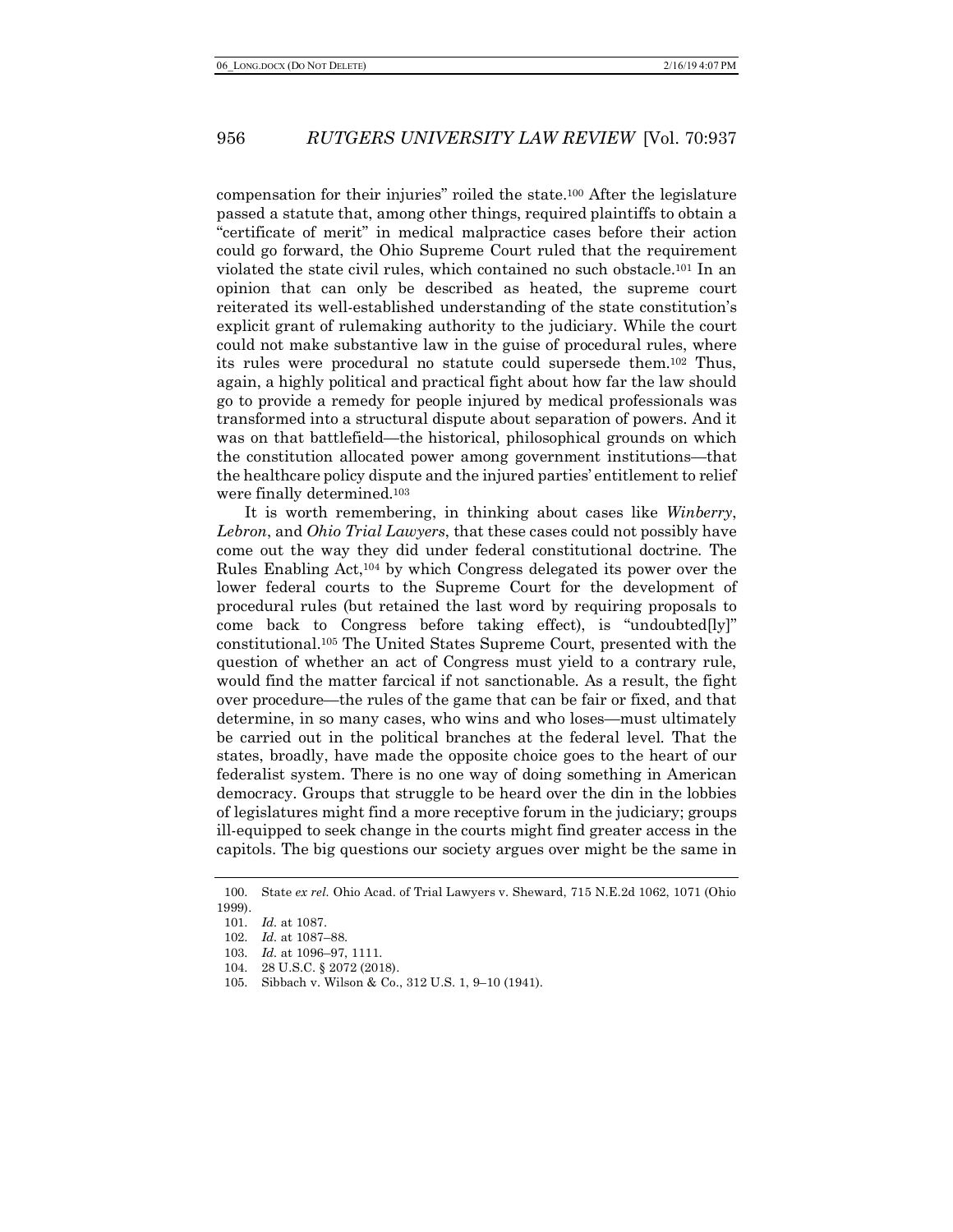the judiciary as it is in the other branches of government, and their political connotations might also transcend institutions; some judges lean one way, some lean the other, just as some politicians do. But the *way* we carry out that large, important social conflict matters enormously to what result we get.

# IV. STATE HIGH COURTS HAVE CONSTITUTIONAL AUTHORITY TO REGULATE THE BAR

For ordinary people, especially including the indigent or otherwise vulnerable, access to justice is crucial because it puts the power of the state on their side against the economic elites who oppress them in the marketplace. If the courts lack power—if the judges are demoralized, the dockets are overcrowded, and competent attorneys will not accept judicial appointments—then the courts cannot protect the injured and downtrodden. Again, state constitutional structures bear on access to justice in profound and practical ways.

In addition to deciding the rules by which cases go through court, state high courts decide *who* may argue those cases. Access to civil justice is not commonly linked to state policy about bar admissions. Instead, we see two large-scale debates presented as if they were unrelated. On the one hand, post-Great Recession changes in the legal services market caused law school enrollment to plummet. To keep up their revenue, many schools admitted students with low LSAT scores, which correlated with low bar passage (and also with the race and class of the admitted students).106 As legal jobs disappeared, vituperative anti-law school rhetoric from popular websites like Above the Law107 and even the New

<sup>106.</sup> *See generally* Christian C. Day, *Law Schools Can Solve the "Bar Pass Problem"—"Do the Work!"*, 40 CAL. W. L. REV. 321, 326–30 (2004) (demonstrating the link between LSAT scores and bar passage rates). *See also* Elizabeth Olson, *Law Schools Debate a Contentious Testing Alternative*, N.Y. TIMES (Apr. 5, 2018), https://www.nytimes.com/ 2018/04/05/education/learning/lsat-law-school-testing-alternative.html (noting that LSAT scores are correlated with race and other identity factors); Elizabeth Olson, *Harvard Law, Moving to Diversify Applicant Pool, Will Accept GRE Scores*, N.Y. TIMES (Mar. 8, 2017), https://www.nytimes.com/2017/03/08/business/dealbook/harvard-law-will-accept-grescores.html (noting that Harvard Law School joined University of Arizona James E. Rogers College of Law in accepting GRE scores for admission).

<sup>107.</sup> *See, e.g.*, Shannon Achimalbe, *4 Types of People Who Shouldn't Go to Law School*, ABOVE THE LAW (July 15, 2015, 10:02 AM), https://abovethelaw.com/2015/07/4-types-ofpeople-who-shouldn't-go-to-law-school; David Lat, *Dear 16-Year Old Me, Don't Go to Law School*, ABOVE THE LAW (Feb. 29, 2012, 7:02 PM), https://abovethelaw.com/2012/02/dear-16-year-old-me-dont-go-to-law-school/; Joe Patrice, *Deciding to Go to Law School Is One Epic Flowchart*, ABOVE THE LAW (Oct. 3, 2013, 5:13 PM), https://abovethelaw.com/2013/10/ deciding-to-go-to-law-school-in-one-epic-flowchart.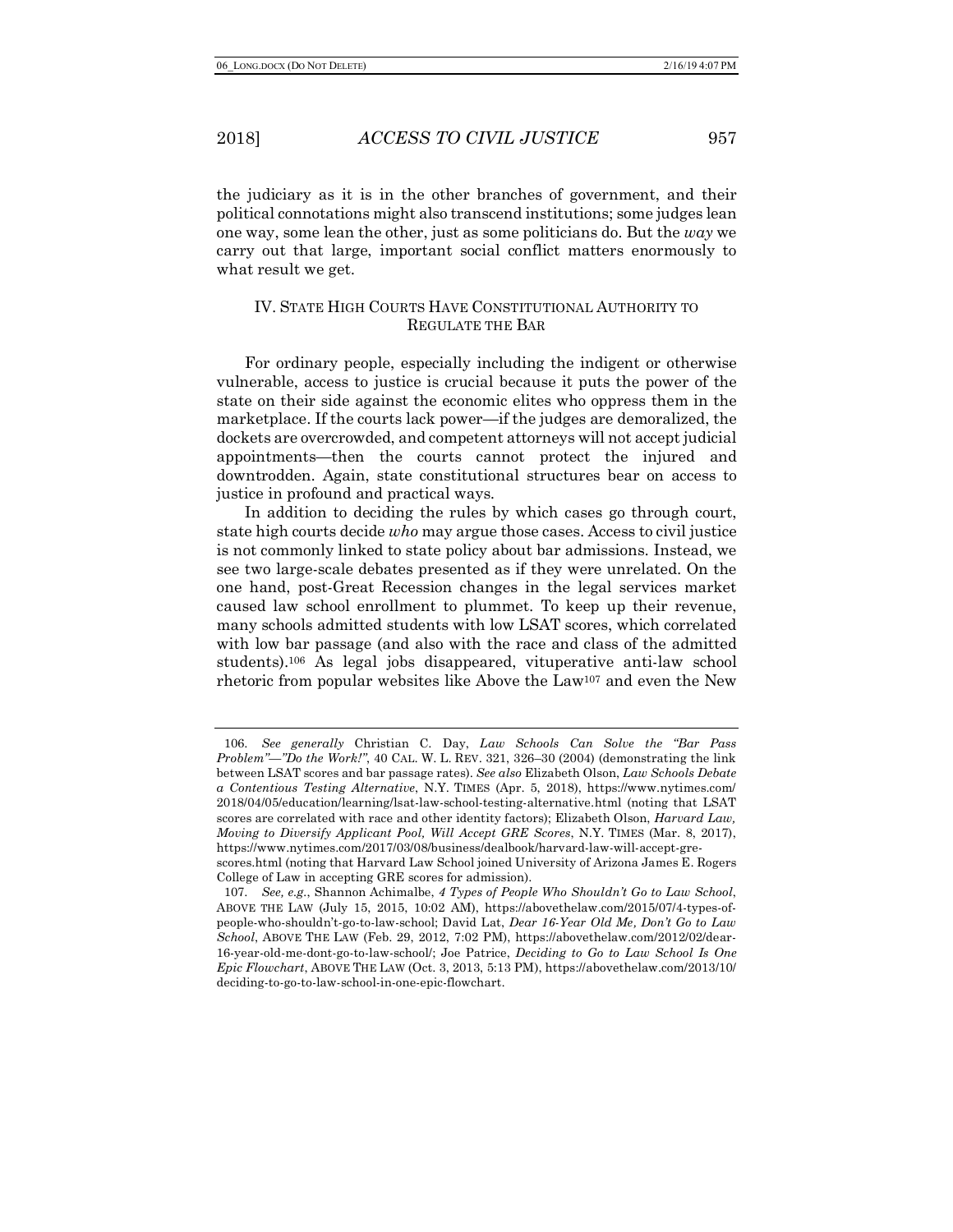York Times<sup>108</sup> poisoned the common conception of lawyering's economic, social, and moral value. In particular, critics attacked law schools with low bar passage rates on the ground that students' expensive educational loans could never be repaid without access to a legal career.<sup>109</sup> Even the president of the National Conference of Bar Examiners blamed law schools for the historically low bar passage rates.<sup>110</sup>

On the other hand, the unmet needs of indigent clients across the country continue at a heartbreaking scale. Long-time homeowners facing foreclosure find themselves outgunned in mortgage proceedings by the banks' greater access to savvy lawyers;<sup>111</sup> public benefits recipients face new and complex requirements without affordable representation;112 and arbitration clauses and anti-class action initiatives leave workers alone, vulnerable, and in need of advocates.<sup>113</sup>

<sup>108.</sup> *See, e.g.*, David Segal, *Is Law School a Losing Game?*, N.Y. TIMES (Jan. 8, 2011), https://www.nytimes.com/2011/01/09/business/09law.html (discussing criticisms of law schools, such as high tuition, self-reported post-graduation employment statistics, and the importance placed on the U.S. News rankings); *see also* Lawrence E. Mitchell, Opinion, *Law School is Worth the Money*, N.Y. TIMES (Nov. 29, 2012), http://www.nytimes.com/ 2012/11/29/opinion/law-school-is-worth-the-money.html (referring to attacks on legal education); Noam Scheiber, *An Expensive Law Degree, and No Place to Use It*, N.Y. Times (June 17, 2016), https://www.nytimes.com/2016/06/19/business/dealbook/an-expensive-lawdegree-and-no-place-to-use-it.html (discussing the decrease in job prospects and mounting debt for law students).

<sup>109.</sup> *See, e.g.*, Steven Davidoff Solomon, *Law School a Solid Investment, Despite Pay Discrepancies*, N.Y. TIMES (June 21, 2016), https://www.nytimes.com/2016/06/22/business/ dealbook/law-school-a-solid-investment-despite-pay-discrepancies.html (describing the popular, but largely mistaken, view that the vast majority of law schools would not produce enough high-paying jobs for students to repay their loans).

<sup>110.</sup> *See* Carol Goforth, *Why the Bar Examination Fails to Raise the Bar*, 42 OHIO N.U. L. REV. 47, 47 (2015); Elizabeth Olson, *Not Only Elite Law Schools Offer Great Return on Investment*, N.Y. TIMES (Jan. 24, 2017), https://www.nytimes.com/2017/01/24/business/ dealbook/law-school-debt-salary.html.

<sup>111.</sup> *See, e.g.*, Eric A. Zacks & Dustin A. Zacks, *Not a Party: Challenging Mortgage Assignments*, 59 ST. LOUIS U. L.J. 175 (2014) (describing how banks, as sophisticated repeat litigators, have won procedural advantages in foreclosure proceedings that debtors' lawyers have been unable to redress); *see also* Cathryn Miller-Wilson, *Harmonizing Current Threats: Using the Outcry for Legal Education Reforms to Take Another Look at Civil*  Gideon *and What It Means to be an American Lawyer*, 13 U. MD. L.J. RACE, RELIGION, GENDER & CLASS 49, 64 n.48 (2013).

<sup>112.</sup> *The Unmet Need for Legal Aid*, LEGAL SERVICES CORP., https://www.lsc.gov/whatlegal-aid/unmet-need-legal-aid (last visited Oct. 31, 2018) ("Nearly a million poor people who seek help for civil legal problems are turned away because of the lack of adequate resources.").

<sup>113.</sup> *See* Terri Gerstein & Sharon Block, Opinion, *Ending the Dead-End-Job Trap*, N.Y. TIMES (July 12, 2018), https://www.nytimes.com/2018/07/12/opinion/fast-food-dead-endjob-trap.html (describing how state attorneys general are filling in the worker-protection role that workers' own lawyers would do if they could afford to).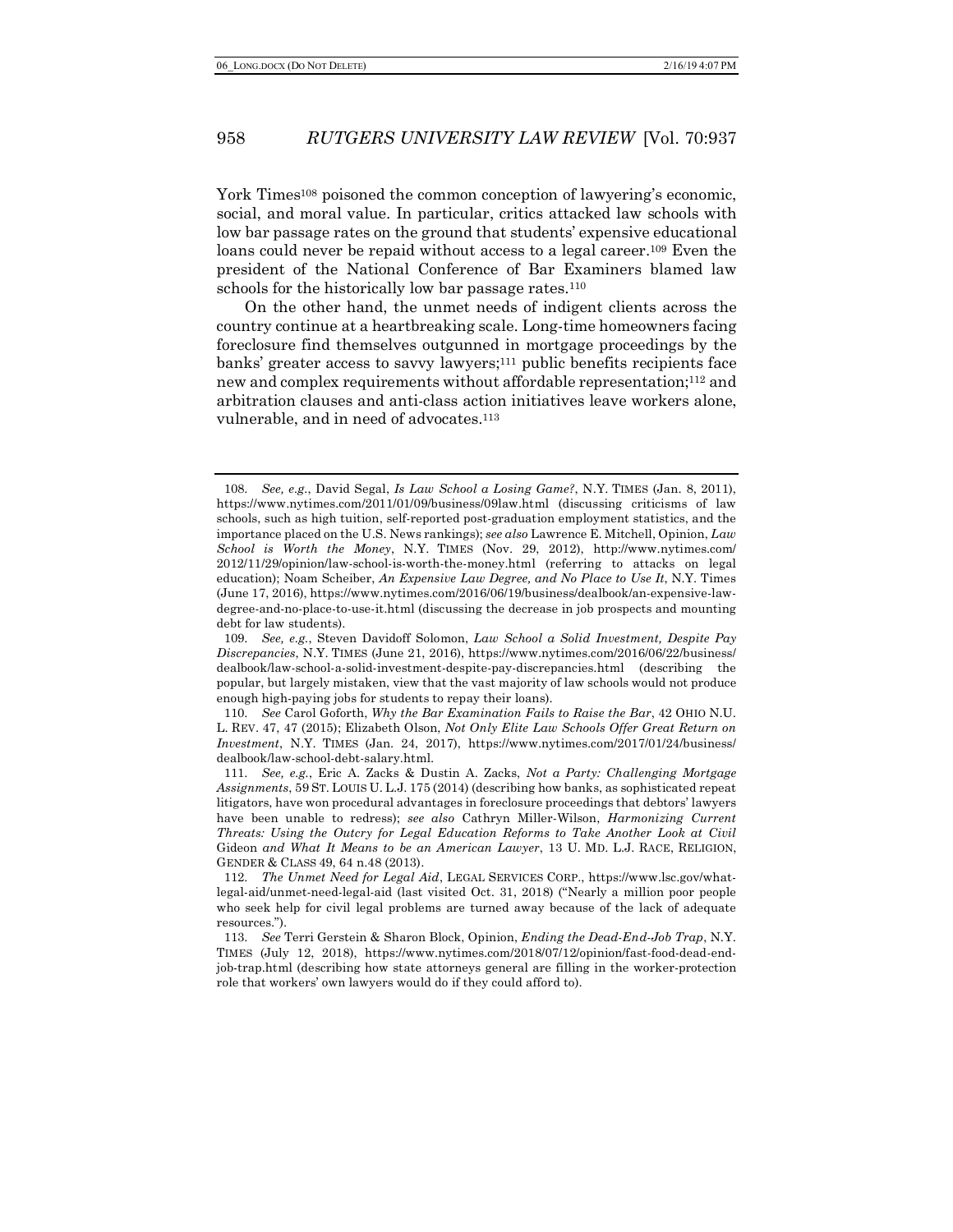Increasing the socioeconomic diversity of the bar would likely increase the number of lawyers motivated to take on these clients.114 But the broader sense that too many lawyers are competing for too few (paying) legal jobs has led to calls for increasing the difficulty of passing the bar examination.115 Even defenders of the bar examination agree that it replicates the racial disparities present earlier in the pipeline: law school admissions, LSAT scores, college graduation rates, and SAT scores.<sup>116</sup> Critics of the current structure of the bar exam go further, arguing that it exacerbates racial inequity and worsens the underrepresentation of people of color in the legal profession.117 And, as already noted, underrepresentation at the bar correlates with lower access to attorneys for clients from those underrepresented racial and ethnic groups.118

Wherever one falls along the spectrum of opinion on this issue, it should be clear that a large and growing pool of clients who cannot afford lawyers is *not a separate question* from the problem of law school enrollment and bar admissions. An economist would characterize the current debate around law schools and low bar passage rates as addressing the problem of supply. But the problem of demand is just as pressing: How can we increase the access of indigent and otherwise marginalized communities to competent lawyers?119 Some part of that discussion must include a reconsideration of whether the bar exam is effective at testing what we need it to test and how raising the required scores would affect these vulnerable client communities.

And what is the appropriate institution of government to carry out that reconsideration? State high courts and the relevant commissions and committees of the state judiciary that report to them have well-established authority in this area. For example, in a Connecticut case from 1961, the state high court considered whether a New York lawyer who had not graduated from a law school could still be admitted

<sup>114.</sup> *See* Paula Lustbader, *Painting Beyond the Numbers: The Art of Providing Inclusive Law School Admission to Ensure Full Representation in the Profession*, 40 CAP. U. L. REV. 71, 79–82 (2012) (describing the benefits of a diverse bar); Eli Wald, *A Primer on Diversity, Discrimination, and Equality in the Legal Profession or Who is Responsible for Pursuing Diversity and Why*, 24 GEO. J. LEGAL ETHICS 1079, 1102–03 (2011) (same).

<sup>115.</sup> *See* William C. Kidder, *The Bar Examination and the Dream Deferred: A Critical Analysis of the MBE, Social Closure, and Racial and Ethnic Stratification*, 29 L. & SOC. INQUIRY 547, 555–58 (2004).

<sup>116.</sup> *See* Lustbader, *supra* note 114, at 81–82.

<sup>117.</sup> *See id.* at 564–65, 569–82.

<sup>118.</sup> *Id.* at 566.

<sup>119.</sup> *See generally* Miller-Wilson, *supra* note 111, at 49 (advocating for the implementation of "teaching law firms" to solve the related problems of access to legal education and access to legal services).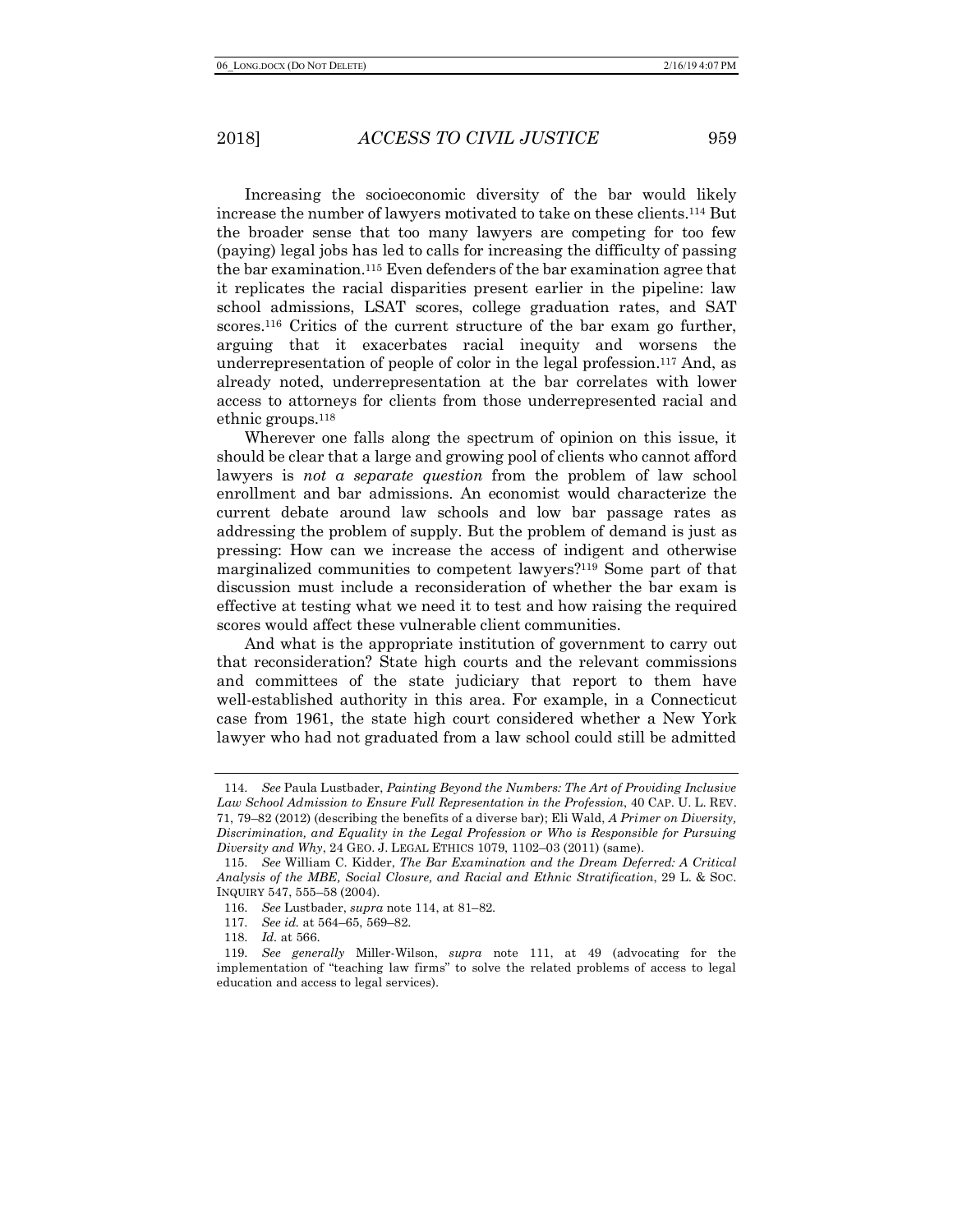to the Connecticut bar—as a statute would have permitted—or was properly denied admission—as court rules required.120 The court held without hesitation and without dissent that only the judiciary could set the qualifications for attorneys.121 This result followed from an analysis of the constitutional practice in other states, the early English and colonial practice, and the legislative history of the constitution; all of those sources pointed in the same direction.122

This structural allocation of power means that, instead of the horse-trading, logrolling, and grandstanding associated with legislative decision-making, citizens can expect the relatively collegial, learned, and deliberate lawmaking of the judiciary. Even politically unpopular outcomes are feasible for a court focused on the long-term good of the commonwealth. The judges and justices responsible for regulating admission to the bar can—and should—set policy not just in light of the economic self-interest of the professional guild, but what maximizes access to law for our society's most vulnerable populations.

# V. STATE CONSTITUTIONAL CLAUSES PROTECT THE RIGHT TO COUNSEL IN CERTAIN CIVIL ACTIONS

Determining who gets to be a lawyer has significant consequences for who has *access* to a lawyer. But state courts, thanks to the structural choices inscribed in their constitutions, have an even more direct way of increasing access to justice: by establishing a right to counsel for certain important rights.123 Although often called "civil *Gideon*," the concept actually embraces several distinct approaches to solving the "justice gap," the divide between indigent clients who need lawyers and lawyers who can afford to take on those clients.124 Some advocates propose a statutory scheme, perhaps keyed to a dedicated tax; some propose a relaxation of the standards limiting the unauthorized practice of law to authorize lower-cost, lesser-trained legal advisers; some urge dramatically expanding pro bono requirements for attorneys, who would be assigned civil cases by the courts; some focus attention on federal constitutional claims; and some simply support higher public support for legal aid organizations. But another approach centers on using state court litigation to press claims founded on state constitutional principles,

<sup>120.</sup> Heiberger v. Clark, 169 A.2d 652, 654–55 (Conn. 1961).

<sup>121.</sup> *Id.* at 659.

<sup>122.</sup> *Id.* at 657–59.

<sup>123.</sup> Tonya L. Brito et al., *What We Know and Need to Know About Civil* Gideon, 67 S.C.

L. REV. 223, 225 (2016).

<sup>124.</sup> *See, e.g.*, *id.* at 223–225.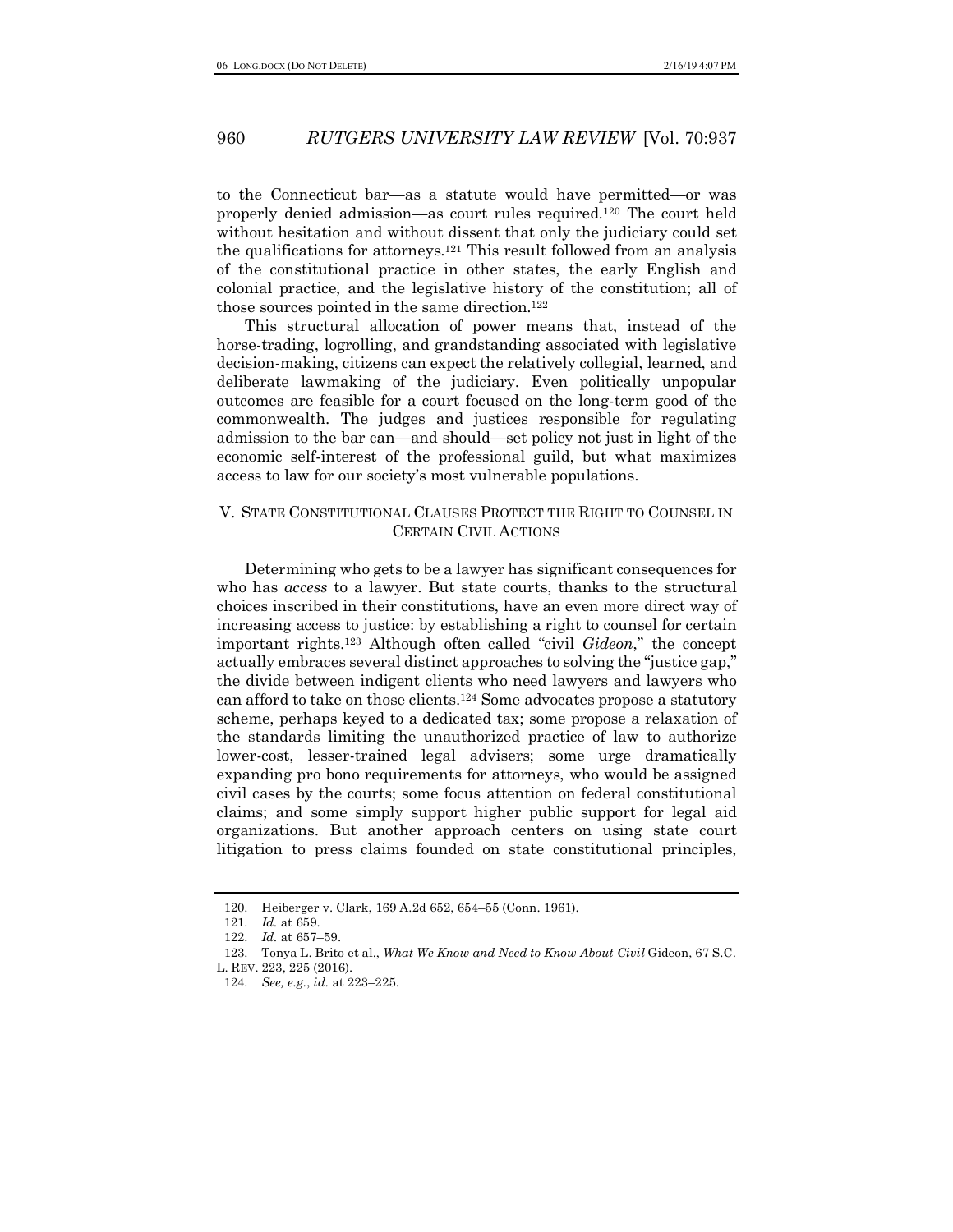resulting in a right to counsel in the most high-stakes civil cases directly comparable to the right to counsel in criminal cases established in the original *Gideon*.125

The contours of such a right would naturally vary from state to state. But the most promising areas of law for the establishment of a civil right to counsel would be those touching on core features of a person's identity. For example, in a Montana case, the state supreme court considered a mother who had her parental rights terminated without benefit of counsel.126 Using the state constitution's equal protection clause to rise above the federal floor, the court held that the parent's statutory entitlement to an attorney in an abuse/neglect proceeding must also be applied where her parental rights were involuntarily terminated in an adoption proceeding.127 Upon determining that the right to parent is fundamental, the court applied a "strict scrutiny" standard of review—a federal notion commonly applied in a state constitutional context.128 The opinion did not engage in any federal analysis, except to note that the question is "open" under the Federal Constitution; following *Michigan v. Long*, which permits the U.S. Supreme Court to review state courts' constitutional decisions unless the state court makes explicit that its decision rests on state-law grounds, the court concluded its opinion with a clear statement that the decision rested independently on state grounds.129 Furthermore, the court did not make any reference whatsoever to unique Montana factors. Unapologetically, the court interpreted its own equal protection clause according to its own best understanding and in doing so diverged from federal doctrine, thereby guaranteeing access to justice for indigent parents during the trauma of termination proceedings.

Other state constitutional bases for civil *Gideon* might include the state due process clauses,130 state clauses guaranteeing a right to a remedy,131 "open courts" clauses,132 and even the inherent power of the courts to operate fairly. In addition to parental rights, other areas of law that appear promising for expansion of the right to counsel under state constitutions include evictions, adoption, foreclosure, public benefits, and

<sup>125.</sup> Gideon v. Wainwright, 372 U.S. 335, 344 (1963). *See generally* Steven D. Schwinn, *Faces of Open Courts and the Civil Right to Counsel*, 37 BALT. L. REV. 21 (2007).

<sup>126.</sup> J.N.S. v. A.W. (*In re* Adoption of A.W.S. & K.R.S.), 2014 MT 322, ¶ 1, 377 Mont. 234, 339 P.3d 414, 415*.*

<sup>127.</sup> *Id.* at ¶¶ 22–26, n.2, 339 P.3d at 418–19, n.2.

<sup>128.</sup> *Id.* at ¶¶ 16–17, 339 P.3d at 417.

<sup>129.</sup> *Id.* at ¶ 27, 339 P.3d at 420.

<sup>130.</sup> *See, e.g.*, Schwinn, *supra* note 125, at 22–24.

<sup>131.</sup> *Id.* at 35–38.

<sup>132.</sup> *See generally id.*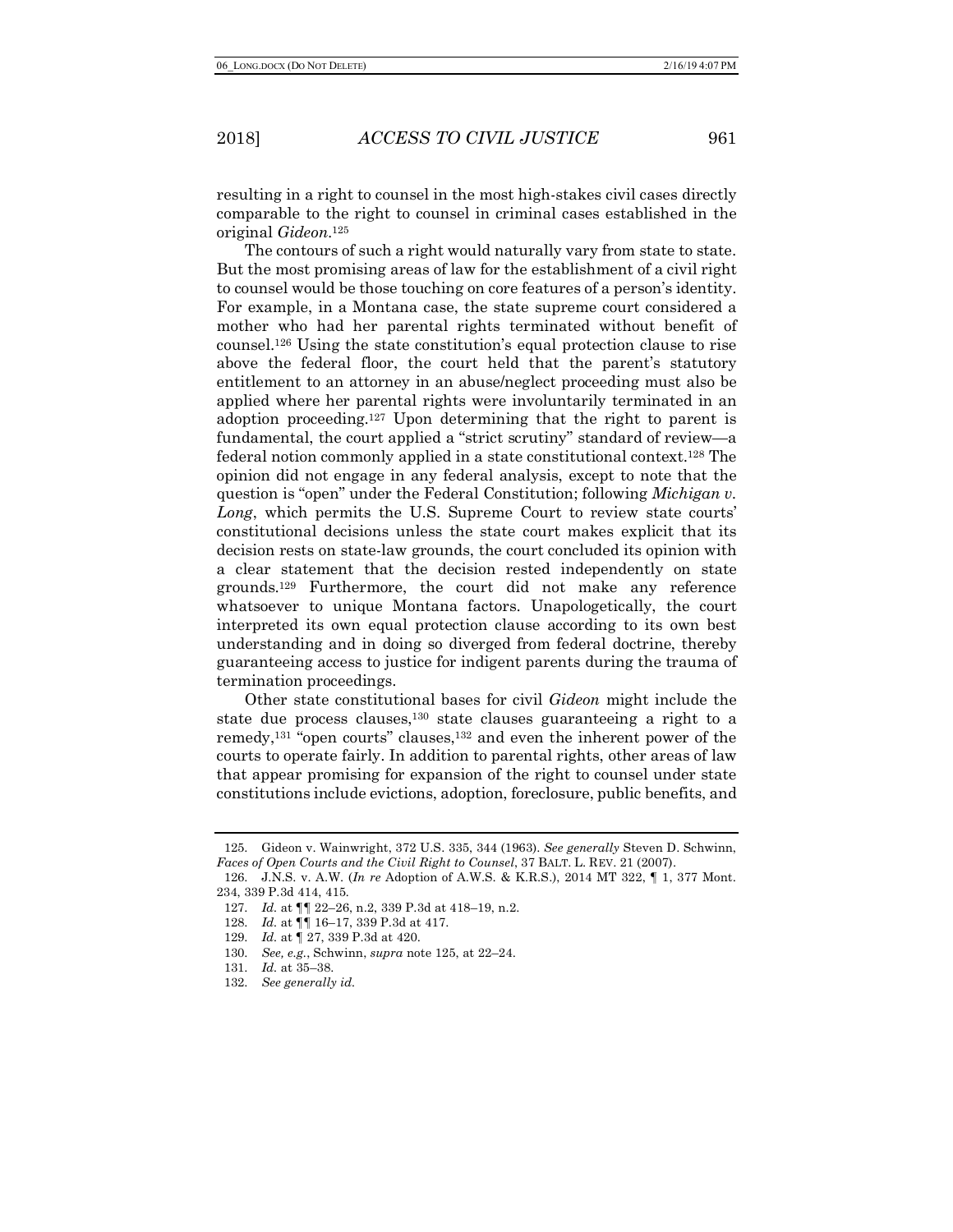even consumer debt collection.133 Just as with the right to counsel in criminal cases, financial support for this expansion of access to civil justice could come from some combination of public appropriation at the state and/or local level. If the compensation scale were insufficient to attract enough lawyers, courts could use their power to regulate the bar to assign lawyers involuntarily,134 as they sometimes do in the criminal context.135 Because of the close link between access to an attorney and the proper functioning of the courts,136 state judiciaries would likely be near the zenith of their power to order appropriate funding for the programs.

# VI. STATE COURTS HAVE CONSTITUTIONAL AUTHORITY TO SECURE THEIR OWN FUNCTIONALITY

Many judges who are otherwise sympathetic to a vigorous protection of the judiciary's powers under the state constitutions seem to quaver at the problem of enforcement. For example, in the famous *de facto* school desegregation case from Connecticut, *Sheff v. O'Neill*, the state supreme court issued a strong and quite controversial decision ordering the legislature to desegregate the Hartford schools.137 But the command included no express sticks or carrots, and indeed, the legislature had to be sued two more times before the rudiments of compliance became visible.138

It can sometimes seem that judges perceive themselves to be part of the team, an arm of the state meant to smooth over legal problems rather than serve as a check on the political branches' more audacious policy ambitions. And the struggle to devise appropriate yet effective enforcement mechanisms has yet to be won. After all, no court can just put all the legislators in jail for civil contempt if they fail to pass an appropriation. But a strong judiciary is not possible without strong enforcement powers, and some courts have found creative ways to protect

<sup>133.</sup> *See* Brito et al., *supra* note 123, at 223–24, 233, 237.

<sup>134.</sup> An example of courts' power to regulate the bar occurred in *Persels & Associates v. Banking Commissioner*, when the Connecticut Supreme Court invalidated, on state constitutional grounds, a statute purporting to authorize the Banking Commissioner to regulate attorneys engaged in debt negotiation in lieu of the judiciary's relevant attorney regulations. The court held that only the courts could define the obligations of holding a law license. 122 A.3d 592, 607 (Conn. 2015).

<sup>135.</sup> This is possible because of the lawyers' duty under widely adopted rules of professional responsibility. *See* MODEL RULES OF PROF'L CONDUCT r. 6.2 (AM. BAR. ASS'N, amended 2018) (noting a lawyer's *obligation* to accept assignments with noted exceptions).

<sup>136.</sup> *See, e.g.*, Schwinn, *supra* note 125, at 55–58.

<sup>137.</sup> 678 A.2d 1267, 1270–71, 1290 (Conn. 1996).

<sup>138.</sup> *See* Long, *supra* note 19, at 290–96.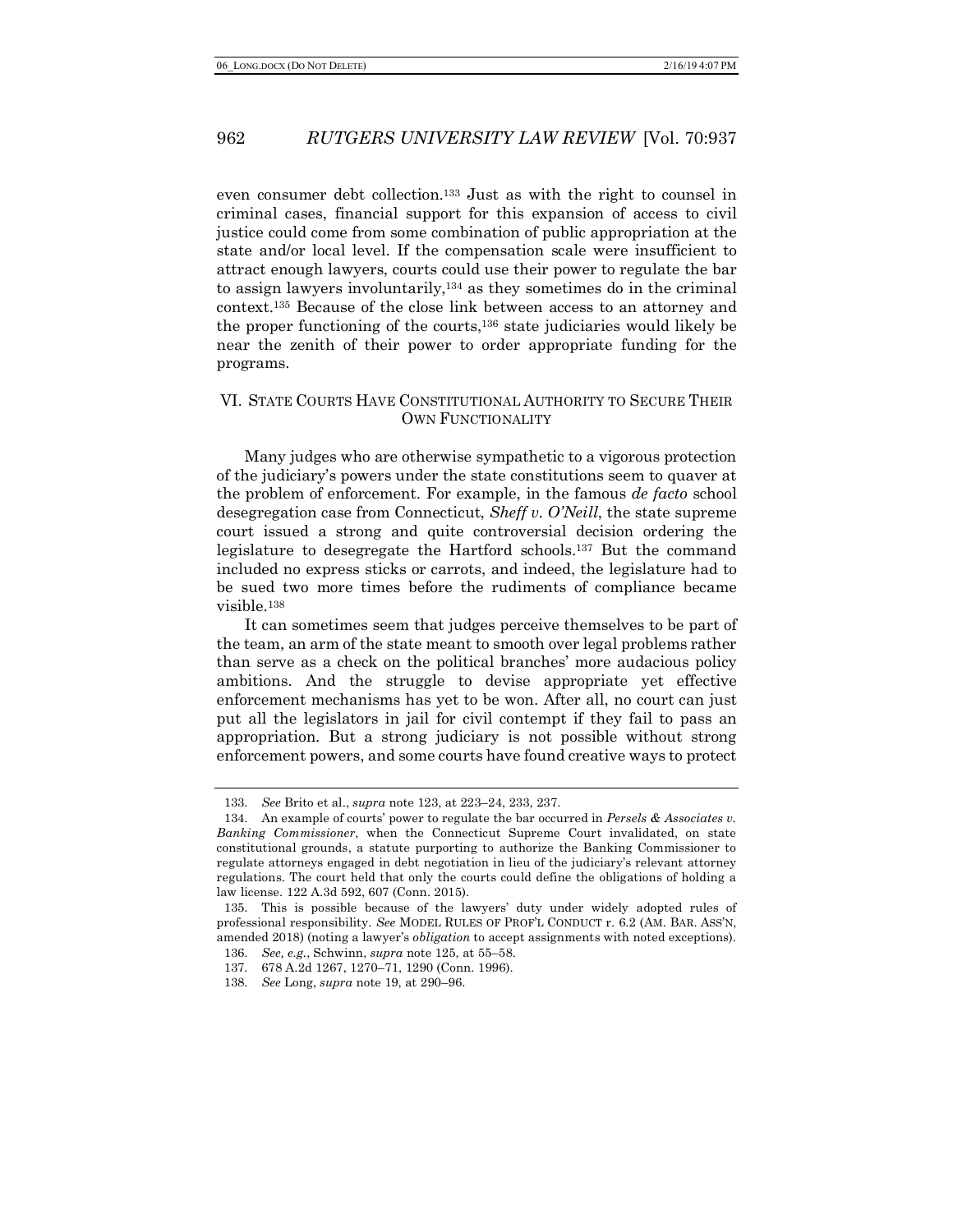the rule of law without fomenting debilitating backlash or sinking into popular disdain and illegitimacy.

The first line in the sand in defending the judiciary's prerogatives is the funding of the courts themselves. Access to justice for the injured and the wronged is meaningless if dockets are too large for timely proceedings, judges' working conditions are too Spartan to support careful decision-making, or resources are granted and withheld politically to undermine judicial independence. In Pennsylvania, the state supreme court issued one of the most assertive decisions anywhere to protect the basic functioning of the judiciary.139 Certain trial-level courts there are funded not by the state legislature but by local units of government. In the midst of a profound fiscal crisis of its own, the City of Philadelphia appropriated more than 15 percent less to the local state courts than they had requested in an already bare-bones budget.140 The judges sued.141

When the case ultimately reached the top of the state judiciary, the supreme court was thoroughly convinced that the appropriations approved for the support of the Philadelphia court were grossly insufficient.142 Turning to the constitutional question, the supreme court concluded that by creating courts, the constitution empowered those same courts to demand sufficient funding to operate.143 In other words, the courts had an inherent power to insist on a certain basic level of funding below which they could not carry out their constitutional obligations.144 The supreme court ordered the Philadelphia municipal legislature to fund the courts, despite the many other serious demands on its treasury.145

More recently, in New York, the state high court also ordered the political branches to appropriate money for the courts that the representatives did not wish to spend. In *Maron v. Silver*, the New York Court of Appeals determined that, because of *inaction* by the legislature, inflation had diminished the salaries of state judges to such an extent that the constitutional separation of powers was violated.146 The legislature had repeatedly approved budgets that included increases in judicial compensation, but had consistently refused to appropriate the money allocated in the budget (at least without a concurrent increase in

<sup>139.</sup> *See* Commonwealth *ex rel.* Carroll v. Tate, 274 A.2d 193, 199 (Pa. 1971).

<sup>140.</sup> *Id.* at 194–195, 199.

<sup>141.</sup> *Id.* at 194.

<sup>142.</sup> *Id.* at 199–200.

<sup>143.</sup> *Id.* at 198–99.

<sup>144.</sup> *Id.* at 197.

<sup>145.</sup> *Id.* at 199–200.

<sup>146.</sup> 925 N.E.2d 899, 914–15 (N.Y 2010).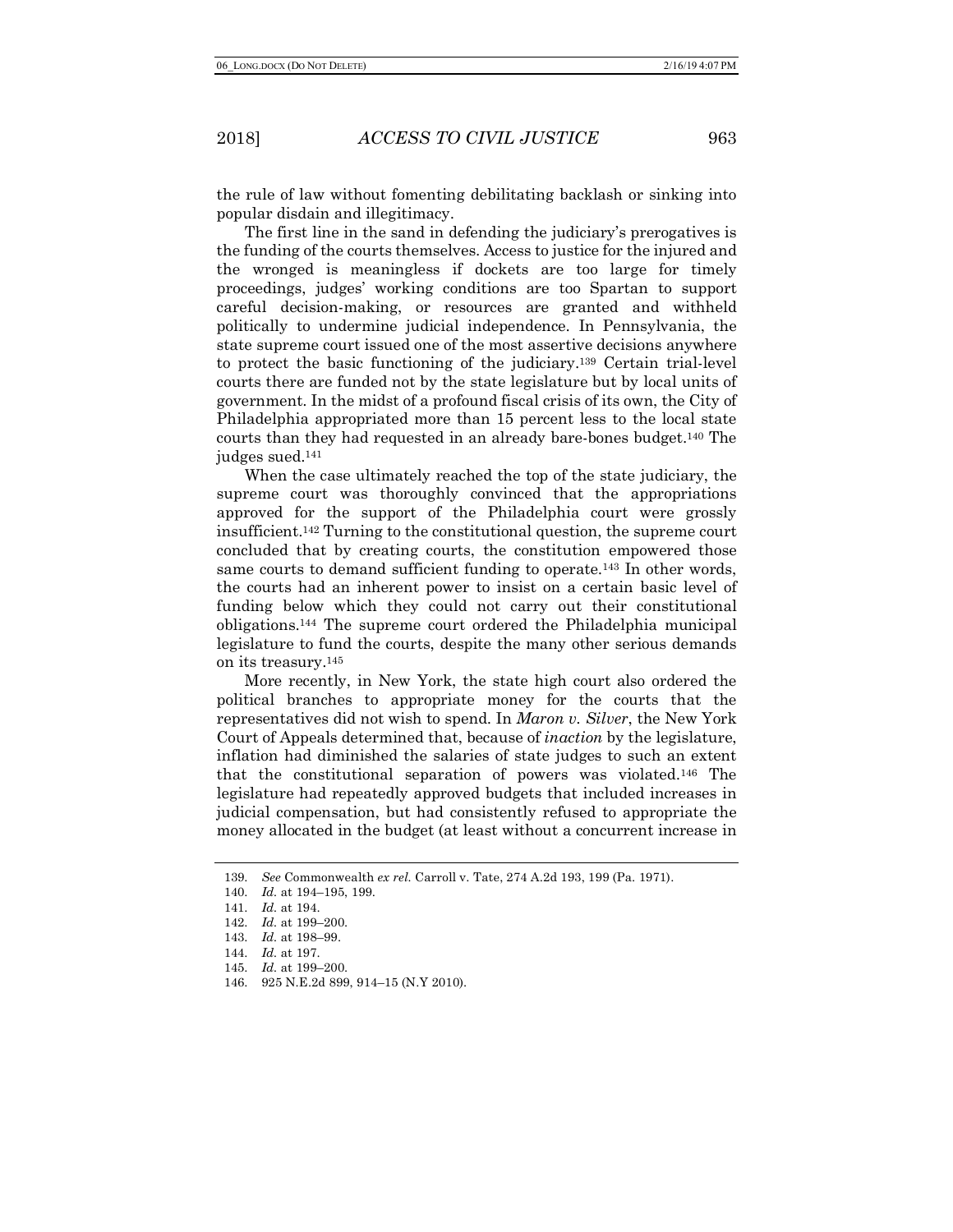the legislators' own salaries).147 So the judges finally brought a lawsuit against both houses of the legislature, their leaders, the governor, the comptroller, and even the court administrator.148 The high court agreed with the judges, but merely declared the legislature's failure unconstitutional without issuing an injunction. Instead, the court concluded its opinion with the line, "[w]e therefore expect appropriate and expeditious legislative consideration."149 The court's decision, it held, was authorized by its inherent right to interpret the constitution.150

As in *Maron v. Silver* and *Carroll v. Tate*, courts can use their inherent powers, or extrapolations from their constitutional separation of powers clauses, to protect their own resources. While no one argued in either case that the judges were making less than a living wage, both sets of plaintiffs demonstrated concrete effects on the ability of the courts to carry out their functions with a highly qualified bench backed by sufficient resources to provide just and efficient services.<sup>151</sup>

Although neither *Maron* nor *Carroll* demonstrated a vigorous judicial enforcement mechanism to back up what were certainly unpopular opinions, other examples do show courts holding the legislature to account. In a 2002 case, the high court of Massachusetts required the legislature to fund a public campaign-finance program that had passed by popular initiative over staunch legislative objection.152 When the legislature simply refused to comply with the court's command, it created a conundrum. The court could hardly hold the entire legislature in contempt; some of the members might well have supported the necessary appropriation.

The court did not want to commit its own violation of separation of powers by directly appropriating the money or commanding the Treasurer to pay the fund without appropriation.153 Instead, the Massachusetts court devised a solution both novel and deeply traditional: a judicial foreclosure sale. The court vested a single justice with ongoing jurisdiction to enforce the decree, and that justice started selling state property.154 She started with surplus equipment from a state

<sup>147.</sup> *Id.* at 904–05.

<sup>148.</sup> *Id.* at 905.

<sup>149.</sup> *Id.* at 915, 917.

<sup>150.</sup> *Id.* at 917 (citing Marbury v. Madison, 5 U.S. 137, 177 (1803)).

<sup>151.</sup> *Id.* at 916–17; Commonwealth *ex rel.* Carroll v. Tate, 274 A.2d 193, 199 (Pa. 1971). *See generally* Andrew W. Yates, Note, *Using Inherent Judicial Power in a State-Level Budget Dispute*, 62 DUKE L.J. 1463 (2013).

<sup>152.</sup> *See* Bates v. Dir. of Office of Campaign & Political Fin., 763 N.E.2d 6, 10–11 (Mass. 2002).

<sup>153.</sup> *See id.* at 29.

<sup>154.</sup> *See id.* at 30–31; Long, *supra* note 19, at 302 n.155.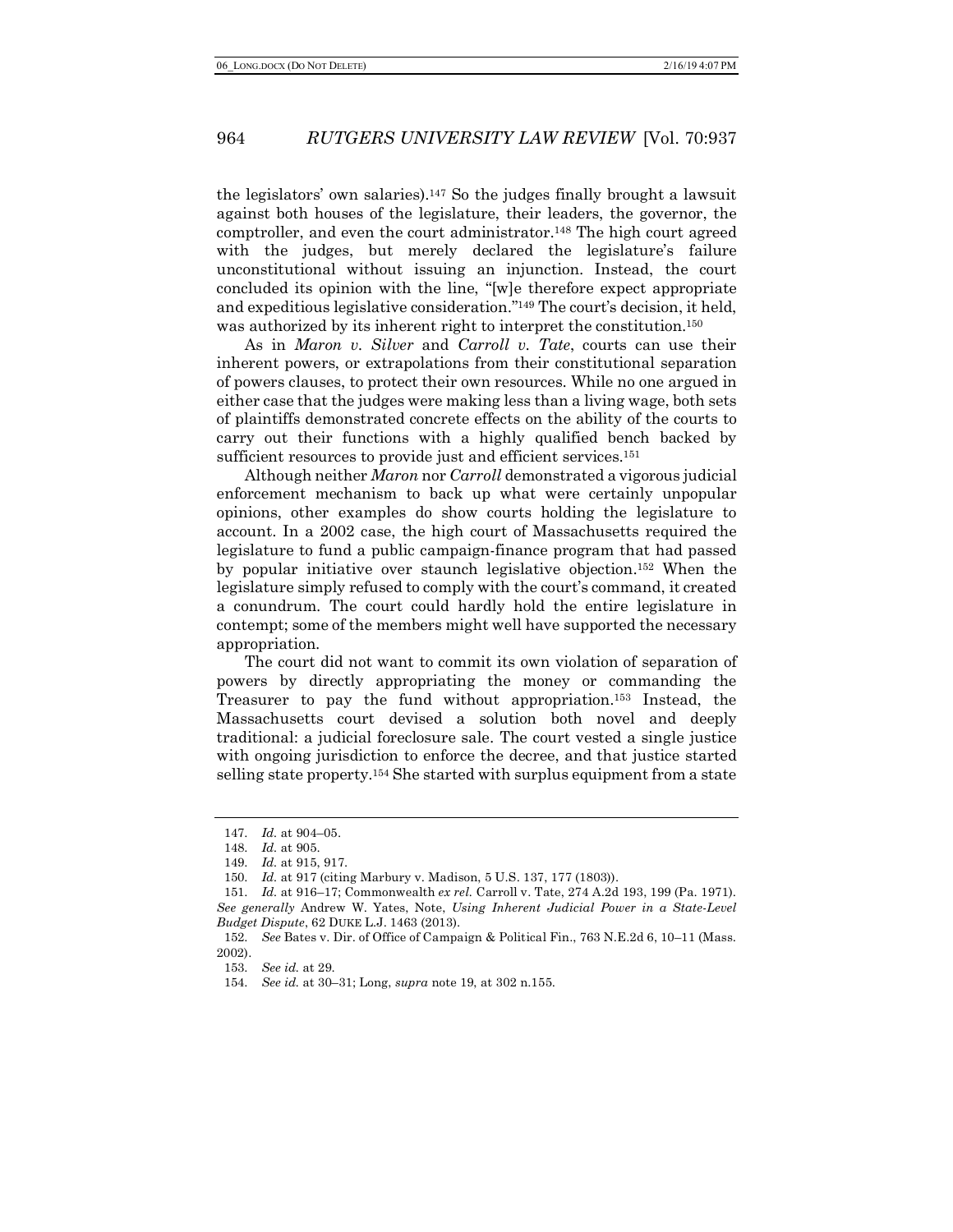warehouse, which served only to poke the bear—the legislators got even angrier, but still did not appropriate the funds. She threatened to sell the Speaker's office furniture, but still the appropriation was not forthcoming. Finally, she began the process to sell state *land*, at which point the legislators blinked and the appropriation went through.155 The elegance of this approach is how it blends unyielding insistence that the court's decree be honored with an ancient and well-understood enforcement mechanism almost banal in its conventionality. Such an approach, while inarguably aggressive and thus probably a last-ditch effort, could guarantee victorious civil litigants dependent on legislative action that the courts will protect their rights.

# VII. STATE CONSTITUTIONAL CLAUSES PROTECT STATE WORKERS

While lawsuits against state officials are typically "civil" in the sense of not criminal, "civil rights" cases are commonly categorized apart from private law cases. But the states wear many hats. In addition to their role as governments, in which they are susceptible to judicial oversight at the insistence of citizen plaintiffs, states also carry out important proprietary functions.156 Their performance of these functions subjects them to many of the same legal burdens shared by other employers, property owners, and buyers/sellers. Access to civil justice for state workers is a small subset of the larger problem of vulnerable workers and their capacity to seek help from the courts, but it is an important subset. State constitutions play an important part in the employer-employee relationship between the state and its workers, and they model that relationship for private employers.

For example, in a recent case from Illinois, the state supreme court considered that state's constitutional "pension protection clause."157 State constitutions might be mocked for their detail and small-bore miscellany, but underlying all of that detail is often a textual expression of the people's deeply-held values and their grave pessimism about their elected representatives' ability to live by those values. The states' pension clauses are a vivid example of this.

<sup>155.</sup> *See* Mark C. Miller, *Conflicts Between the Massachusetts Supreme Judicial Court and the Legislature: Campaign Finance Reform and Same-Sex Marriage*, 4 PIERCE L. REV. 279, 291 (2006).

<sup>156.</sup> *See generally* Michael Wells & Walter Hellerstein, *The Governmental-Proprietary Distinction in Constitutional Law*, 66 VA. L. REV. 1073 (1980).

<sup>157.</sup> Jones v. Municipal Emps.' Annuity & Benefit Fund of Chicago, 2016 IL 119618, ¶ 1, 50 N.E.3d 596, 598.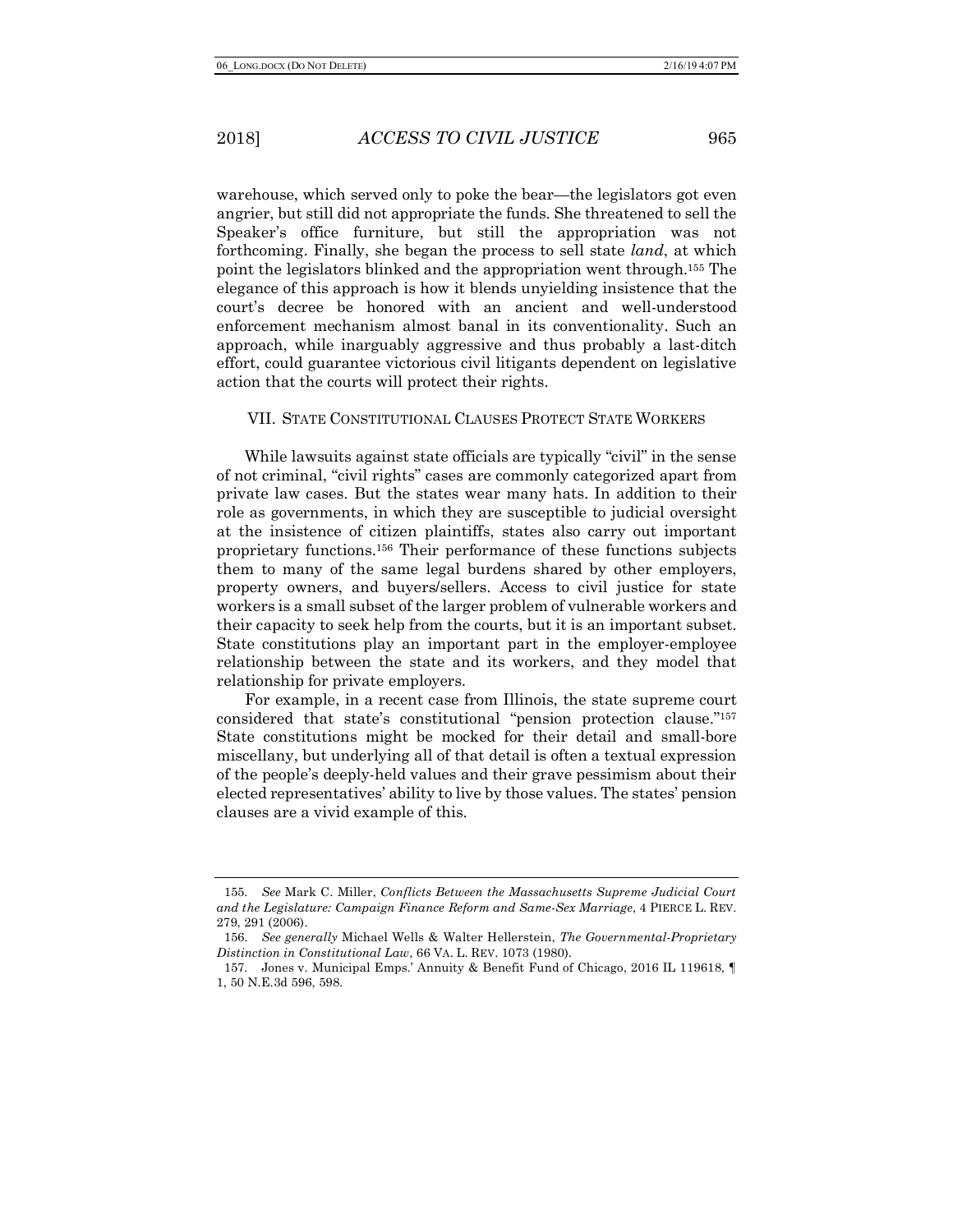State constitutional pension protection clauses often read like they were written by a computer posing as an accountant pretending to be a lawyer. Michigan's, for example, says:

The accrued financial benefits of each pension plan and retirement system of the state and its political subdivisions shall be a contractual obligation thereof which shall not be diminished or impaired thereby.

. . . . Financial benefits arising on account of service rendered in each fiscal year shall be funded during that year and such funding shall not be used for financing unfunded accrued liabilities.158

The text sounds boring, technical, and about as far away from the constitutional poetry of "to form a more perfect union" as it is possible to get.159 In the Illinois case mentioned above, a nearly identical text formed the basis for a challenge by Chicago public workers to that city's habitual underfunding of its pension obligations, which in turn led to reduction in benefits.160 The supreme court expressly rejected financial exigency as an exception to the clause prohibiting the reduction of benefits, saying that the constitutional clause would be meaningless if the legislature or local governments could evade it whenever they saw fit to do so.161 All beneficiaries of the pension plan were entitled to their full pensions, regardless of whether the city or state ultimately bore the financial burden.162

In the recent bankruptcy of Detroit, the state's pension protection clause would have barred the diminution in pension payments ultimately endorsed by the federal bankruptcy court. That result was only possible because of the Supremacy Clause, which privileges the requirements of the Federal Bankruptcy Code over even constitution-level state law.163

These obscure clauses, directly affecting only government workers, apply to civil justice more broadly in at least two ways. First, they demonstrate the considered judgment of the people of the state that the protection of promised employee benefits is a virtue, and a virtue of such significance that it deserves constitutional expression. This creates

<sup>158.</sup> MICH. CONST. art. IX, § 24.

<sup>159.</sup> U.S. CONST. pmbl.

<sup>160.</sup> *Jones*, 2016 IL 119618, at ¶ 4, 50 N.E.3d at 598 (quoting ILL. CONST. art. XIII, § 5 (2007)).

<sup>161.</sup> *Id.* at ¶ 47, 50 N.E.3d at 607–08.

<sup>162.</sup> *Id.* at ¶ 43, 50 N.E.3d at 606–07.

<sup>163.</sup> *See In re* City of Detroit, 504 B.R. 97, 150, 161 (Bankr. E.D. Mich. 2013).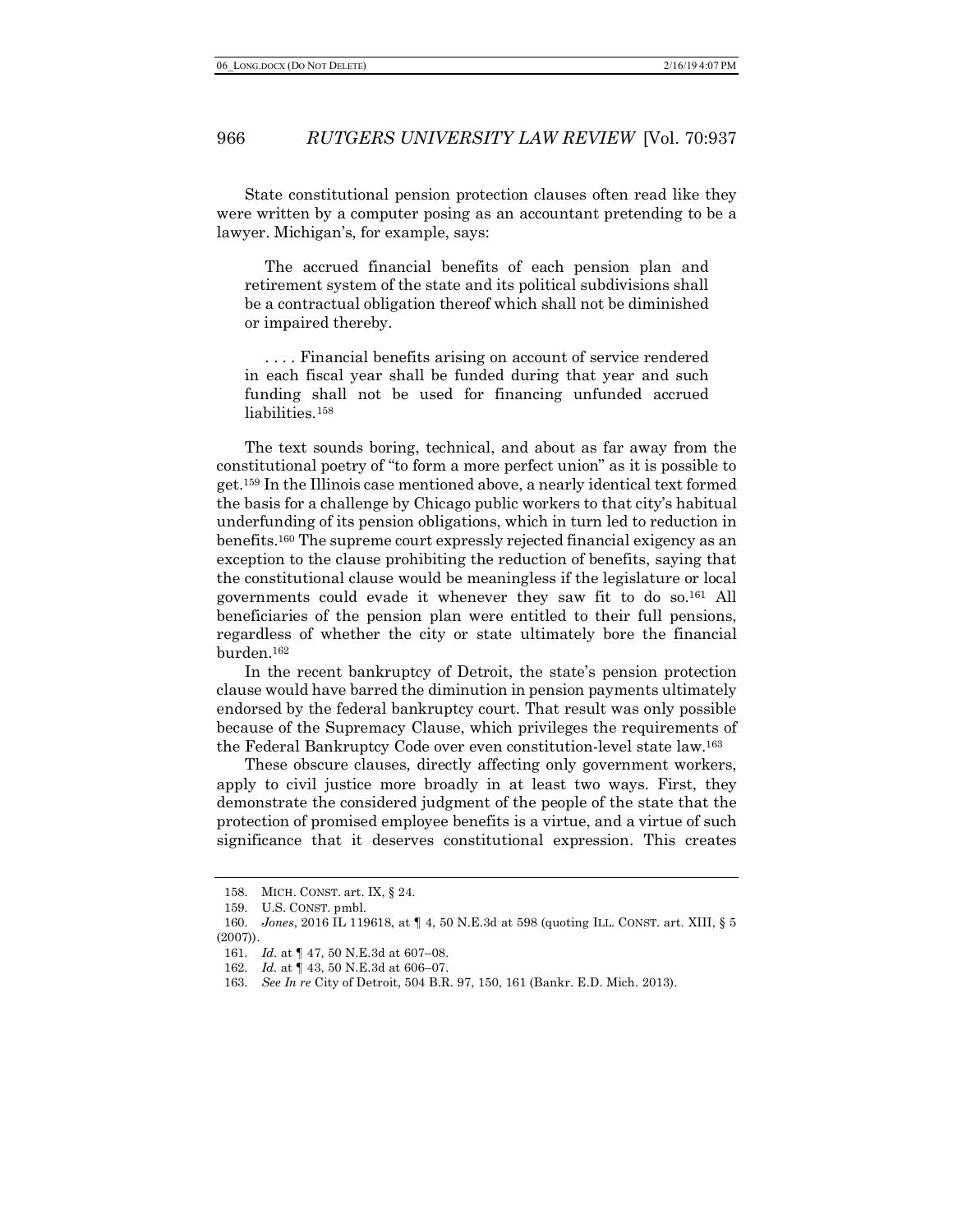opportunities for argument by analogy in protecting workers' rights against private employers. Second, the constitutional protections for state workers are really a protection for the state itself. By promoting the recruitment and retention of highly qualified workers, these clauses help protect the power of the state.

Each state carries out the responsibilities of sovereignty through the hands of its workers. When it comes to whose hands are guarding against unreasonable hazards in private workplaces, assuring the quality of healthcare facilities, or licensing professionals to protect the public, ordinary people rely on state employees. The state constitutions' protection of those workers helps solve many of the problems before tragedy strikes or litigation ensues. Even when private malfeasance does lead to litigation, the expertise and experience of the state workforce can lead to evidence that allows injured parties to meet their burden of proof.

#### VII. STATE CONSTITUTIONS EMPOWER STATE ATTORNEYS GENERAL

Among the state workers crucial to protecting the public and its access to justice are the states' top law officers, the attorneys general ("AGs"). As with so many of the other areas I discuss in this paper, there are major differences between the state AGs and their federal counterparts—and those differences rarely get sufficient attention from the bench and bar. First, all but seven of the states have independently elected attorneys general; they report directly to the people, not the governors.164 State AGs also derive their authority directly from state constitutions, not by delegation from the governors. And they have broad

<sup>164.</sup> Alaska, Hawaii, New Hampshire, New Jersey, Tennessee, and Wyoming have Attorneys General appointed by the Governor. *See* ALASKA STAT. § 44.23.010 (1962); HAW. CONST. art. V, § 6; N.H. CONST. pt. II, art. 46; N.J. CONST. art. V, § 4; TENN. CONST. art. VI, § 5; WYO. STAT. ANN. § 9-1-601 (2013). In Maine, the Attorney General is elected by the legislature. *See* ME. CONST. art. IX, § 11. All other states have direct elections, as established either by state constitution or statute. *See* ALA. CONST. art. V, § 114; ARIZ. CONST. art. V, § 1; ARK. CONST. art. VI, § 3; CAL. CONST. art. V, § 11; COLO. CONST. art. IV, § 3; CONN. CONST. art. IV, § 1 (amended 1970); DEL. CONST. art. III, § 21; FLA. CONST. art. IV, § 5; GA. CONST. art. V, § 3; IDAHO CONST. art. IV, §§ 1–2; ILL. CONST. art. V, § 1; IND. CODE § 4-6-1-2 (2013); IOWA CONST. art. V, § 12; KAN. CONST. art. I, § 1; KY. CONST. § 93; LA. CONST. ANN. art. IV, § 3 (2006); MD. CONST. art. V, § 1; MASS. CONST. amend. art. XVII; MICH. CONST. art. V, § 21; MINN. CONST. art. V, § 1; MISS. CONST. art. VI, § 173; MO. CONST. art. IV, § 17; MONT. CONST. art. VI, § 2; NEB. CONST. art. IV, § 1; NEV. CONST. art. V, § 19; N.M. CONST. art. V, § 1; N.Y. CONST. art. V, § 1; N.C. CONST. art. III, § 7; N.D. CONST. art. V, § 2; OHIO CONST. art. III, § 1; OKLA. CONST. art. VI, § 4; OR. REV. STAT. ANN. § 180.02 (West 2007); PA. CONST. art. IV, § 4.1; R.I. CONST. art. IV, § 1; S.C. CONST. art. VI, § 7; S.D. CONST. art. IV, § 7; TEX. CONST. art. IV, § 1–2; UTAH CONST. art. XXIV, § 12; VT. STAT. ANN. tit. III, § 151 (2010); VA. CONST. art. V, § 15; WASH. CONST. art. III, § 1; W. VA. CONST. art. VII, § 2; WIS. CONST. art. VI, § 1.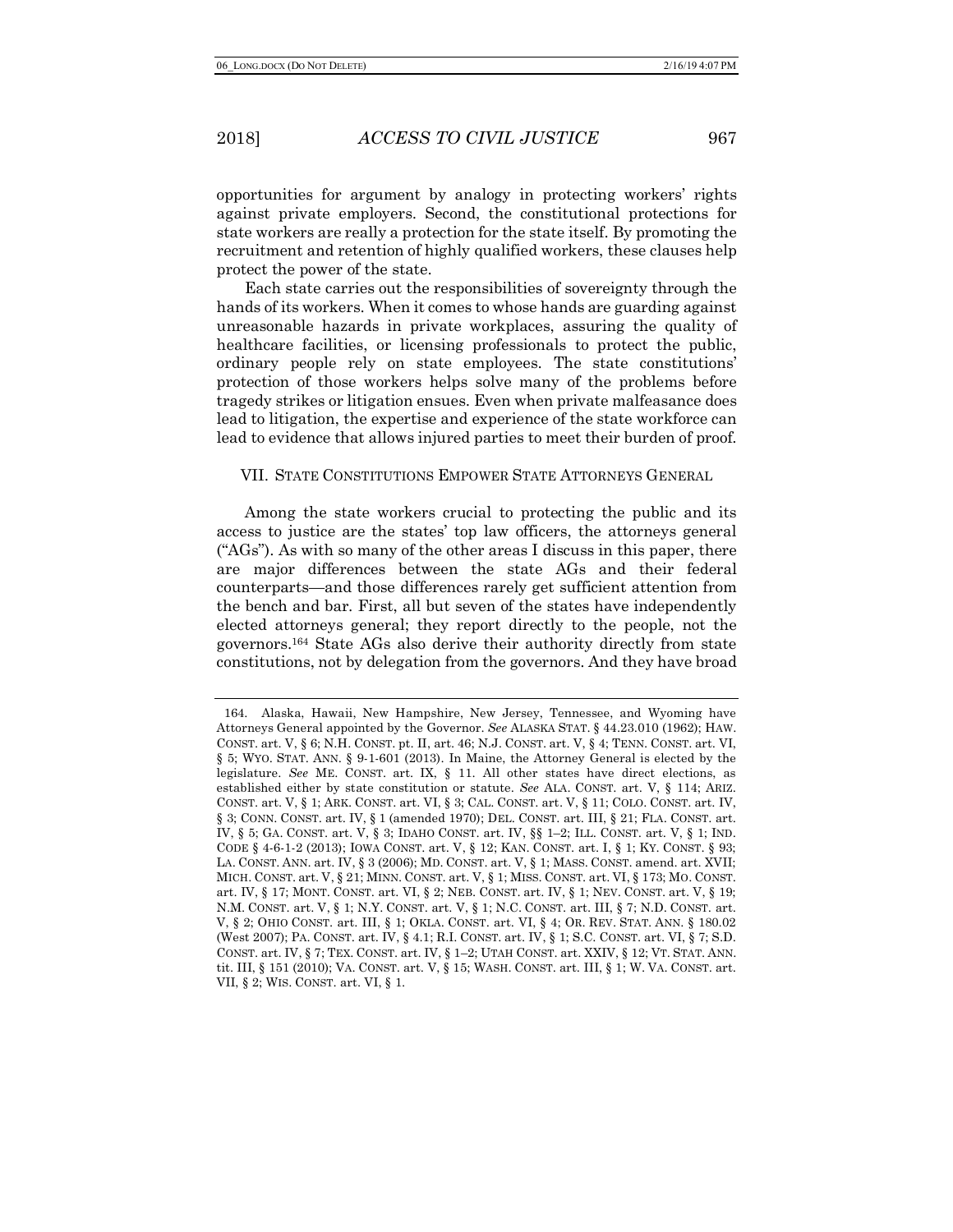common law powers, inherited from early England, to pursue cases independently of the executive branch.165 Some AGs have both civil and criminal authority, while some have only civil authority.166 All AGs have *regulatory* power as well as enforcement power; areas subject to attorney general regulation typically include non-profit organizations (for which the AGs serve functionally as shareholders), certain insurance matters, protection of people who lack legal capacity, and public bonding. All AGs serve as both state counsel (advising agencies formally and informally, helping with their transactions, and defending them in court) and as the people's advocate (litigating on behalf of the public, without any particular state agency as a client).

One of the more distinctive powers of state AGs, a power that would be quite alien to those immersed in the federal system, is their common-law *parens patriae* authority.167 This ancient power (again, derived from merry old England),168 vests the AGs with the power to bring actions on behalf of the people. No state agency need be involved, and no governor's or legislature's permission is required.169 The doctrine typically permits the state AG to bring an action even if no one else would have standing, such as for aesthetic injuries, dignitary injuries, harm to inaccessible areas of state land, $170$  or simply legal violations causing injuries too diffuse for any private individual to hold standing.171 And these actions can be brought on behalf of the people of the state, not the state itself—*parens patriae* authority is distinct from litigation on behalf of the state government in its proprietary capacity.172

168. *See generally* Green v. Allen, 24 Tenn. (5 Hum.) 170, 198–203 (1844) (describing the English origins of the doctrine).

<sup>165.</sup> *See* Jim Ryan & Don R. Sampen, *Suing on Behalf of the State: A Parens Patriae Primer*, 86 ILL. B.J. 684, 684 (1998).

<sup>166.</sup> The New York Attorney General pursues both criminal and civil litigation. *See Divisions*, N.Y. ST. OFF. ATT'Y GEN., https://ag.ny.gov/bureaus (last visited Oct. 31, 2018). Connecticut, on the other hand, has independent prosecutors selected by a special commission to preserve their independence from politics. CONN. CONST. art. IV (amended 1984). The Attorney General has no criminal law enforcement authority. CONN. GEN. STAT. ANN. § 3-125 (West).

<sup>167.</sup> *See* Ryan & Sampen, *supra* note 165, at 685–87.

<sup>169.</sup> *See, e.g.*, *In re* S.G., 677 N.E.2d 920, 928 (1997).

<sup>170.</sup> *See generally* Allan Kanner, *The Public Trust Doctrine,* Parens Patriae*, and the Attorney General as The Guardian of the State's Natural Resources*, 16 DUKE ENVTL. L. & POL'Y F. 57, 59, 100–12 (2005).

<sup>171.</sup> *See, e.g.*, Kirsten H. Engel, *State Standing in Climate Change Lawsuits*, 26 J. LAND USE & ENVTL. L. 217, 227–30 (2011).

<sup>172.</sup> *See* Hawaii v. Standard Oil Co. of Cal., 405 U.S. 251, 258–59, 264–65 (1972) (distinguishing between the state's cause of action in its proprietary capacity based on the state government's direct losses and its *parens patriae* cause of action on behalf of its citizens injured by the misconduct).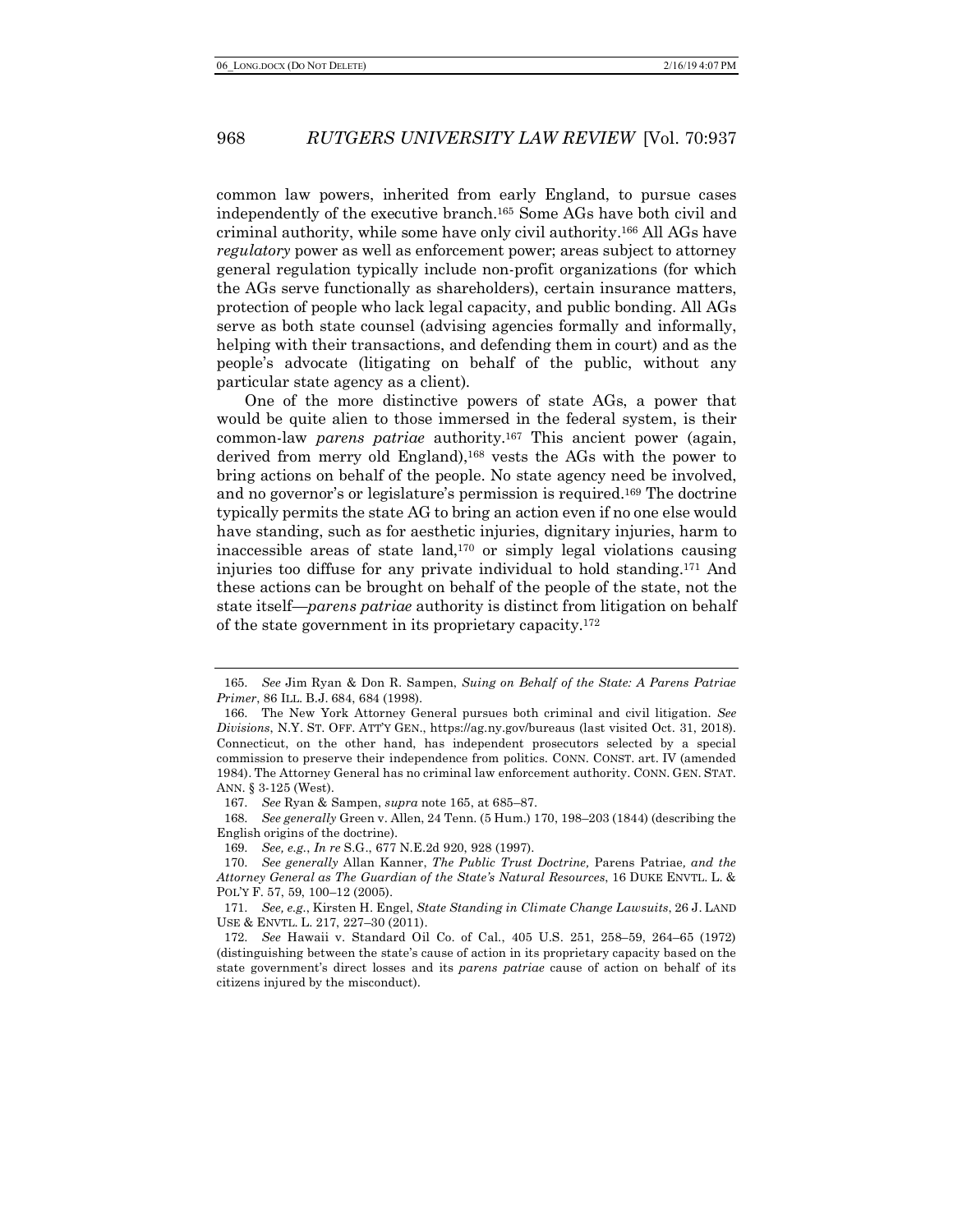The tobacco litigation initiated by Mississippi's Attorney General on behalf of the people of his state stands as the most important and successful exercise of *parens patriae* authority. The *Mississippi v. American Tobacco* Master Settlement Agreement173 stands as a shining example of the use by attorneys general of extraordinary powers to recover for losses to both the states themselves as proprietors and their people. Private class actions could never have accomplished the same comprehensive remedy. Other state AGs followed suit, using Mississippi's model.174 And once the state's victory was on the books, private plaintiffs could and did pile on, suing the tobacco companies with the legal theories and factual evidence already developed by the attorneys general.175

In this way, preserving the strong, albeit vague, constitutional powers of the state attorneys general can have positive effects on access to civil justice. Injured parties who might not have been able to afford attorneys, or whose claims fell below the threshold of economic viability, could (and did) finally win redress for their injuries by piggy-backing on the states' litigation.176 Even if the efficiency of issue preclusion is not available to private litigants piling on after the state AGs' victories, the simple knowledge of the facts uncovered in discovery in the states' litigation offers private attorneys an easier path forward against otherwise daunting defendants.177

And what justifies this extraordinary set of powers, including the *parens patriae* power, for a state AG? In contrast to the federal model, state AGs are almost all elected.178 Their power comes directly from the people, and that leaves a direct political check on their offices.179 Notably, the political check does *not* come from gubernatorial oversight; governors

<sup>173.</sup> Master Settlement Agreement, Mississippi v. American Tobacco, No. 1:94-cv-00293 (S.D. Miss. 1998), https://web.archive.org/web/20080625084126/http://www.naag.org/ backpages/naag/tobacco/msa/msa-pdf/1109185724\_1032468605\_cigmsa.pdf;

*see also* Gregory W. Traylor, Note, *Big Tobacco, Medicaid-Covered Smokers, and the Substance of the Master Settlement Agreement*, 63 VAND. L. REV. 1081, 1095–1101 (2010) (discussing the economic and regulatory terms of the Master Settlement Agreement).

<sup>174.</sup> *See generally* Peter Pringle, *The Chronicles of Tobacco: An Account of the Forces That Brought the Tobacco Industry to the Table*, 25 WM. MITCHELL L. REV. 387 (1999) (describing how other states followed Mississippi's lead in suing the tobacco manufacturers).

<sup>175.</sup> *See id*. at 387–88, 391–94.

<sup>176.</sup> *See id.* at 394–95.

<sup>177.</sup> *Cf.* Parklane Hosiery Co. v. Shore, 439 U.S. 322, 331–33 (1979) (allowing non-mutual offensive collateral estoppel where the investor-plaintiffs benefitted from facts determined in a prior action by the SEC against the same corporate defendant).

<sup>178.</sup> *See supra* note 164 and accompanying text.

<sup>179.</sup> *See* Engel, *supra* note 171, at 236.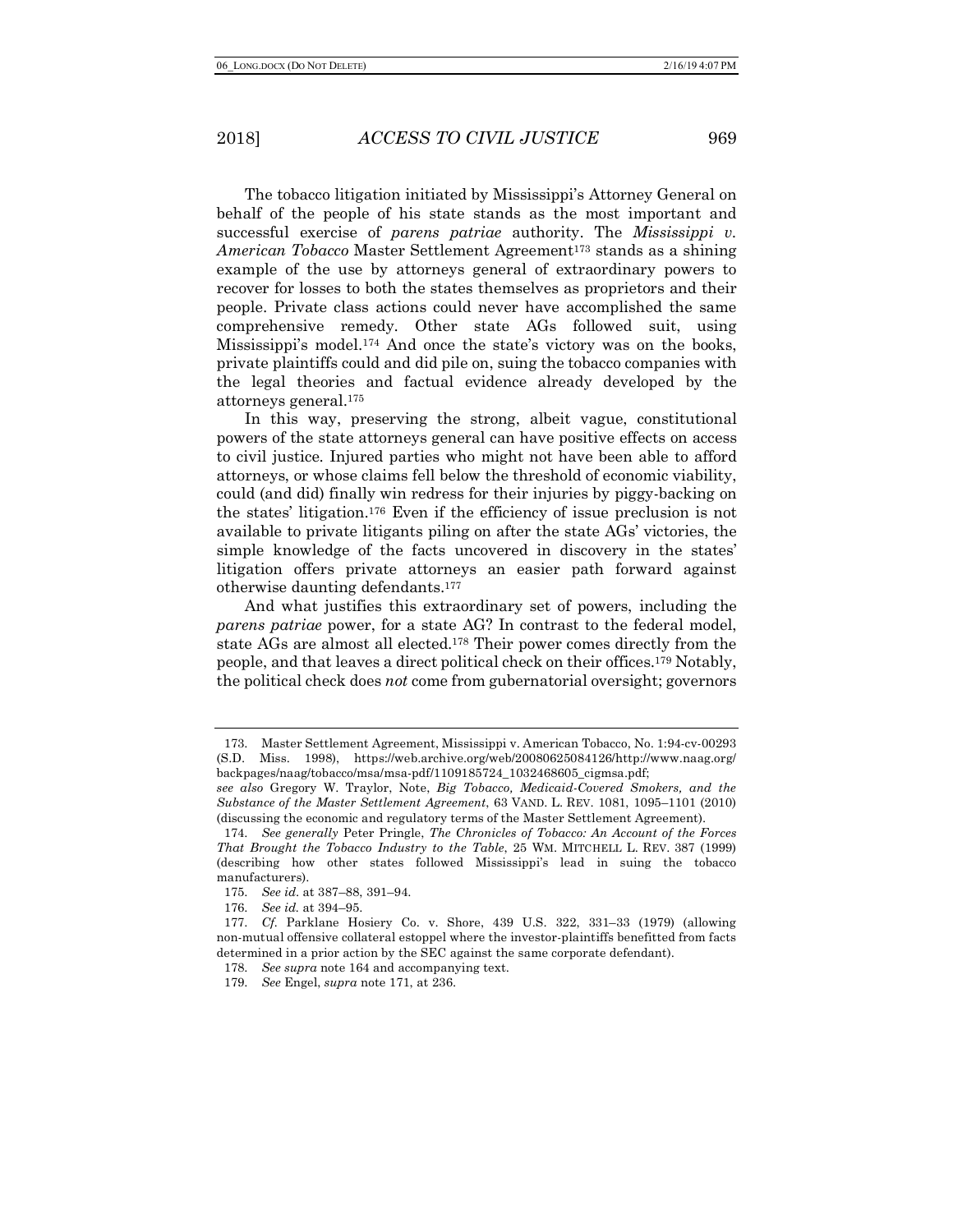cannot hire, fire, or command their own attorneys general.180 This creates the possibility for one of the least intellectually interesting but most practically important powers a state AG can possess: the right *not* to litigate. By and large, state attorneys general tend to take seriously their obligations as the state government's lawyer, and they are typically quite professional about offering zealous advocacy on behalf of defendant state agencies even when the AG would decide the policy matter differently from the agency. But the exceptions—when AGs decide they can no longer defend a statute or state agency action—can create a major impact on the disputed legal question. For example, the California attorney general's decision not to defend that state's same-sex marriage ban simultaneously weakened the defense of the statute in court and signaled to the public that the ban was likely to fail. That signal energized the ban's opponents and prepared the ban's defenders for the legal, political, and cultural loss that soon came their way.181

#### IX.STATE CONSTITUTIONS EMPOWER STATE AGENCIES

While state AGs can use their authority to protect the public, especially as the availability of class actions continues to decline,182 state agencies can also use relatively unusual constitutional powers to create the conditions necessary for expanded access to justice.

Many states have specialized agencies that are functionally outside of the executive branch; the state constitutions have imbued them with independent authority. For example, in Michigan, the three most prominent public universities are each overseen by boards granted express authority over university policy by the state constitution.183 The

<sup>180.</sup> For example, the Maine Attorney General caused the state to join as a plaintiff in an action against federal immigration policy, over the governor's strident opposition. *See* Michael Shepherd, *LePage Throws Another Legal Jab at Mills as Poll Shows Her Leading in Race to Replace Him*, BANGOR DAILY NEWS (Oct. 23, 2018, 6:27 AM), https:// bangordailynews.com/2018/10/22/politics/lepage-throws-another-legal-jab-at-mills-as-pollshows-her-leading-race-to-replace-him/ (describing the conflict between constitutional officers).

<sup>181.</sup> *See* Justin Ewers, *California Attorney General Jerry Brown Asks Court to Overturn Prop 8*, U.S. NEWS & WORLD REP. (Dec. 22, 2008, 2:59 PM), https://www.usnews.com/news/ articles/2008/12/22/california-attorney-general-jerry-brown-asks-court-to-overturn-prop-8. *See generally* Niraj Chokshi, *Seven Attorneys General Won't Defend Their Own State's Gay-Marriage Bans*, WASH. POST: GOVBEAT (Feb. 20, 2014), http://www. washingtonpost.com/blogs/govbeat/wp/2014/02/20/six-attorneys-general-wont-defendtheir-own-states-gay-marriage-bans.

<sup>182.</sup> *See generally* Robert H. Klonoff, *The Decline of Class Actions*, 90 WASH. U. L. REV. 729 (2013).

<sup>183.</sup> *See* MICH. CONST. art. VIII, § 5 (1963).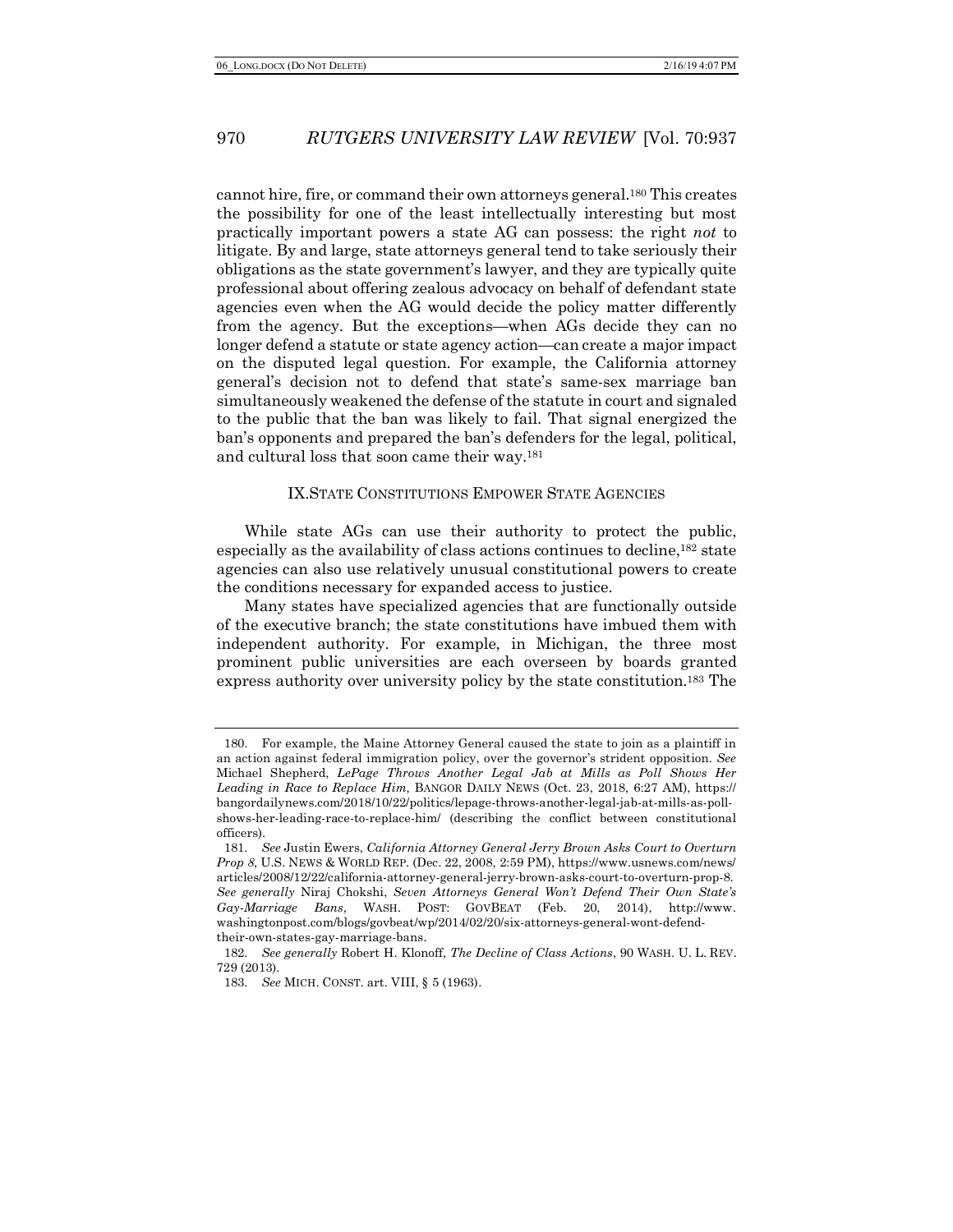board members are directly elected by the people, state-wide.184 As a result, the legislature can only influence the universities indirectly, through its appropriations. The boards retain the final say about the kind of education offered, and the courts have upheld the boards' authority even in the face of statutory law to the contrary.185 In Florida, the constitutional drafters were worried that political pressure to expand harvesting opportunities for hunters and fishers would harm the environment, so they created a special commission to regulate fish and wildlife.<sup>186</sup> The executive branch agency responsible for natural resources, the Florida Department of Natural Resources, was directly accountable to the governor.187 The Florida Supreme Court held that the constitutional commission's regulations took precedence over the executive branch regulations;<sup>188</sup> an earlier case held that the commission's regulations also superseded contrary statutes.189

The existence of state agencies with their own direct constitutional authority, unaccountable to either the governor or legislature legally or politically, means that marginalized groups without adequate access to the conventional political system in the legislature may find surprising opportunities to influence policy in more congenial fora. These independent agencies might conduct their work in a way that treats righting civil wrongs as a higher priority than the conventional branches do. They might also adopt regulatory policies that protect consumers, the environment, students, or other politically weak classes more strongly than do the legislatures. And their enforcement methods—their inspections, investigations, and litigation—can expose wrongdoing that then invites private parties to pursue their own remedies in the civil justice system. Judicial protection for the autonomy and authority of these independent constitutional agencies can help to create alternative spaces for debate, open new opportunities for marginalized groups, and empower bolder protection for society's vulnerable members.

#### X. CONCLUSION

Each constitutional structure described in this paper affects how injured parties can—or cannot—obtain relief in the state courts. Access to justice depends on more than acknowledgment of the appropriate

<sup>184.</sup> *See* MICH. COMP. LAWS § 168.286 (1963).

<sup>185.</sup> *See* Sterling v. Regents of the Univ. of Mich., 68 N.W. 253, 256–57 (Mich. 1896).

<sup>186.</sup> *See* FLA. CONST. art. IV, § 9 (1998).

<sup>187.</sup> FLA. STAT. § 20.255 (2018) (creating the Department).

<sup>188.</sup> Fla. Dep't of Nat. Res. v. Fla. Game & Fresh Water Fish Comm'n, 342 So. 2d 495, 497 (Fla. 1977).

<sup>189.</sup> Whitehead v. Rogers, 223 So. 2d 330, 331 (Fla. 1969) (per curiam).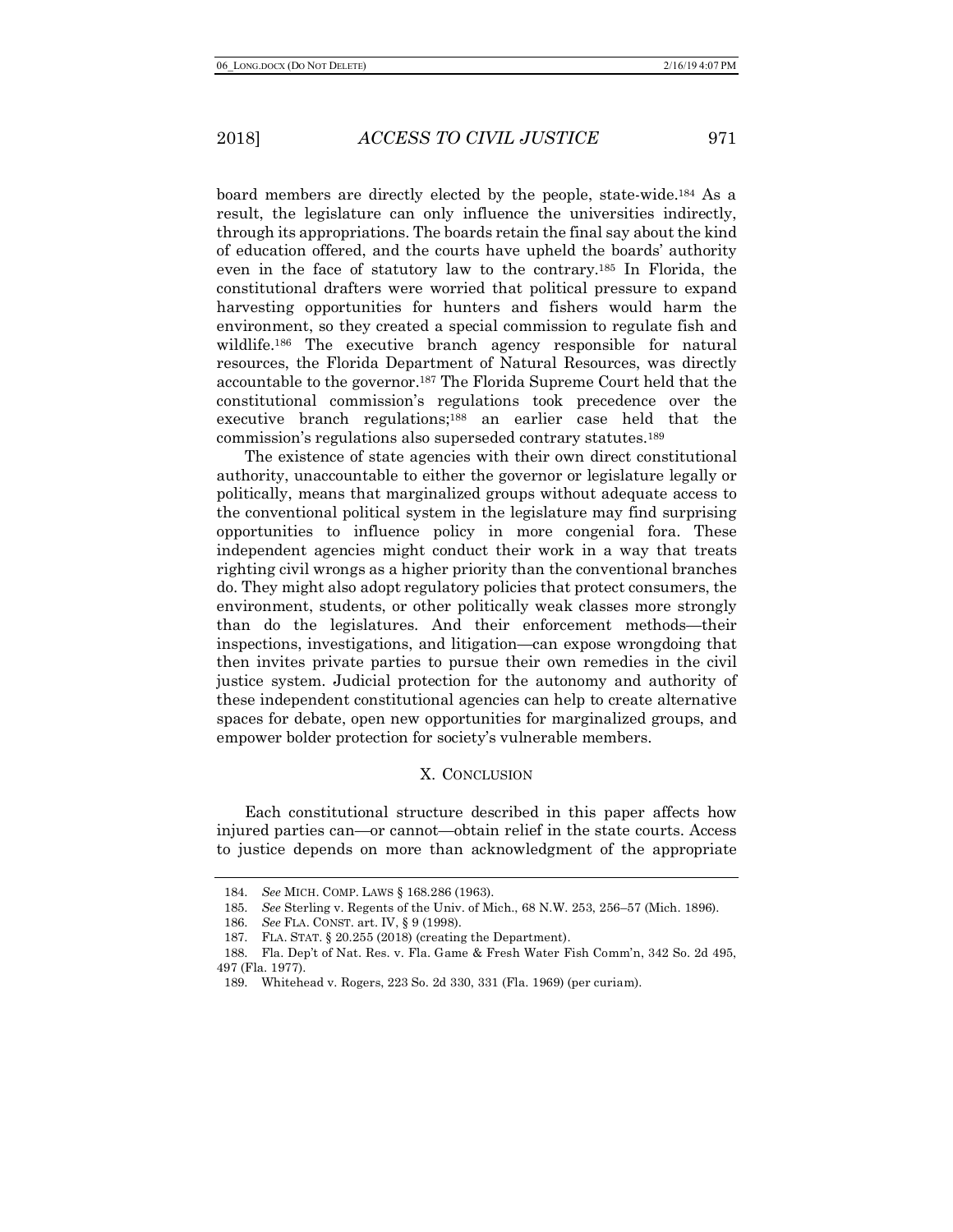cause of action. Real access to justice requires institutions of government with the power and incentives to give meaning to that cause of action, to assure that litigants get fair treatment and have democratic access to the state officials who *make the rules*.

Ultimately, within every personal injury or similar civil action, there is the seed of a constitutional claim. Every claim is an assertion that the courts have power to redress that injury; that the legal violation derives its applicability from a legitimate law-making institution; and that state officials stand willing and able to enforce the law. These state constitutional questions, implicit in every case, can be brought out into the open by skilled advocates and learned judges. Sometimes what look like even the most ordinary cases will end up turning on deep questions about the structure of state government. And when these cases, which first arrived in a lawyer's office looking like a run-of-the-mill personal injury case, get translated into legal discourse as separation-of-powers claims or justiciability claims, they can shift how power is allocated across the state. They can inspire new—maybe odd—alliances, where judges who would normally be skeptical of the cause of action stand strong against intrusions on judicial authority. And these civil actions turned structure-of-government cases can alter the state's democratic accountability, opening new avenues of influence for communities who would otherwise be shut out of political discussion and decision-making.

Most, if not all, of the particular structures I describe in this paper have no analogue in the federal system. They may seem strange to lawyers who are trained in federal law-centered law schools and to a public immersed in federal-law rhetoric. But at least by volume, it is these distinctive state arrangements that constitute the normal American practice; and it is the federal system that is strange. To preserve access to justice for the indigent and marginalized, state courts must insist on the preservation of these constitutional arrangements. Where state constitutional text does something startling, like give an agency power over fishing licenses that exceeds the legislature's, state courts must resist the temptation to read the constitutional text as if it were federal, with the federal presumptions and the federal limitations. State courts must embrace the weirdness of their own constitutions.

To do that best, state courts must first and foremost protect themselves. Rather than seeing themselves as team players with responsibility for papering over whatever policy choices the political branches make, state judiciaries can draw confidence from their constitutions. Looking at the structural arrangements described in this paper and the rest of the constitutional institutions and their incentives, state courts can come to the appropriate conclusion that state constitutional drafters and ratifiers have never viewed their legislatures